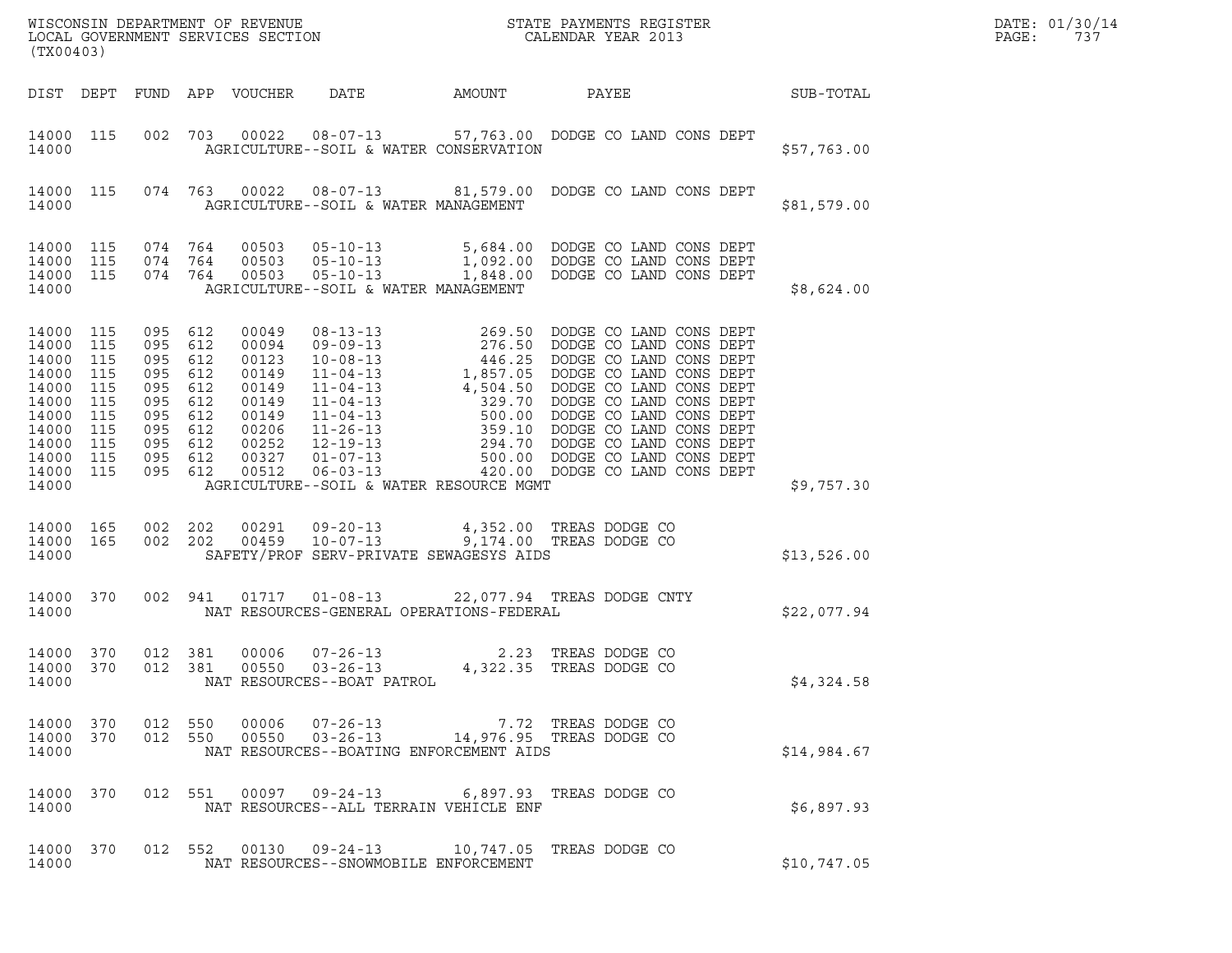| (TX00403)                                                                                                                                                                        |                                                                                                                                          |                                                                                                                                          |                                                                                                                                          |                                                                                                                                                                                  |                                                                                                                                                                                                                                                                                                                                                                      |                                                                                                                                                                                                                |                                                                                                                                                                                                                                                                                                                                                                      |              |
|----------------------------------------------------------------------------------------------------------------------------------------------------------------------------------|------------------------------------------------------------------------------------------------------------------------------------------|------------------------------------------------------------------------------------------------------------------------------------------|------------------------------------------------------------------------------------------------------------------------------------------|----------------------------------------------------------------------------------------------------------------------------------------------------------------------------------|----------------------------------------------------------------------------------------------------------------------------------------------------------------------------------------------------------------------------------------------------------------------------------------------------------------------------------------------------------------------|----------------------------------------------------------------------------------------------------------------------------------------------------------------------------------------------------------------|----------------------------------------------------------------------------------------------------------------------------------------------------------------------------------------------------------------------------------------------------------------------------------------------------------------------------------------------------------------------|--------------|
| DIST                                                                                                                                                                             | DEPT                                                                                                                                     | FUND                                                                                                                                     | APP                                                                                                                                      | <b>VOUCHER</b>                                                                                                                                                                   | DATE                                                                                                                                                                                                                                                                                                                                                                 | AMOUNT                                                                                                                                                                                                         | PAYEE                                                                                                                                                                                                                                                                                                                                                                | SUB-TOTAL    |
| 14000<br>14000<br>14000<br>14000<br>14000<br>14000<br>14000<br>14000<br>14000                                                                                                    | 370<br>370<br>370<br>370<br>370<br>370<br>370<br>370                                                                                     | 012<br>012<br>012<br>012<br>012<br>012<br>012<br>012                                                                                     | 553<br>553<br>553<br>553<br>553<br>553<br>553<br>553                                                                                     | 00011<br>00011<br>00064<br>00064<br>00106<br>00106<br>00106<br>00229                                                                                                             | $08 - 06 - 13$<br>$08 - 06 - 13$<br>$12 - 16 - 13$<br>$12 - 16 - 13$<br>$03 - 18 - 13$<br>$03 - 18 - 13$<br>$03 - 18 - 13$<br>$06 - 14 - 13$<br>NAT RESOURCES--WILDLIFE DAMAGE CLAIMS                                                                                                                                                                                |                                                                                                                                                                                                                | 12,280.14 DODGE CO LAND CONS DEPT<br>1,270.63 DODGE CO LAND CONS DEPT<br>748.84 DODGE CO LAND CONS DEPT<br>11,613.04 DODGE CO LAND CONS DEPT<br>9,186.73 DODGE CO LAND CONS DEPT<br>12,389.48 DODGE CO LAND CONS DEPT<br>2,125.00 DODGE CO LAND CONS DEPT<br>4,325.49 DODGE CO LAND CONS DEPT                                                                        | \$53,939.35  |
| 14000<br>14000<br>14000                                                                                                                                                          | 370<br>370                                                                                                                               | 012<br>012                                                                                                                               | 563<br>563                                                                                                                               | 00976<br>00978                                                                                                                                                                   | $11 - 21 - 13$<br>$11 - 21 - 13$<br>NAT RESOURCES--COUNTY CONSERVATION AIDS                                                                                                                                                                                                                                                                                          | 2,444.00<br>1,200.00                                                                                                                                                                                           | TREAS DODGE CO<br>TREAS DODGE CO                                                                                                                                                                                                                                                                                                                                     | \$3,644.00   |
| 14000<br>14000                                                                                                                                                                   | 370                                                                                                                                      | 012                                                                                                                                      | 574                                                                                                                                      | 00308                                                                                                                                                                            | $08 - 22 - 13$<br>NAT RESOURCES--SNOWMOBILE TRAIL AIDS                                                                                                                                                                                                                                                                                                               | 40,062.50                                                                                                                                                                                                      | TREAS DODGE CNTY                                                                                                                                                                                                                                                                                                                                                     | \$40,062.50  |
| 14000<br>14000<br>14000                                                                                                                                                          | 370<br>370                                                                                                                               | 012<br>012                                                                                                                               | 575<br>575                                                                                                                               | 00537<br>01713                                                                                                                                                                   | $09 - 16 - 13$<br>$01 - 08 - 13$<br>NAT RESOURCES--SNOWMOBILE TRAIL AIDS                                                                                                                                                                                                                                                                                             | 24,438.87<br>40,062.50                                                                                                                                                                                         | TREAS DODGE CNTY<br>TREAS DODGE CNTY                                                                                                                                                                                                                                                                                                                                 | \$64,501.37  |
| 14000<br>14000                                                                                                                                                                   | 370                                                                                                                                      | 012                                                                                                                                      | 577                                                                                                                                      | 01712                                                                                                                                                                            | $01 - 08 - 13$<br>NAT RESOURCES--ALL-TERRAIN VEHICLE TRAIL                                                                                                                                                                                                                                                                                                           |                                                                                                                                                                                                                | 1,000.00 TREAS DODGE CNTY                                                                                                                                                                                                                                                                                                                                            | \$1,000.00   |
| 14000<br>14000                                                                                                                                                                   | 395                                                                                                                                      | 011                                                                                                                                      | 168                                                                                                                                      | 79000                                                                                                                                                                            | $06 - 28 - 13$<br>TRANSPORTATION--ELDERLY & DISABLED                                                                                                                                                                                                                                                                                                                 | 209,473.00                                                                                                                                                                                                     | TREAS DODGE CO                                                                                                                                                                                                                                                                                                                                                       | \$209,473.00 |
| 14000<br>14000<br>14000<br>14000<br>14000<br>14000<br>14000<br>14000<br>14000<br>14000<br>14000<br>14000<br>14000<br>14000<br>14000<br>14000<br>14000<br>14000<br>14000<br>14000 | 395<br>395<br>395<br>395<br>395<br>395<br>395<br>395<br>395<br>395<br>395<br>395<br>395<br>395<br>395<br>395<br>395<br>395<br>395<br>395 | 011<br>011<br>011<br>011<br>011<br>011<br>011<br>011<br>011<br>011<br>011<br>011<br>011<br>011<br>011<br>011<br>011<br>011<br>011<br>011 | 185<br>185<br>185<br>185<br>185<br>185<br>185<br>185<br>185<br>185<br>185<br>185<br>185<br>185<br>185<br>185<br>185<br>185<br>185<br>185 | 61723<br>61723<br>61723<br>61723<br>61723<br>61723<br>66994<br>66994<br>69342<br>69342<br>70204<br>71503<br>76361<br>76361<br>80625<br>80625<br>85528<br>89637<br>90517<br>90517 | $01 - 14 - 13$<br>$01 - 14 - 13$<br>$01 - 14 - 13$<br>$01 - 14 - 13$<br>$01 - 14 - 13$<br>$01 - 14 - 13$<br>$03 - 04 - 13$<br>$03 - 04 - 13$<br>$03 - 25 - 13$<br>$03 - 25 - 13$<br>$04 - 01 - 13$<br>$04 - 15 - 13$<br>$06 - 03 - 13$<br>$06 - 03 - 13$<br>$07 - 15 - 13$<br>$07 - 15 - 13$<br>$08 - 26 - 13$<br>$10 - 07 - 13$<br>$10 - 15 - 13$<br>$10 - 15 - 13$ | 826.36<br>1,641.16<br>594.80<br>586.36<br>800.48<br>586.36<br>586.08<br>829.84<br>811.00<br>824.28<br>830.08<br>604.48<br>633.32<br>776.68<br>834.28<br>2,387.12<br>2,450.36<br>4,000.00<br>7,234.48<br>600.20 | TREAS DODGE CO<br>TREAS DODGE CO<br>TREAS DODGE CO<br>TREAS DODGE CO<br>TREAS DODGE CO<br>TREAS DODGE CO<br>TREAS DODGE CO<br>TREAS DODGE CO<br>TREAS DODGE CO<br>TREAS DODGE CO<br>TREAS DODGE CO<br>TREAS DODGE CO<br>TREAS DODGE CO<br>TREAS DODGE CO<br>TREAS DODGE CO<br>TREAS DODGE CO<br>TREAS DODGE CO<br>TREAS DODGE CO<br>TREAS DODGE CO<br>TREAS DODGE CO |              |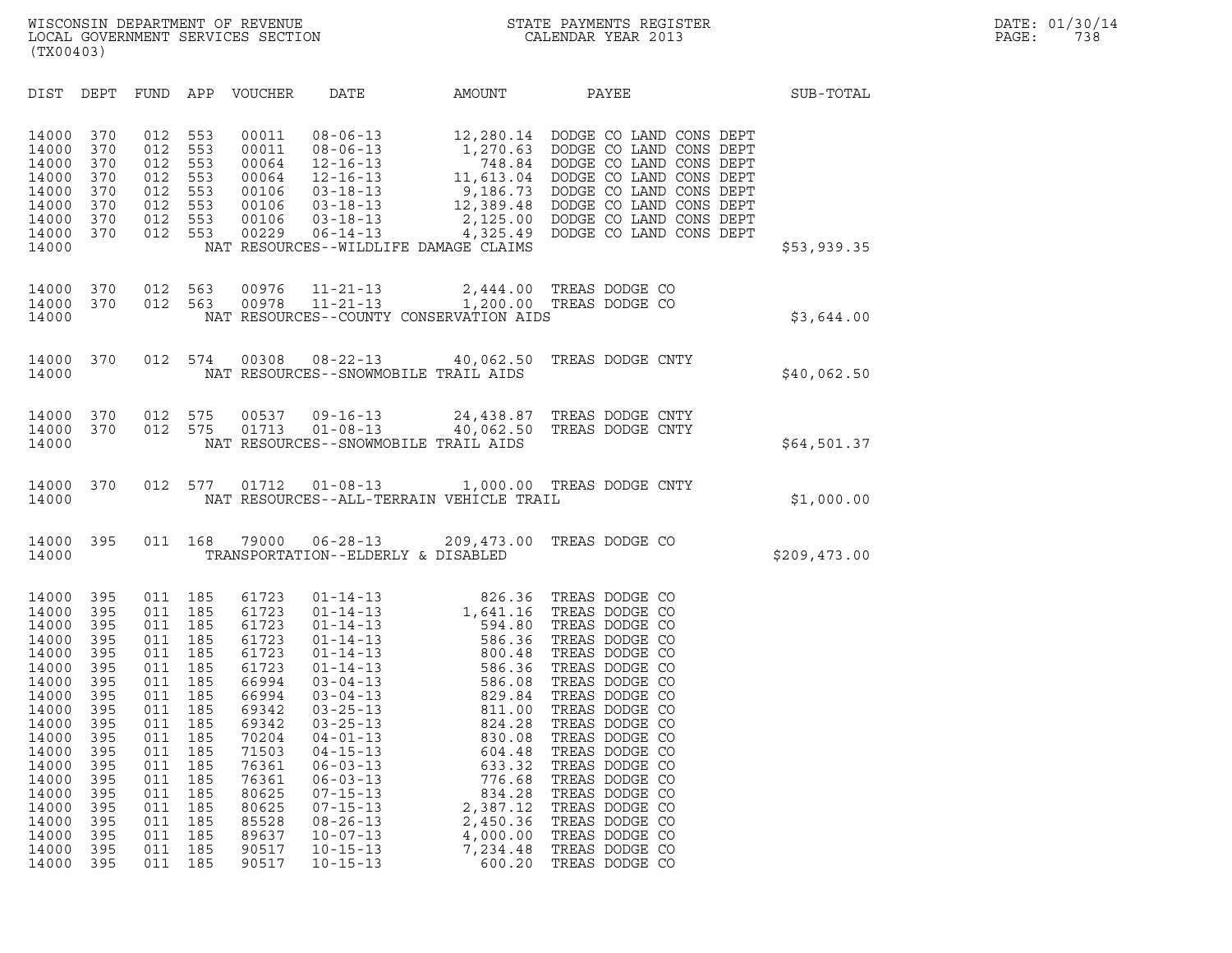|       | DATE: 01/30/14 |
|-------|----------------|
| PAGE: | 739            |

| (TX00403)                                                                                                                                                      |                                                                                                                            |                                                                                                                                |                                                                                                                     | WISCONSIN DEPARTMENT OF REVENUE<br>LOCAL GOVERNMENT SERVICES SECTION                                                                                           |                                                                                                                                                                                                                                                                                                                                  |                                                                                                                                                                                                                                 | DATE: 01/30/14<br>PAGE:<br>739                                                                                                                                                                                                |                |  |
|----------------------------------------------------------------------------------------------------------------------------------------------------------------|----------------------------------------------------------------------------------------------------------------------------|--------------------------------------------------------------------------------------------------------------------------------|---------------------------------------------------------------------------------------------------------------------|----------------------------------------------------------------------------------------------------------------------------------------------------------------|----------------------------------------------------------------------------------------------------------------------------------------------------------------------------------------------------------------------------------------------------------------------------------------------------------------------------------|---------------------------------------------------------------------------------------------------------------------------------------------------------------------------------------------------------------------------------|-------------------------------------------------------------------------------------------------------------------------------------------------------------------------------------------------------------------------------|----------------|--|
| DIST                                                                                                                                                           | DEPT                                                                                                                       |                                                                                                                                |                                                                                                                     | FUND APP VOUCHER                                                                                                                                               | DATE                                                                                                                                                                                                                                                                                                                             | AMOUNT                                                                                                                                                                                                                          | PAYEE                                                                                                                                                                                                                         | SUB-TOTAL      |  |
| 14000 395<br>14000<br>14000                                                                                                                                    | - 395                                                                                                                      | 011 185<br>011 185                                                                                                             |                                                                                                                     | 90517<br>93700                                                                                                                                                 | $10 - 15 - 13$<br>$11 - 12 - 13$                                                                                                                                                                                                                                                                                                 | TRANSPORTATION--HIGHWAY SAFETY-FEDERAL                                                                                                                                                                                          | 821.56 TREAS DODGE CO<br>1,673.72 TREAS DODGE CO                                                                                                                                                                              | \$30,933.00    |  |
| 14000<br>14000<br>14000<br>14000                                                                                                                               | 395<br>395<br>- 395                                                                                                        | 011 190<br>011 190<br>011 190                                                                                                  |                                                                                                                     | 68014<br>82014<br>94014                                                                                                                                        | 01-07-13<br>$07 - 01 - 13$<br>$10 - 07 - 13$                                                                                                                                                                                                                                                                                     | TRANSPORTATION--GENERAL TRANSP AIDS-GTA                                                                                                                                                                                         | 713,118.07 COUNTY OF DODGE<br>1,426,236.14 COUNTY OF DODGE<br>713, 118.07 COUNTY OF DODGE                                                                                                                                     | \$2,852,472.28 |  |
| 14000<br>14000 395<br>14000                                                                                                                                    | -395                                                                                                                       | 011<br>011                                                                                                                     | 278<br>278                                                                                                          | 83237<br>83237                                                                                                                                                 | $08 - 02 - 13$<br>$08 - 02 - 13$                                                                                                                                                                                                                                                                                                 | 256,417.00<br>278,463.44<br>TRANSPORTATION--LRIP/TRIP/MSIP GRANTS                                                                                                                                                               | TREAS DODGE CO<br>TREAS DODGE CO                                                                                                                                                                                              | \$534,880.44   |  |
| 14000 410<br>14000                                                                                                                                             |                                                                                                                            | 002 116                                                                                                                        |                                                                                                                     | 11357                                                                                                                                                          | $11 - 05 - 13$<br>CORRECTIONS--LOCAL AID                                                                                                                                                                                                                                                                                         |                                                                                                                                                                                                                                 | 109,009.95 TREAS DODGE CO                                                                                                                                                                                                     | \$109,009.95   |  |
| 14000<br>14000<br>14000<br>14000<br>14000<br>14000<br>14000<br>14000<br>14000<br>14000<br>14000<br>14000<br>14000                                              | 435<br>435<br>435<br>435<br>435<br>435<br>435<br>435<br>435<br>435<br>435<br>435                                           | 005<br>005<br>005<br>005<br>005<br>005<br>005<br>005<br>005<br>005<br>005<br>005                                               | 000<br>000<br>000<br>000<br>000<br>000<br>000<br>000<br>000<br>000<br>000<br>000                                    | 90310<br>90314<br>90318<br>90321<br>90323<br>90325<br>90400<br>90402<br>90403<br>90406<br>90408<br>90411                                                       | $01 - 01 - 13$<br>$02 - 01 - 13$<br>$03 - 01 - 13$<br>$04 - 01 - 13$<br>$05 - 01 - 13$<br>$06 - 01 - 13$<br>07-01-13<br>$08 - 01 - 13$<br>$09 - 01 - 13$<br>$10 - 01 - 13$<br>$11 - 01 - 13$<br>$12 - 01 - 13$<br>HEALTH SERVICES--STATE/FED AIDS                                                                                | 142,894.00 DODGE CO<br>63,093.00<br>234,063.00<br>412,701.00<br>132,772.00<br>85,985.00<br>1,840,253.00<br>89,528.00<br>35,668.00<br>39,393.00<br>72,593.00<br>10,898.00                                                        | DODGE CO<br>DODGE CO<br>DODGE CO<br>DODGE CO<br>DODGE CO<br>DODGE CO<br>DODGE CO<br>DODGE CO<br>DODGE CO<br>DODGE CO<br>DODGE CO                                                                                              | \$3,159,841.00 |  |
| 14000<br>14000<br>14000<br>14000<br>14000<br>14000<br>14000<br>14000<br>14000<br>14000<br>14000<br>14000<br>14000<br>14000<br>14000<br>14000<br>14000<br>14000 | 437<br>437<br>437<br>437<br>437<br>437<br>437<br>437<br>437<br>437<br>437<br>437<br>437<br>437<br>437<br>437<br>437<br>437 | 005<br>005<br>005<br>005 000<br>005<br>005<br>005<br>005<br>005<br>005<br>005<br>005<br>005<br>005<br>005<br>005<br>005<br>005 | 000<br>000<br>000<br>000<br>000<br>000<br>000<br>000<br>000<br>000<br>000<br>000<br>000<br>000<br>000<br>000<br>000 | 00000<br>00000<br>00000<br>00000<br>00000<br>00000<br>00000<br>00000<br>00000<br>00000<br>00000<br>00000<br>00000<br>00000<br>00000<br>00000<br>00000<br>00000 | $01 - 05 - 13$<br>$01 - 11 - 13$<br>$02 - 07 - 13$<br>$03 - 30 - 13$<br>$04 - 31 - 13$<br>$04 - 05 - 13$<br>$04 - 25 - 13$<br>$05 - 05 - 13$<br>$06 - 23 - 13$<br>$06 - 07 - 13$<br>$06 - 30 - 13$<br>$07 - 05 - 13$<br>$07 - 05 - 13$<br>$07 - 22 - 13$<br>$08 - 05 - 13$<br>$09 - 23 - 13$<br>$09 - 30 - 13$<br>$10 - 06 - 13$ | 75,279.05 DODGE<br>5.50<br>335,569.40 DODGE<br>78,694.20<br>2,253.00<br>245,082.43<br>111,199.08<br>80,434.46<br>2,349.00<br>506.01<br>61,085.30<br>6,715.00<br>220,947.94<br>63,562.50<br>717,548.20<br>70,384.09<br>62,631.10 | 239,429.71 DODGE CHILD SUPPORT<br>DODGE<br>DODGE<br>DODGE<br>DODGE CHILD SUPPORT<br><b>DODGE</b><br>DODGE<br>DODGE<br>DODGE<br>DODGE<br>DODGE CHILD SUPPORT<br>DODGE CHILD SUPPORT<br>DODGE<br>DODGE<br><b>DODGE</b><br>DODGE |                |  |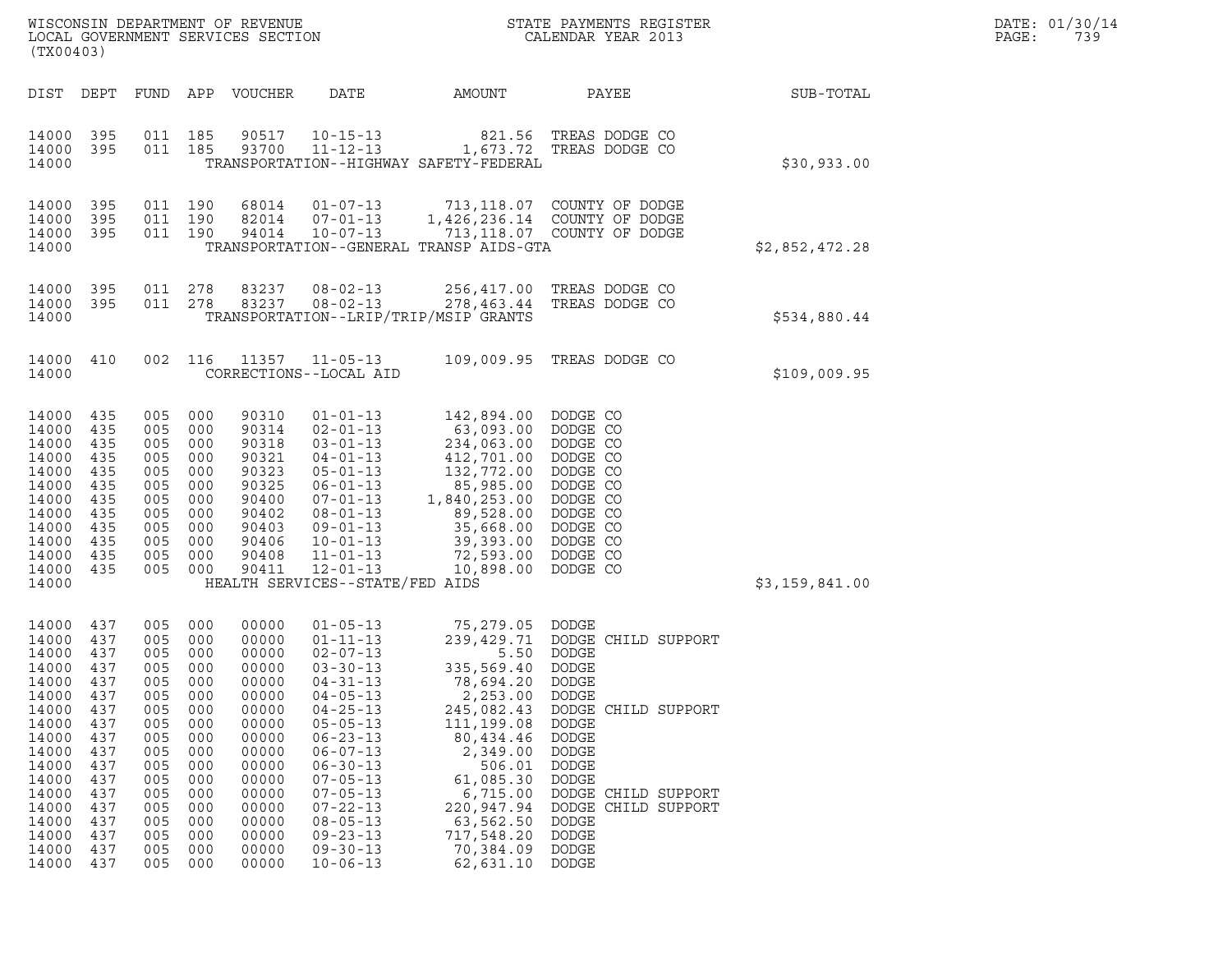| WISCONSIN DEPARTMENT OF REVENUE<br>LOCAL GOVERNMENT SERVICES SECTION<br>(TX00403) | STATE PAYMENTS REGISTER<br>CALENDAR YEAR 2013 | DATE: 01/30/14<br>PAGE:<br>740 |
|-----------------------------------------------------------------------------------|-----------------------------------------------|--------------------------------|

| (TX00403)                                          |                                 |                                 |                                 |                                           |                                                                                         |                                                                                                                                                   |                                                                                        |              |                |  |
|----------------------------------------------------|---------------------------------|---------------------------------|---------------------------------|-------------------------------------------|-----------------------------------------------------------------------------------------|---------------------------------------------------------------------------------------------------------------------------------------------------|----------------------------------------------------------------------------------------|--------------|----------------|--|
| DIST                                               | DEPT                            |                                 |                                 | FUND APP VOUCHER                          | DATE                                                                                    | AMOUNT                                                                                                                                            |                                                                                        | <b>PAYEE</b> | SUB-TOTAL      |  |
| 14000<br>14000<br>14000<br>14000<br>14000          | 437<br>437<br>437<br>437        | 005<br>005<br>005<br>005        | 000<br>000<br>000<br>000        | 00000<br>00000<br>00000<br>00000          | $10 - 05 - 13$<br>$10 - 10 - 13$<br>$11 - 28 - 13$<br>$12 - 05 - 13$                    | 250, 734.34 DODGE CHILD SUPPORT<br>52,265.14 DODGE CHILD SUPPORT<br>75,491.15 DODGE<br>71,922.05 DODGE<br>CHILDREN & FAMILIES--STATE/FEDERAL AIDS |                                                                                        |              | \$2,824,088.65 |  |
| 14000<br>14000<br>14000                            | 455<br>455                      | 002 202<br>002                  | 202                             | 00088<br>00769                            | $01 - 10 - 13$<br>$05 - 17 - 13$                                                        | 729.69<br>1,809.24 TREAS DODGE CNTY<br>JUSTICE--LAW ENFORCEMENT TRAINING REIMB                                                                    | TREAS DODGE CNTY                                                                       |              | \$2,538.93     |  |
| 14000<br>14000                                     | 455                             | 002 221                         |                                 | 04822                                     | $07 - 30 - 13$                                                                          | 940.00<br>JUSTICE--LAW ENFORCEMENT SERVICES AID                                                                                                   | TREAS DODGE CNTY                                                                       |              | \$940.00       |  |
| 14000<br>14000<br>14000<br>14000                   | 455<br>455<br>455               | 002 231<br>002<br>002           | 231<br>231                      | 00088<br>00237<br>00769                   | $01 - 10 - 13$<br>$02 - 07 - 13$<br>$05 - 17 - 13$<br>JUSTICE--LAW ENFORCEMENT TRAINING | 1,755.02<br>22,240.00<br>4,273.31                                                                                                                 | TREAS DODGE CNTY<br>TREAS DODGE CNTY<br>TREAS DODGE CNTY                               |              | \$28, 268.33   |  |
| 14000<br>14000<br>14000<br>14000                   | 455<br>455<br>455               | 002<br>002<br>002               | 251<br>251<br>251               | 00084<br>00123<br>00341                   | $09 - 17 - 13$<br>$10 - 07 - 13$<br>$11 - 21 - 13$                                      | 8,375.00<br>12,749.44<br>15,371.25<br>JUSTICE--TRUANCY PROGRAM-GRANT FUNDS                                                                        | TREAS DODGE CO<br>TREAS DODGE CO<br>TREAS DODGE CO                                     |              | \$36,495.69    |  |
| 14000<br>14000                                     | 455                             | 002                             | 503                             | 00014                                     |                                                                                         | $03 - 12 - 13$ 40,692.09<br>JUSTICE--VICTIM/WITNESS SERVICES AID                                                                                  | TREAS DODGE CO                                                                         |              | \$40,692.09    |  |
| 14000<br>14000                                     | 455                             | 002                             | 532                             | 04747                                     | $07 - 30 - 13$                                                                          | 25, 216.11 TREAS DODGE CO<br>JUSTICE--VICTIM/WITNESS ASSISTANCE SERV                                                                              |                                                                                        |              | \$25, 216.11   |  |
| 14000<br>14000<br>14000                            | 465<br>465                      | 002<br>002                      | 308<br>308                      | 00600<br>00844                            | $03 - 19 - 13$<br>$12 - 03 - 13$                                                        | 6,423.00 TREAS DODGE CO<br>5,944.00 TREAS DODGE CO<br>MILITARY AFFAIRS-EMER MGMT-RESPONSE EQMT                                                    |                                                                                        |              | \$12,367.00    |  |
| 14000<br>14000                                     | 465                             | 002                             | 337                             | 00664                                     | $06 - 28 - 13$                                                                          | 14,485.00 TREAS DODGE CO<br>MILITARY AFFAIRS-EMERGENCY MGMT PLANNING                                                                              |                                                                                        |              | \$14,485.00    |  |
| 14000<br>14000<br>14000<br>14000<br>14000<br>14000 | 465<br>465<br>465<br>465<br>465 | 002<br>002<br>002<br>002<br>002 | 342<br>342<br>342<br>342<br>342 | 00273<br>00281<br>00288<br>00567<br>00735 | $10 - 09 - 13$<br>$10 - 11 - 13$<br>$01 - 16 - 13$<br>$03 - 18 - 13$<br>$08 - 14 - 13$  | 4,250.00<br>4,474.36<br>31,166.27<br>11,208.72<br>30, 221. 12<br>MILITARY AFFAIRS-EMERGENCY MGMT-FED FUND                                         | TREAS DODGE CO<br>TREAS DODGE CO<br>TREAS DODGE CO<br>TREAS DODGE CO<br>TREAS DODGE CO |              | \$81,320.47    |  |
|                                                    |                                 |                                 |                                 |                                           |                                                                                         |                                                                                                                                                   |                                                                                        |              |                |  |

14000 465 002 350 00318 10-29-13 4,342.95 TREAS DODGE CO

(TX00403)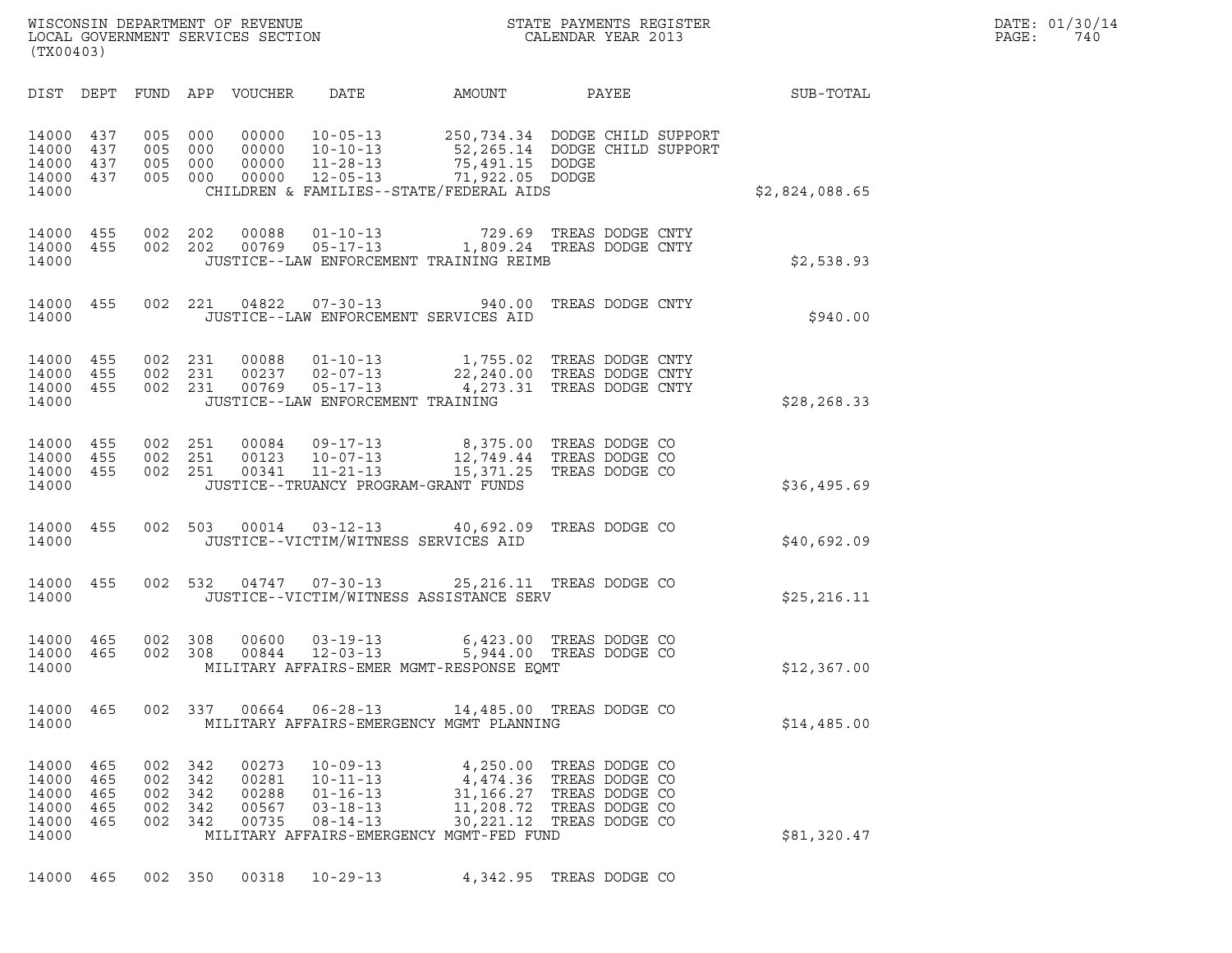| (TX00403)                                                                                                                                                                                                                     |                                                                                                                                                                      |                                                                                                                                                               |                                                                                                                                                                          |                                                                                                                                                                                                                      |                                                                                                                                                                                                                          |                                                                                                                    |                                                                                                                                                                                  |           |             | DATE: 01/30/14<br>PAGE:<br>741 |
|-------------------------------------------------------------------------------------------------------------------------------------------------------------------------------------------------------------------------------|----------------------------------------------------------------------------------------------------------------------------------------------------------------------|---------------------------------------------------------------------------------------------------------------------------------------------------------------|--------------------------------------------------------------------------------------------------------------------------------------------------------------------------|----------------------------------------------------------------------------------------------------------------------------------------------------------------------------------------------------------------------|--------------------------------------------------------------------------------------------------------------------------------------------------------------------------------------------------------------------------|--------------------------------------------------------------------------------------------------------------------|----------------------------------------------------------------------------------------------------------------------------------------------------------------------------------|-----------|-------------|--------------------------------|
| DIST DEPT                                                                                                                                                                                                                     |                                                                                                                                                                      |                                                                                                                                                               |                                                                                                                                                                          | FUND APP VOUCHER                                                                                                                                                                                                     | DATE                                                                                                                                                                                                                     | AMOUNT                                                                                                             | PAYEE                                                                                                                                                                            | SUB-TOTAL |             |                                |
| 14000 465<br>14000                                                                                                                                                                                                            |                                                                                                                                                                      |                                                                                                                                                               | 002 350                                                                                                                                                                  |                                                                                                                                                                                                                      | 00500  12-13-13  12,259.59  TREAS DODGE CNTY<br>MILITARY AFFAIRS--HOMELAND SEC GRANT                                                                                                                                     |                                                                                                                    |                                                                                                                                                                                  |           | \$16,602.54 |                                |
| 14000<br>14000                                                                                                                                                                                                                | 465                                                                                                                                                                  |                                                                                                                                                               | 072 364                                                                                                                                                                  |                                                                                                                                                                                                                      | 00337 01-23-13 14,524.00 TREAS DODGE CO<br>MILITARY AFFAIRS-EMER MGMT-PLANNING AID                                                                                                                                       |                                                                                                                    |                                                                                                                                                                                  |           | \$14,524.00 |                                |
| 14000<br>14000                                                                                                                                                                                                                | 485                                                                                                                                                                  |                                                                                                                                                               | 002 127                                                                                                                                                                  |                                                                                                                                                                                                                      | VETERANS AFFAIRS GRANTS                                                                                                                                                                                                  |                                                                                                                    |                                                                                                                                                                                  |           | \$1,300.00  |                                |
| 14000<br>14000                                                                                                                                                                                                                | 485                                                                                                                                                                  |                                                                                                                                                               | 082 267                                                                                                                                                                  |                                                                                                                                                                                                                      | 05216  06-06-13  5,850.00 TREAS DODGE CO<br>VETERANS AFFAIRS--GRANTS TO COUNTIES                                                                                                                                         |                                                                                                                    |                                                                                                                                                                                  |           | \$5,850.00  |                                |
| 14000<br>14000                                                                                                                                                                                                                | 485                                                                                                                                                                  |                                                                                                                                                               | 083 370                                                                                                                                                                  |                                                                                                                                                                                                                      | 05216  06-06-13  5,850.00 TREAS DODGE CO<br>VETERANS AFFAIRS--GRANTS TO COUNTIES                                                                                                                                         |                                                                                                                    |                                                                                                                                                                                  |           | \$5,850.00  |                                |
| 14000<br>14000                                                                                                                                                                                                                | 505                                                                                                                                                                  |                                                                                                                                                               | 002 116                                                                                                                                                                  | 01352                                                                                                                                                                                                                | 09-10-13 300.00<br>DOA--LAND INFORMATION BOARD GRANTS                                                                                                                                                                    |                                                                                                                    | TREAS DODGE CNTY                                                                                                                                                                 |           | \$300.00    |                                |
| 14000<br>14000<br>14000<br>14000<br>14000<br>14000<br>14000<br>14000<br>14000<br>14000<br>14000<br>14000<br>14000<br>14000<br>14000<br>14000<br>14000<br>14000<br>14000<br>14000<br>14000<br>14000<br>14000<br>14000<br>14000 | 505<br>505<br>505<br>505<br>505<br>505<br>505<br>505<br>505<br>505<br>505<br>505<br>505<br>505<br>505<br>505<br>505<br>505<br>505<br>505<br>505<br>505<br>505<br>505 | 002<br>002<br>002<br>002<br>002<br>002<br>002<br>002<br>002<br>002<br>002<br>002<br>002<br>002<br>002<br>002<br>002<br>002<br>002<br>002<br>002<br>002<br>002 | 002 155<br>155<br>155<br>155<br>155<br>155<br>155<br>155<br>155<br>155<br>155<br>155<br>155<br>155<br>155<br>155<br>155<br>155<br>155<br>155<br>155<br>155<br>155<br>155 | 60026<br>60026<br>60154<br>60154<br>60188<br>60188<br>60219<br>60219<br>60245<br>60245<br>60469<br>60469<br>60509<br>60509<br>60542<br>60542<br>60578<br>60578<br>60654<br>60654<br>60724<br>60724<br>60762<br>60762 | $03 - 25 - 13$<br>$03 - 25 - 13$<br>$04 - 08 - 13$<br>$04 - 08 - 13$<br>$05 - 07 - 13$<br>$05 - 07 - 13$<br>$06 - 06 - 13$<br>$06 - 06 - 13$<br>$06 - 25 - 13$<br>$06 - 25 - 13$<br>DOA-HOUSING ASSISTANCE-FEDERAL FUNDS | 4,118.00<br>2,815.33<br>2,633.68<br>3,475.11<br>4,478.82<br>3,563.18<br>34.34<br>2,160.34<br>10,738.96<br>2,815.33 | TREAS DODGE CO<br>TREAS DODGE CO<br>TREAS DODGE CO<br>TREAS DODGE CO<br>TREAS DODGE CO<br>TREAS DODGE CO<br>TREAS DODGE CO<br>TREAS DODGE CO<br>TREAS DODGE CO<br>TREAS DODGE CO |           | \$68,770.00 |                                |
| 14000<br>14000                                                                                                                                                                                                                | 505<br>505                                                                                                                                                           | 002<br>002                                                                                                                                                    | 643<br>643                                                                                                                                                               | 08454<br>11675                                                                                                                                                                                                       | $03 - 26 - 13$<br>$07 - 10 - 13$                                                                                                                                                                                         | 10,071.97<br>8,062.03                                                                                              | TREAS DODGE CO<br>TREAS DODGE CO                                                                                                                                                 |           |             |                                |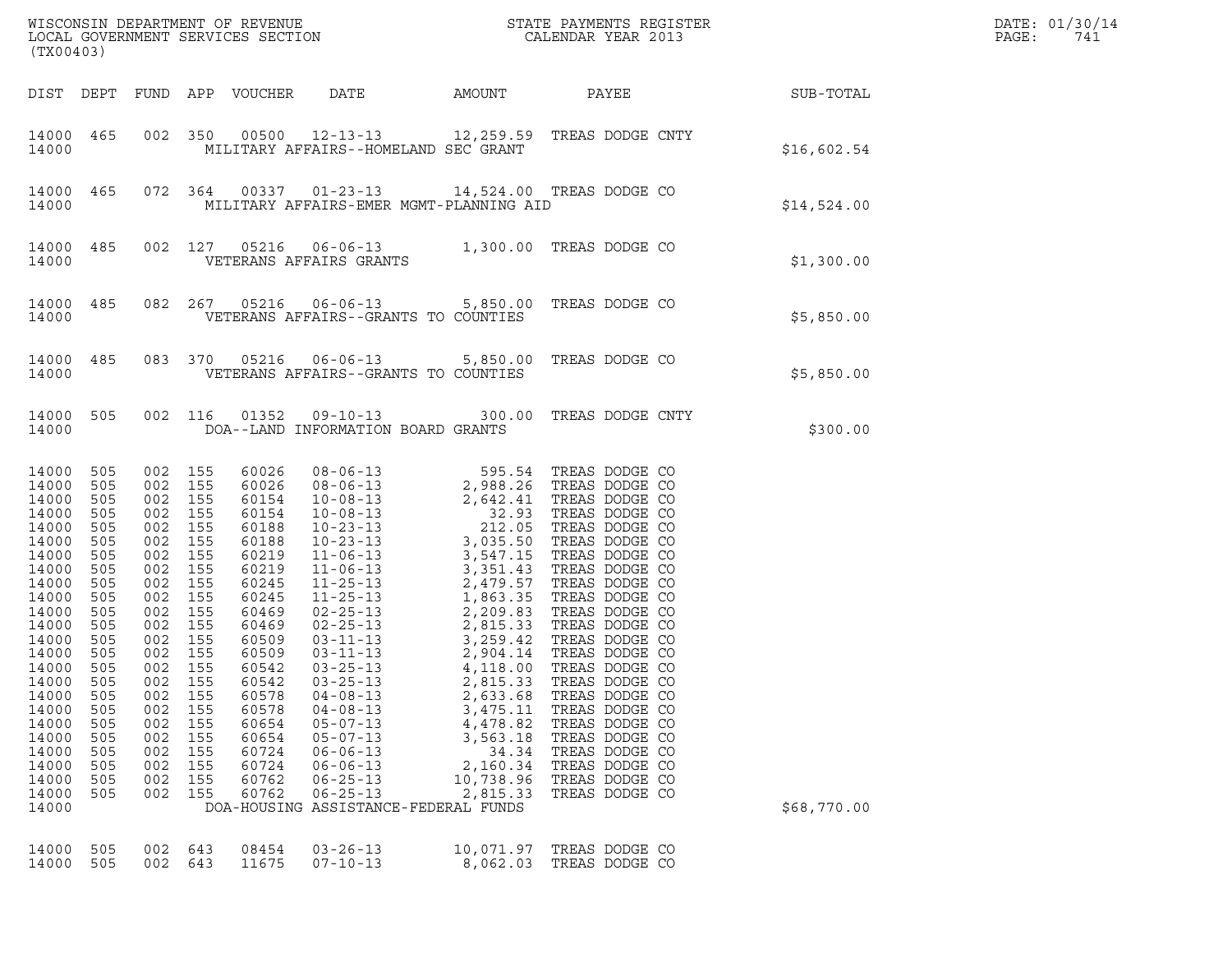| WISCONSIN DEPARTMENT OF REVENUE<br>LOCAL GOVERNMENT SERVICES SECTION<br>(TX00403) | STATE PAYMENTS REGISTER<br>CALENDAR YEAR 2013 | DATE: 01/30/14<br>PAGE:<br>742 |
|-----------------------------------------------------------------------------------|-----------------------------------------------|--------------------------------|

DIST DEPT FUND APP VOUCHER DATE AMOUNT PAYEE SUB-TOTAL 14000 505 002 643 11675 07-10-13 1,975.00 TREAS DODGE CO 14000 505 002 643 11675 07-10-13 1,975.00 TREASDODGE CO<br>14000 505 002 643 11675 07-10-13 1,769.88 TREASDODGE CO<br>14000 DOA--JUSTICE ASSISTANCE FEDERAL FUNDS <sup>14000</sup> DOA--JUSTICE ASSISTANCE FEDERAL FUNDS \$21,878.88 14000 505 002 645 07992 03-27-13 4,173.88 TREAS DODGE CNTY <sup>14000</sup> DOA-JUSTICE ASSISTANCE-AID TO NON-PROFIT \$4,173.88 14000 505 002 650 07398 02-27-13 27,421.04 TREAS DODGE CO 14000 505 002 650 07754 03-11-13 15,657.60 TREAS DODGE CO <sup>14000</sup> D0A--JUSTICE-ASSISTANCE-FEDERAL ARRA FDS \$43,078.64 14000 505 035 371 60026 08-06-13 712.97 TREAS DODGE CO 14000 505 035 371 60026 08-06-13 712.97 TREAS DODGE CO<br>14000 505 035 371 60026 08-06-13 712.97 TREAS DODGE CO<br>14000 505 035 371 60026 08-06-13 54.46 TREAS DODGE CO 14000 505 035 371 60026 08-06-13 712.97 TREAS DODGE CO<br>14000 505 035 371 60026 08-06-13 1,811.90 TREAS DODGE CO<br>14000 505 035 371 60026 08-06-13 54.46 TREAS DODGE CO<br>14000 505 035 371 60154 10-08-13 1,845.92 TREAS DODGE CO 14000 505 035 371 60026 08-06-13 1,811.90 TREAS DODGE CO<br>14000 505 035 371 60026 08-06-13 1,811.90 TREAS DODGE CO<br>14000 505 035 371 60026 08-06-13 54.46 TREAS DODGE CO<br>14000 505 035 371 60154 10-08-13 1,845.92 TREAS DODGE 14000 505 035 371 60026 08-06-13 1,811.90 TREAS DODGE CO<br>14000 505 035 371 60026 08-06-13 54.46 TREAS DODGE CO<br>14000 505 035 371 60154 10-08-13 1,845.92 TREAS DODGE CO<br>14000 505 035 371 60154 10-08-13 1288.00 TREAS DODGE C 14000 505 035 371 60026 08-06-13 54.46 TREAS DODGE CO<br>14000 505 035 371 60154 10-08-13 1,845.92 TREAS DODGE CO<br>14000 505 035 371 60154 10-08-13 1,288.00 TREAS DODGE CO<br>14000 505 035 371 60154 10-08-13 1,288.00 TREAS DODGE 14000 505 035 371 60154 10-08-13 1,845.92 TREAS DODGE CO<br>14000 505 035 371 60154 10-08-13 194.89 TREAS DODGE CO<br>14000 505 035 371 60154 10-08-13 1,288.00 TREAS DODGE CO<br>14000 505 035 371 60188 10-23-13 2,300.14 TREAS DODGE 14000 505 035 371 60154 10-08-13 194.89 TREAS DODGE CO<br>14000 505 035 371 60154 10-08-13 1,288.00 TREAS DODGE CO<br>14000 505 035 371 60188 10-23-13 3,041.54 TREAS DODGE CO<br>14000 505 035 371 60219 11-06-13 822.46 TREAS DODGE C 14000 505 035 371 60154 10-08-13 1,288.00 TREAS DODGE CO<br>14000 505 035 371 60188 10-23-13 3,041.54 TREAS DODGE CO<br>14000 505 035 371 60219 11-06-13 822.46 TREAS DODGE CO<br>14000 505 035 371 60219 11-06-13 1,568.14 TREAS DODGE 14000 505 035 371 60188 10-23-13 3,041.54 TREAS DODGE CO<br>14000 505 035 371 60188 10-23-13 2,300.14 TREAS DODGE CO<br>14000 505 035 371 60219 11-06-13 1,568.14 TREAS DODGE CO<br>14000 505 035 371 60219 11-06-13 1,568.14 TREAS DOD 14000 505 035 371 60188 10-23-13 2,300.14 TREAS DODGE CO<br>14000 505 035 371 60219 11-06-13 1,568.14 TREAS DODGE CO<br>14000 505 035 371 60219 11-06-13 1,568.14 TREAS DODGE CO<br>14000 505 035 371 60469 02-25-13 1,220.58 TREAS DOD 14000 505 035 371 60219 11-06-13 1,568.14 TREAS DODGE CO<br>14000 505 035 371 60219 11-06-13 1,568.14 TREAS DODGE CO<br>14000 505 035 371 60469 02-25-13 1,669.69 1,669.47 TREAS DODGE CO<br>14000 505 035 371 60469 02-25-13 1,220.58 14000 505 035 371 60219 11-06-13 1,568.14 TREAS DODGE CO<br>14000 505 035 371 60245 11-25-13 1,669.47 TREAS DODGE CO<br>14000 505 035 371 60469 02-25-13 1,220.58 TREAS DODGE CO<br>14000 505 035 371 60469 02-25-13 1,288.00 TREAS DOD 14000 505 035 371 60245 11-25-13 1,669.47 TREAS DODGE CO<br>14000 505 035 371 60469 02-25-13 1,220.58 TREAS DODGE CO<br>14000 505 035 371 60469 02-25-13 1,288.00 TREAS DODGE CO<br>14000 505 035 371 60469 02-25-13 1,845.92 TREAS DOD 14000 505 035 371 60469 02-25-13 1,220.58 TREAS DODGE CO<br>14000 505 035 371 60469 02-25-13 1,288.00 TREAS DODGE CO<br>14000 505 035 371 60469 02-25-13 1,845.92 TREAS DODGE CO<br>14000 505 035 371 60509 03-11-13 1,304.63 TREAS DOD 14000 505 035 371 60469 02-25-13 1,288.00 TREAS DODGE CO<br>14000 505 035 371 60469 02-25-13 1,845.92 TREAS DODGE CO<br>14000 505 035 371 60509 03-11-13 1,304.63 TREAS DODGE CO<br>14000 505 035 371 60509 03-11-13 1,422.70 TREAS DOD 14000 505 035 371 60469 02-25-13 1,845.92 TREAS DODGE CO<br>14000 505 035 371 60509 03-11-13 1,304.63 TREAS DODGE CO<br>14000 505 035 371 60509 03-11-13 1,422.77 TREAS DODGE CO<br>14000 505 035 371 60509 03-11-13 2,052.77 TREAS DOD 14000 505 035 371 60509 03-11-13 1,304.63 TREAS DODGE CO<br>14000 505 035 371 60509 03-11-13 1,422.70 TREAS DODGE CO<br>14000 505 035 371 60542 03-11-13 1,220.58 TREAS DODGE CO<br>14000 505 035 371 60542 03-25-13 1,220.58 TREAS DOD 14000 505 035 371 60509 03-11-13 1,422.70 TREAS DODGE CO<br>14000 505 035 371 60509 03-11-13 2,052.77 TREAS DODGE CO<br>14000 505 035 371 60542 03-25-13 1,220.58 TREAS DODGE CO<br>14000 505 035 371 60542 03-25-13 1,288.00 TREAS DOD 14000 505 035 371 60509 03-11-13 2,052.77 TREAS DODGE CO<br>14000 505 035 371 60542 03-25-13 1,220.58 TREAS DODGE CO<br>14000 505 035 371 60542 03-25-13 1,288.00 TREAS DODGE CO<br>14000 505 035 371 60542 03-25-13 1,845.92 TREAS DOD 14000 505 035 371 60542 03-25-13 1,220.58 TREAS DODGE CO<br>14000 505 035 371 60542 03-25-13 1,288.00 TREAS DODGE CO<br>14000 505 035 371 60578 04-08-13 2,151.62 TREAS DODGE CO<br>14000 505 035 371 60578 04-08-13 2,675.40 TREAS DOD 14000 505 035 371 60542 03-25-13 1,288.00 TREAS DODGE CO<br>14000 505 035 371 60542 03-25-13 1,845.92 TREAS DODGE CO<br>14000 505 035 371 60578 04-08-13 2,151.62 TREAS DODGE CO<br>14000 505 035 371 60578 04-08-13 2,675.40 TREAS DOD 14000 505 035 371 60542 03-25-13 1,845.92 TREAS DODGE CO<br>14000 505 035 371 60578 04-08-13 2,151.62 TREAS DODGE CO<br>14000 505 035 371 60578 04-08-13 2,675.40 TREAS DODGE CO<br>14000 505 035 371 60578 04-08-13 7,002.69 TREAS DOD 14000 505 035 371 60578 04-08-13 2,151.62 TREAS DODGE CO<br>14000 505 035 371 60578 04-08-13 2,675.40 TREAS DODGE CO<br>14000 505 035 371 60654 05-07-13 1,553.68 TREAS DODGE CO<br>14000 505 035 371 60654 05-07-13 1,873.03 TREAS DOD 14000 505 035 371 60578 04-08-13 2,675.40 TREAS DODGE CO<br>14000 505 035 371 60578 04-08-13 7,002.69 TREAS DODGE CO<br>14000 505 035 371 60654 05-07-13 1,553.68 TREAS DODGE CO<br>14000 505 035 371 60654 05-07-13 1,873.03 TREAS DOD 14000 505 035 371 60578 04-08-13 7,002.69 TREAS DODGE CO<br>14000 505 035 371 60654 05-07-13 1,553.68 TREAS DODGE CO<br>14000 505 035 371 60654 05-07-13 1,873.03 TREAS DODGE CO<br>14000 505 035 371 60654 05-07-13 1,547.07 TREAS DOD 14000 505 035 371 60654 05-07-13 1,553.68 TREAS DODGE CO<br>14000 505 035 371 60654 05-07-13 1,873.03 TREAS DODGE CO<br>14000 505 035 371 60654 05-07-13 1,547.07 TREAS DODGE CO<br>14000 505 035 371 60724 06-06-13 514.22 TREAS DODGE 14000 505 035 371 60654 05-07-13 1,873.03 TREAS DODGE CO<br>14000 505 035 371 60654 05-07-13 1,547.07 TREAS DODGE CO<br>14000 505 035 371 60724 06-06-13 514.22 TREAS DODGE CO<br>14000 505 035 371 60724 06-06-13 1,734.41 TREAS DODGE 14000 505 035 371 60654 05-07-13 1,547.07 TREAS DODGE CO<br>14000 505 035 371 60724 06-06-13 236.22 TREAS DODGE CO<br>14000 505 035 371 60724 06-06-13 5734.41 TREAS DODGE CO<br>14000 505 035 371 60724 06-06-13 1,734.41 TREAS DODGE 14000 505 035 371 60724 06-06-13 236.22 TREAS DODGE CO<br>14000 505 035 371 60724 06-06-13 514.22 TREAS DODGE CO<br>14000 505 035 371 60762 06-06-13 1,734.41 TREAS DODGE CO<br>14000 505 035 371 60762 06-25-13 5,208.70 TREAS DODGE C 14000 505 035 371 60724 06-06-13 514.22 TREAS DODGE CO<br>14000 505 035 371 60724 06-06-13 1,734.41 TREAS DODGE CO<br>14000 505 035 371 60762 06-25-13 5,208.70 TREAS DODGE CO<br>14000 505 035 371 60762 06-25-13 5,208.70 TREAS DODGE 14000 505 035 371 60724 06-06-13 1,734.41 TREAS DODGE CO<br>14000 505 035 371 60762 06-25-13 1,771.11 TREAS DODGE CO<br>14000 505 035 371 60762 06-25-13 5,208.70 TREAS DODGE CO<br>14000 505 035 371 60762 06-25-13 281.00 TREAS DODGE <sup>14000</sup> DOA--PUBLIC BENEFITS FUND \$55,348.14 14000 835 002 105 43327 07-22-13 423,879.50 TREAS DODGE CO 14000 835 002 105 43327 07-22-13 423,879.50 TREASDODGE CO<br>14000 835 002 105 80428 11-18-13 2,408,146.94 TREASDODGE CO<br>14000 REVENUE--STATE SHAREDREVENUES 14000 835 002 105 43327 07-22-13 423,879.50 TREASDODGE CO<br>14000 835 002 105 80428 11-18-13 2,408,146.94 TREASDODGE CO \$2,832,026.44<br>14000 REVENUE--STATE SHARED REVENUES 14000 835 002 109 01014 07-22-13 67,245.00 TREAS DODGE CO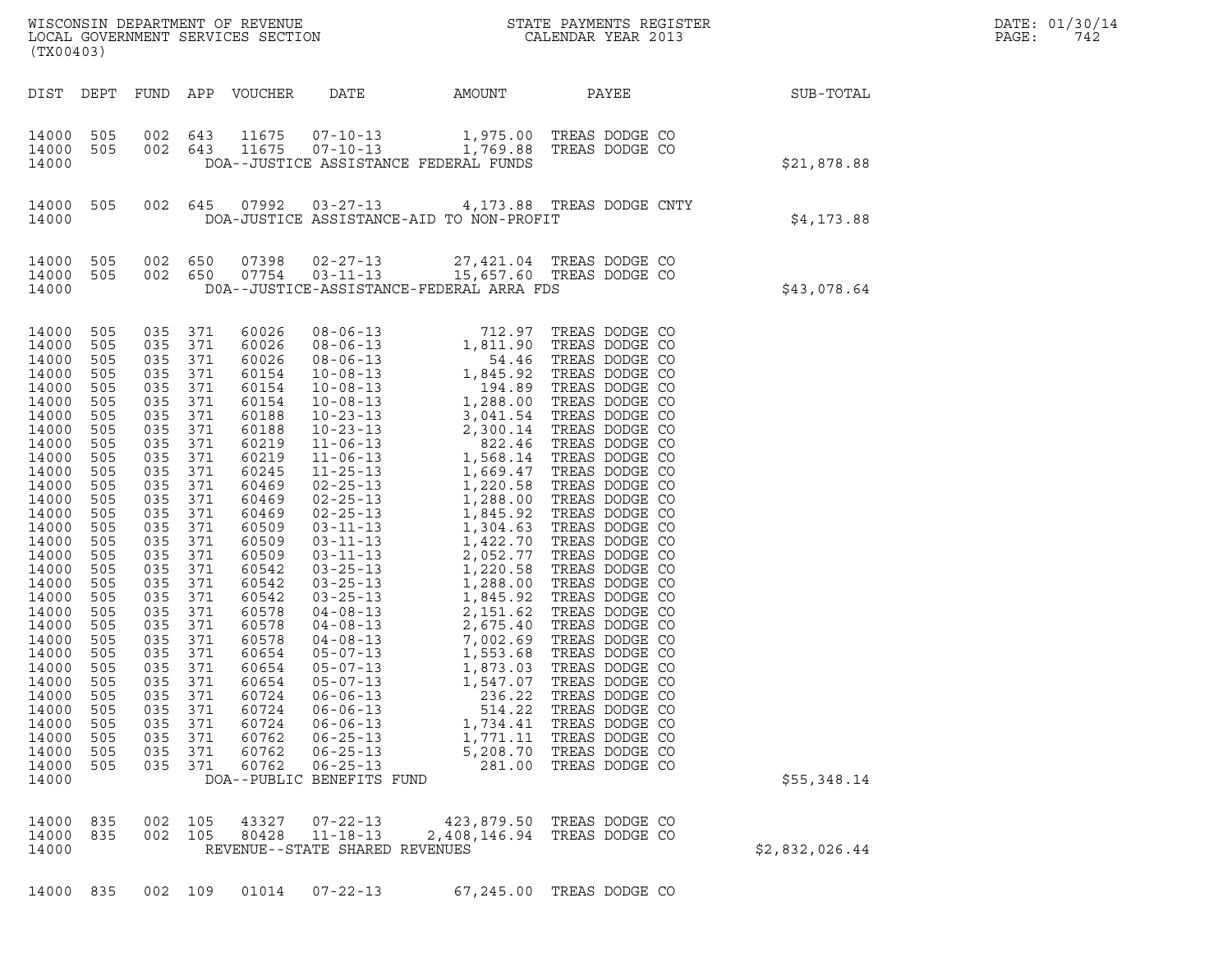| (TX00403)               |            |            |            | WISCONSIN DEPARTMENT OF REVENUE<br>LOCAL GOVERNMENT SERVICES SECTION |                                             |                                          | STATE PAYMENTS REGISTER<br>CALENDAR YEAR 2013                         |                 | DATE: 01/30/14<br>PAGE:<br>743 |
|-------------------------|------------|------------|------------|----------------------------------------------------------------------|---------------------------------------------|------------------------------------------|-----------------------------------------------------------------------|-----------------|--------------------------------|
| DIST                    | DEPT       | FUND       | APP        | <b>VOUCHER</b>                                                       | DATE                                        | AMOUNT                                   | PAYEE                                                                 | SUB-TOTAL       |                                |
| 14000                   |            |            |            |                                                                      | REVENUE--EXEMPT COMPUTER AID                |                                          |                                                                       | \$67,245.00     |                                |
| 14000<br>14000<br>14000 | 835<br>835 | 002<br>002 | 302<br>302 | 10023<br>11023                                                       | 07-22-13                                    | REVENUE-FIRST DOLLAR/SCHOOL LEVY CREDITS | 07-22-13 8,653,701.60 TREAS DODGE CO<br>1,930,374.34   TREAS DODGE CO | \$10,584,075.94 |                                |
| 14000<br>14000          | 835        | 021        | 363        | 37162                                                                | $03 - 25 - 13$<br>REVENUE--LOTTERY CREDIT - |                                          | 1,991,877.47 TREAS DODGE CO                                           | \$1,991,877.47  |                                |
| 14000                   |            |            |            |                                                                      | DISTRICT TOTAL APPROPRIATIONS               |                                          |                                                                       | \$26,069,351.56 |                                |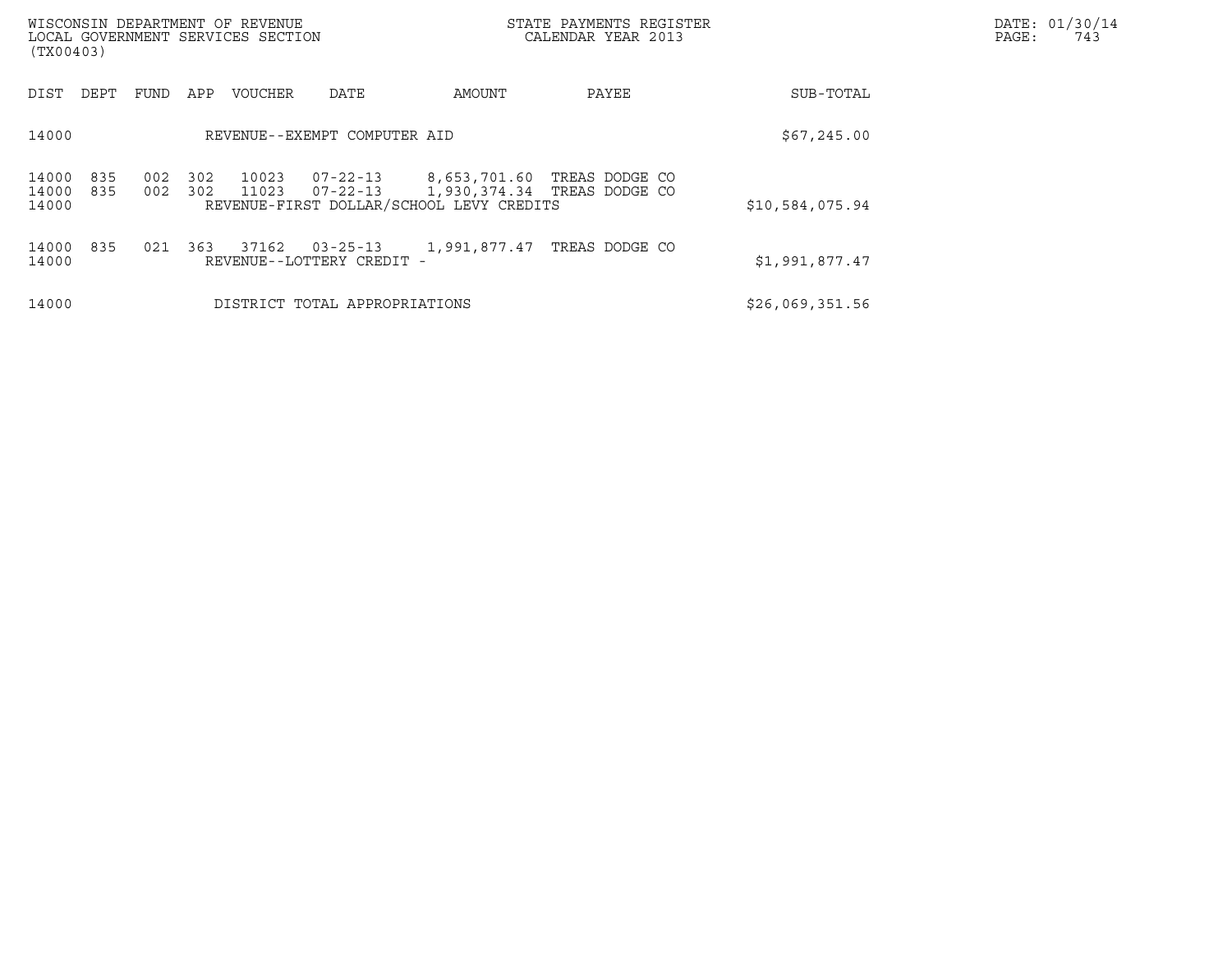| (TX00403)                                         |            |                                          |  |                                   |                                          |                                                                                                                                                                                     |               | DATE: 01/30/14<br>PAGE:<br>744 |
|---------------------------------------------------|------------|------------------------------------------|--|-----------------------------------|------------------------------------------|-------------------------------------------------------------------------------------------------------------------------------------------------------------------------------------|---------------|--------------------------------|
|                                                   |            |                                          |  |                                   | DIST DEPT FUND APP VOUCHER DATE AMOUNT   | PAYEE                                                                                                                                                                               | SUB-TOTAL     |                                |
| 14002                                             | 14002 165  |                                          |  |                                   | SAFETY/PROF SERV--FIRE INSURANCE DUES    | 002 225 00375 07-03-13 7,837.82 TREAS TN ASHIPPUN                                                                                                                                   | \$7,837.82    |                                |
| 14002                                             | 14002 370  |                                          |  |                                   | NAT RESOURCES--FOREST CROP/MFL/CO FOREST | 012 571 36060 06-10-13 132.56 TREAS TN ASHIPPUN                                                                                                                                     | \$132.56      |                                |
| 14002                                             | 14002 370  |                                          |  |                                   | NAT RESOURCES--AIDS IN LIEU OF TAXES     | 012 579 18321 04-15-13 7.50 TREAS TOWN ASHIPPUN                                                                                                                                     | \$7.50        |                                |
| 14002                                             |            |                                          |  | NAT RESOURCES--RU RECYCLING GRANT |                                          | 14002 370 074 670 40423 05-20-13 11,717.07 TREAS TN ASHIPPUN                                                                                                                        | \$11,717.07   |                                |
| 14002 395<br>14002<br>14002<br>14002 395<br>14002 | 395<br>395 | 011 191<br>011 191<br>011 191<br>011 191 |  |                                   | TRANSPORTATION--GENERAL TRANSP AIDS-GTA  | 70375  01-07-13  30,775.88  TOWN OF ASHIPPUN<br>76375 04-01-13 30,775.88 TOWN OF ASHIPPUN<br>84375 07-01-13 30,775.88 TOWN OF ASHIPPUN<br>96375 10-07-13 30,775.91 TOWN OF ASHIPPUN | \$123, 103.55 |                                |
| 14002 835<br>14002 835<br>14002                   |            | 002 105<br>002 105                       |  | REVENUE--STATE SHARED REVENUES    |                                          | 43286  07-22-13  5,709.36  TREAS TN ASHIPPUN<br>80387  11-18-13  32,867.55  TREAS TN ASHIPPUN                                                                                       | \$38,576.91   |                                |
| 14002                                             | 14002 835  |                                          |  | REVENUE--EXEMPT COMPUTER AID      |                                          | 002 109 02343 07-22-13 67.00 TREAS TN ASHIPPUN                                                                                                                                      | \$67.00       |                                |
| 14002                                             |            |                                          |  | DISTRICT TOTAL APPROPRIATIONS     |                                          |                                                                                                                                                                                     | \$181,442.41  |                                |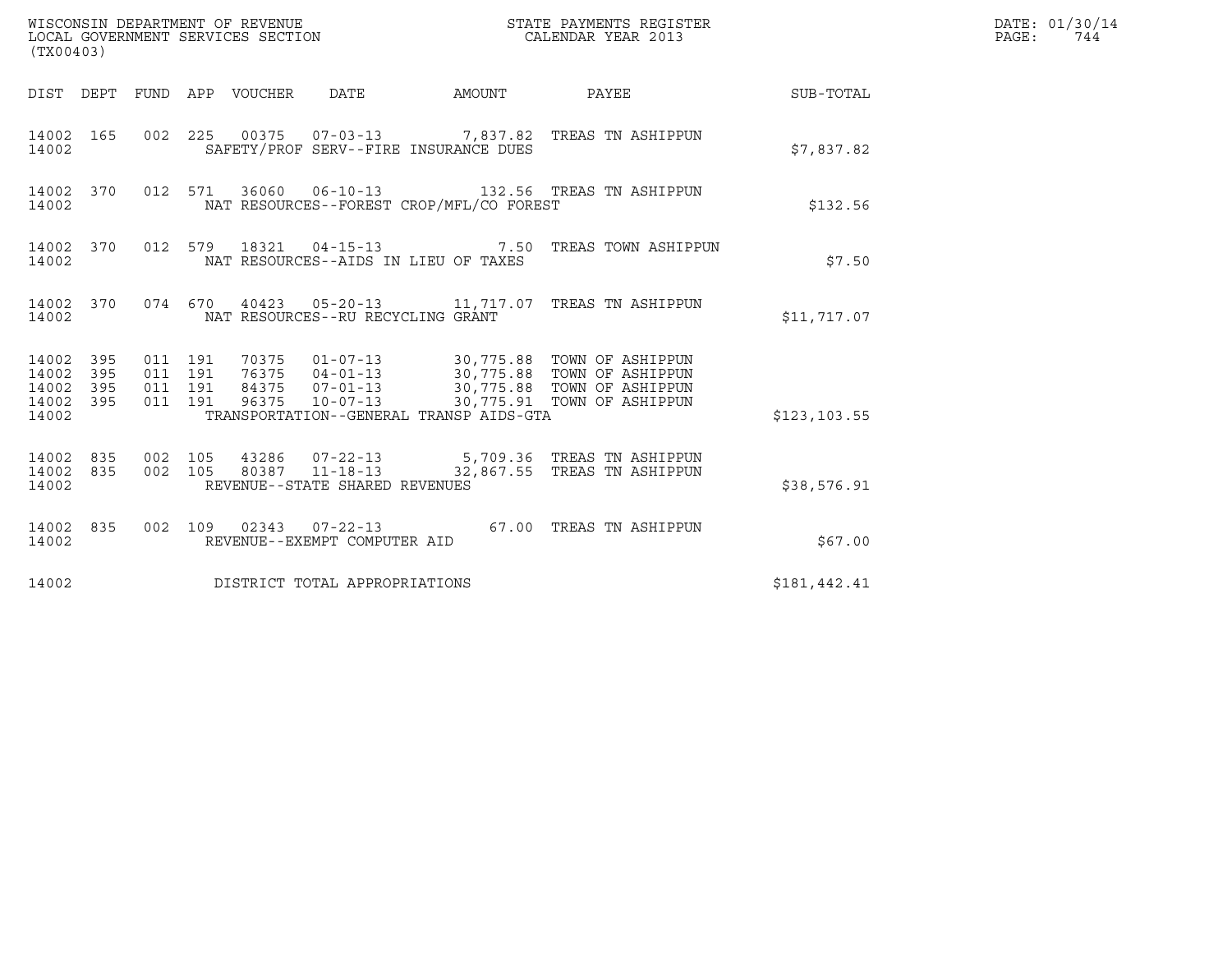| (TX00403)                        |                                |  |                                                                  |                                              |                                                                                                                                                                                                                          |               | DATE: 01/30/14<br>$\mathtt{PAGE:}$<br>745 |
|----------------------------------|--------------------------------|--|------------------------------------------------------------------|----------------------------------------------|--------------------------------------------------------------------------------------------------------------------------------------------------------------------------------------------------------------------------|---------------|-------------------------------------------|
|                                  |                                |  |                                                                  | DIST DEPT FUND APP VOUCHER DATE AMOUNT PAYEE |                                                                                                                                                                                                                          | SUB-TOTAL     |                                           |
| 14004                            | 14004 165                      |  |                                                                  | SAFETY/PROF SERV--FIRE INSURANCE DUES        | 002 225 00376 07-03-13 10,355.80 TREAS TN BEAVER DAM                                                                                                                                                                     | \$10,355.80   |                                           |
| 14004                            |                                |  |                                                                  | NAT RESOURCES--AIDS IN LIEU OF TAXES         | 14004 370 002 503 16243 02-22-13 3,705.25 TREAS TN BEAVER DAM<br>TOWN SHARE 225.63                                                                                                                                       | \$3,705.25    |                                           |
| 14004                            |                                |  |                                                                  | NAT RESOURCES--FOREST CROP/MFL/CO FOREST     | 14004 370 012 571 36061 06-10-13 8.80 TREAS TN BEAVER DAM                                                                                                                                                                | \$8.80        |                                           |
| 14004                            |                                |  |                                                                  | NAT RESOURCES--AIDS IN LIEU OF TAXES         | $\begin{array}{cccccccc} 14\,004 & 370 & 012 & 579 & 18322 & 04-15-13 & & & 219.08 & \text{TREAS TN BEAVER DAM} \\ 14\,004 & 370 & 012 & 579 & 18322 & 04-15-13 & & & 518.76 & \text{TREAS TOWN BEAVER DAM} \end{array}$ | \$737.84      |                                           |
| 14004                            |                                |  | NAT RESOURCES--RU RECYCLING GRANT                                |                                              | 14004 370 074 670 40424 05-20-13 4,963.63 TREAS TN BEAVER DAM                                                                                                                                                            | \$4,963.63    |                                           |
| 14004<br>14004<br>14004<br>14004 | 14004 395<br>395<br>395<br>395 |  |                                                                  | TRANSPORTATION--GENERAL TRANSP AIDS-GTA      |                                                                                                                                                                                                                          | \$123,950.35  |                                           |
| 14004 395<br>14004               | 14004 395                      |  |                                                                  | TRANSPORTATION--LRIP/TRIP/MSIP GRANTS        | 011  278  65859  02-19-13  29,571.71  TREAS TN BEAVER DAM<br>011  278  75340  05-17-13  29,571.71  TREAS TN BEAVER DAM                                                                                                   | \$59,143.42   |                                           |
| 14004 835<br>14004               | 14004 835                      |  | REVENUE--STATE SHARED REVENUES                                   |                                              | 002 105 43287 07-22-13 10,990.44 TREAS TN BEAVER DAM<br>002 105 80388 11-18-13 62,535.34 TREAS TN BEAVER DAM                                                                                                             | \$73,525.78   |                                           |
| 14004                            |                                |  | 14004 835 002 109 02344 07-22-13<br>REVENUE--EXEMPT COMPUTER AID |                                              | 339.00 TREAS TN BEAVER DAM                                                                                                                                                                                               | \$339.00      |                                           |
| 14004 835<br>14004               |                                |  |                                                                  | DOA-PAYMENT FOR MUNICIPAL SERVICES AID       | 002 501 00001 02-01-13 221.61 TREAS TN BEAVER DAM                                                                                                                                                                        | \$221.61      |                                           |
| 14004 835<br>14004               |                                |  | REVENUE--LOTTERY CREDIT -                                        |                                              | 021  363  35578  03-25-13  19,329.43  TREAS TN BEAVER DAM                                                                                                                                                                | \$19,329.43   |                                           |
| 14004                            |                                |  | DISTRICT TOTAL APPROPRIATIONS                                    |                                              |                                                                                                                                                                                                                          | \$296, 280.91 |                                           |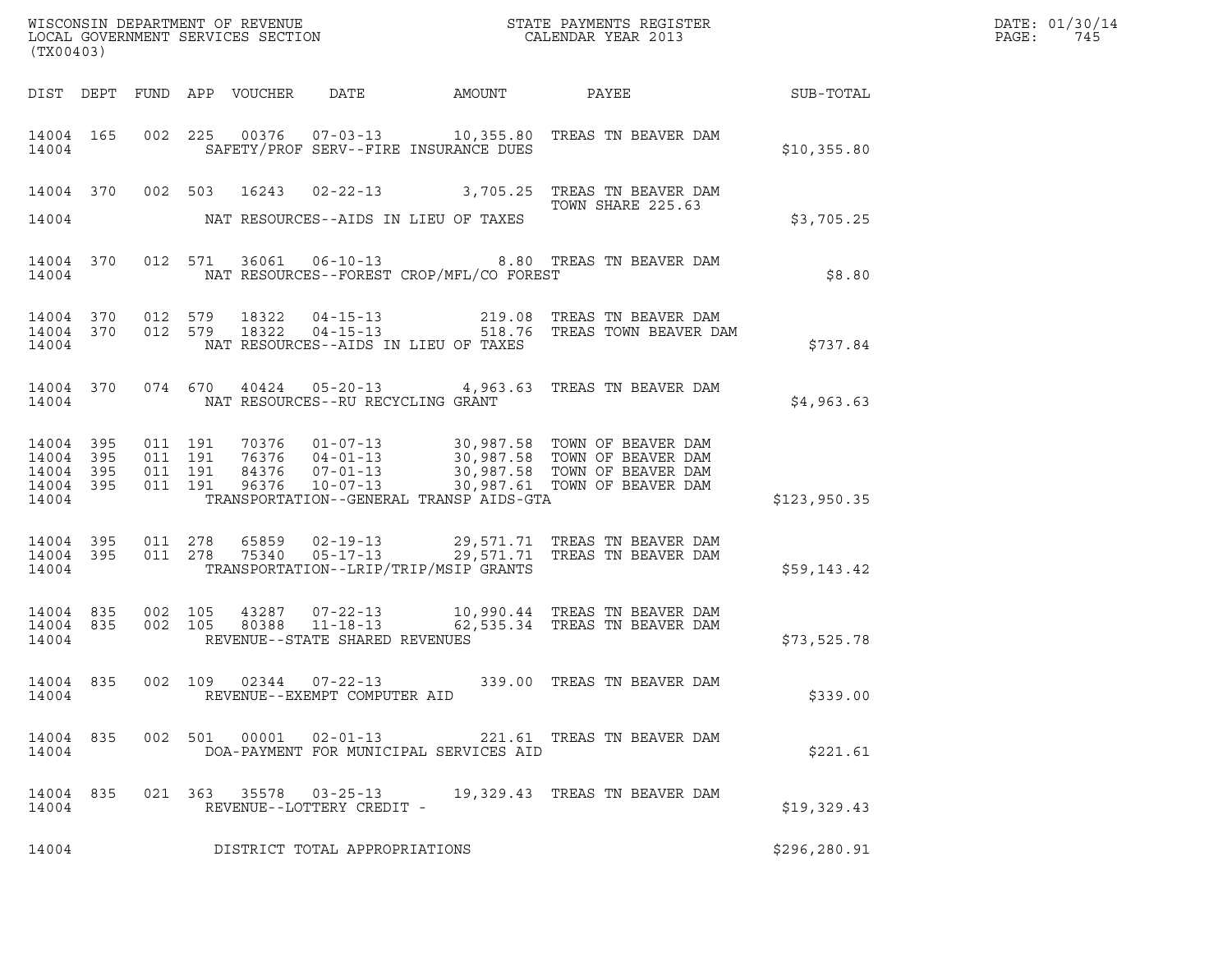| (TX00403)                                             |     |                    |                    |                                                  |                                          | $\tt WISCONSIM DEPARTMENT OF REVENUE$ $\tt STATE$ PAYMENTS REGISTER LOCAL GOVERNMENT SERVICES SECTION $\tt CALENDAR$ YEAR 2013                                           |              | DATE: 01/30/14<br>$\mathtt{PAGE}$ :<br>746 |
|-------------------------------------------------------|-----|--------------------|--------------------|--------------------------------------------------|------------------------------------------|--------------------------------------------------------------------------------------------------------------------------------------------------------------------------|--------------|--------------------------------------------|
|                                                       |     |                    |                    |                                                  |                                          | DIST DEPT FUND APP VOUCHER DATE AMOUNT PAYEE                                                                                                                             | SUB-TOTAL    |                                            |
| 14006 165<br>14006                                    |     |                    |                    |                                                  | SAFETY/PROF SERV--FIRE INSURANCE DUES    | 002 225 00377 07-03-13 2,442.84 TREAS TN BURNETT                                                                                                                         | \$2,442.84   |                                            |
| 14006 370<br>14006 370                                |     |                    |                    |                                                  |                                          | 002 503 15666 02-06-13 1,084.30 TREAS TN BURNETT 002 503 15666 02-06-13 7,283.17 TREAS TN BURNETT                                                                        |              |                                            |
| 14006                                                 |     |                    |                    |                                                  | NAT RESOURCES--AIDS IN LIEU OF TAXES     | <b>TOWN SHARE 1017.48</b>                                                                                                                                                | \$8,367.47   |                                            |
| 14006 370<br>14006                                    |     |                    |                    |                                                  | NAT RESOURCES--FOREST CROP/MFL/CO FOREST | 012 571 36062 06-10-13 21.25 TREAS TN BURNETT                                                                                                                            | \$21.25      |                                            |
| 14006<br>14006 370<br>14006                           | 370 |                    |                    |                                                  | NAT RESOURCES--AIDS IN LIEU OF TAXES     | 012 579 18323 04-15-13 3,604.89 TREAS TN BURNETT<br>012 579 18323 04-15-13 46.66 TREAS TOWN BURNETT                                                                      | \$3,651.55   |                                            |
| 14006 370<br>14006                                    |     |                    |                    | NAT RESOURCES--RU RECYCLING GRANT                |                                          | 074 670 40425 05-20-13 4,257.20 TREAS TN BURNETT                                                                                                                         | \$4,257.20   |                                            |
| 14006 395<br>14006<br>14006 395<br>14006 395<br>14006 | 395 | 011 191<br>011 191 | 011 191<br>011 191 | 96377 10-07-13                                   | TRANSPORTATION--GENERAL TRANSP AIDS-GTA  | 70377  01-07-13   15,131.25   TOWN OF BURNETT<br>76377  04-01-13  15,131.25  TOWN OF BURNETT<br>84377  07-01-13  15,131.25  TOWN OF BURNETT<br>15,131.28 TOWN OF BURNETT | \$60,525.03  |                                            |
|                                                       |     |                    |                    |                                                  |                                          |                                                                                                                                                                          |              |                                            |
| 14006 835<br>14006 835<br>14006                       |     |                    | 002 105<br>002 105 | 80389 11-18-13<br>REVENUE--STATE SHARED REVENUES |                                          | 43288  07-22-13  3,696.01  TREAS TN BURNETT<br>20,944.07 TREAS TN BURNETT                                                                                                | \$24,640.08  |                                            |
| 14006 835<br>14006                                    |     |                    |                    | REVENUE--EXEMPT COMPUTER AID                     |                                          | 002 109 02345 07-22-13 9.00 TREAS TN BURNETT                                                                                                                             | \$9.00       |                                            |
| 14006                                                 |     |                    |                    | DISTRICT TOTAL APPROPRIATIONS                    |                                          |                                                                                                                                                                          | \$103,914.42 |                                            |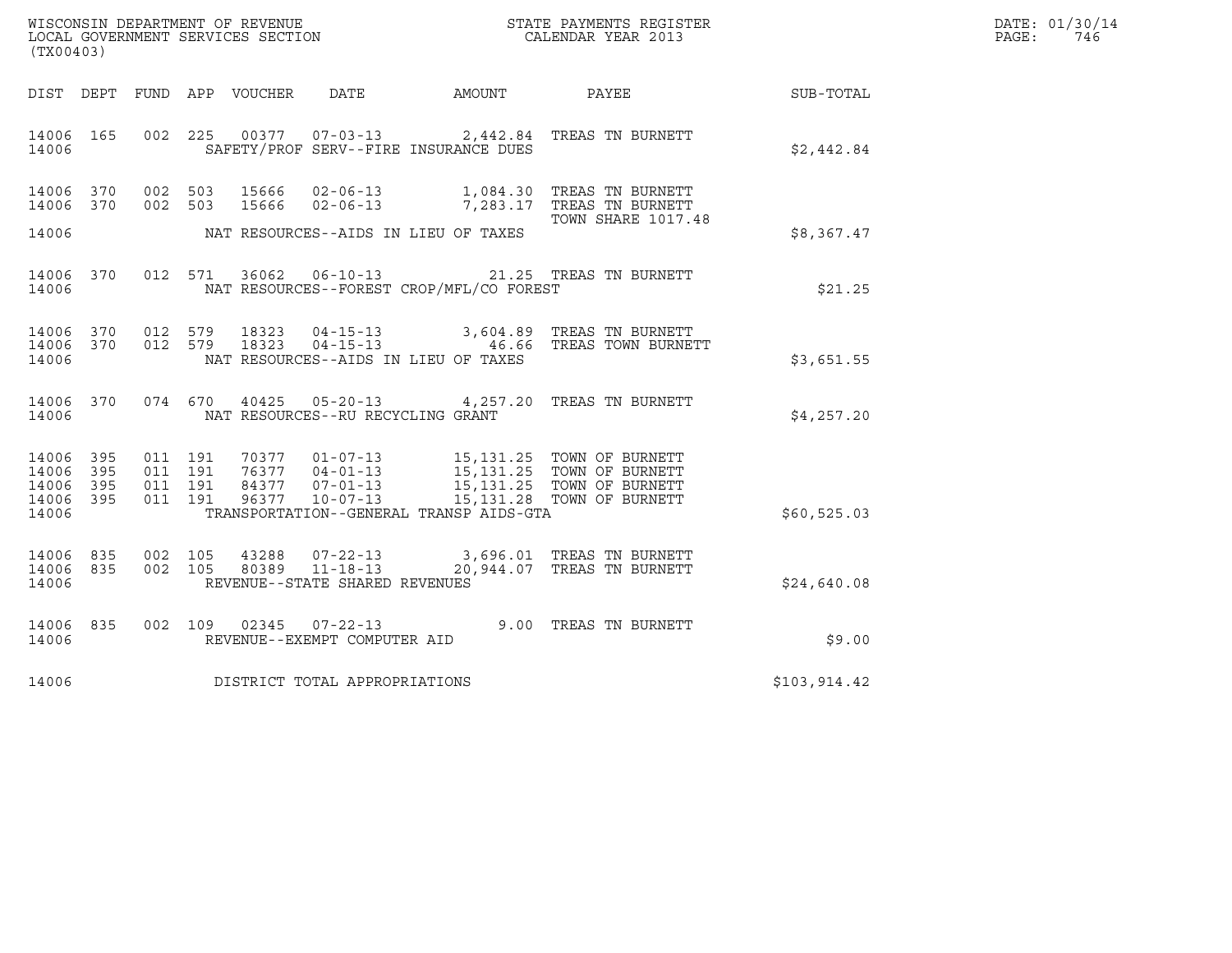| (TX00403)                                             |           |         |                               | LOCAL GOVERNMENT SERVICES SECTION |                                   |                                          |                                                                                                                                                                                          |              | DATE: 01/30/14<br>PAGE: 747 |
|-------------------------------------------------------|-----------|---------|-------------------------------|-----------------------------------|-----------------------------------|------------------------------------------|------------------------------------------------------------------------------------------------------------------------------------------------------------------------------------------|--------------|-----------------------------|
|                                                       |           |         |                               |                                   |                                   |                                          | DIST DEPT FUND APP VOUCHER DATE AMOUNT PAYEE TO SUB-TOTAL                                                                                                                                |              |                             |
| 14008                                                 | 14008 165 |         |                               |                                   |                                   | SAFETY/PROF SERV--FIRE INSURANCE DUES    | 002 225 00378 07-03-13 2,896.01 TREAS TN CALAMUS                                                                                                                                         | \$2,896.01   |                             |
|                                                       |           |         |                               |                                   |                                   |                                          | 14008 370 002 503 15667 02-06-13 3,455.82 TREAS TN CALAMUS<br>TOWN SHARE 457.13                                                                                                          |              |                             |
| 14008                                                 |           |         |                               |                                   |                                   | NAT RESOURCES--AIDS IN LIEU OF TAXES     |                                                                                                                                                                                          | \$3,455.82   |                             |
| 14008                                                 | 14008 370 |         |                               |                                   |                                   | NAT RESOURCES--FOREST CROP/MFL/CO FOREST | 012 571 36063 06-10-13 19.00 TREAS TN CALAMUS                                                                                                                                            | \$19.00      |                             |
| 14008                                                 | 14008 370 |         |                               |                                   |                                   | NAT RESOURCES--AIDS IN LIEU OF TAXES     | 012 579 18324 04-15-13 66.12 TREAS TOWN CALAMUS                                                                                                                                          | \$66.12      |                             |
| 14008                                                 |           |         |                               |                                   | NAT RESOURCES--RU RECYCLING GRANT |                                          | 14008 370 074 670 40426 05-20-13 566.39 TREAS TN CALAMUS                                                                                                                                 | \$566.39     |                             |
| 14008 395<br>14008 395<br>14008<br>14008 395<br>14008 | 395       | 011 191 | 011 191<br>011 191<br>011 191 |                                   |                                   | TRANSPORTATION--GENERAL TRANSP AIDS-GTA  | 70378  01-07-13  21,297.02  TOWN OF CALAMUS<br>76378  04-01-13  21,297.02  TOWN OF CALAMUS<br>84378  07-01-13  21,297.02  TOWN OF CALAMUS<br>96378  10-07-13  21,297.02  TOWN OF CALAMUS | \$85,188.08  |                             |
| 14008                                                 | 14008 395 |         |                               |                                   |                                   | TRANSPORTATION--LRIP/TRIP/MSIP GRANTS    | 011 278 63838 01-31-13 29,571.72 TREAS TN CALAMUS                                                                                                                                        | \$29,571.72  |                             |
| 14008 835<br>14008                                    | 14008 835 |         |                               |                                   | REVENUE--STATE SHARED REVENUES    |                                          | 002 105 43289 07-22-13 4,674.77 TREAS TN CALAMUS<br>002 105 80390 11-18-13 26,479.43 TREAS TN CALAMUS                                                                                    | \$31,154.20  |                             |
| 14008                                                 | 14008 835 |         |                               |                                   | REVENUE--EXEMPT COMPUTER AID      |                                          | 002 109 02346 07-22-13 16.00 TREAS TN CALAMUS                                                                                                                                            | \$16.00      |                             |
| 14008                                                 | 14008 835 |         |                               |                                   | REVENUE--LOTTERY CREDIT -         |                                          |                                                                                                                                                                                          | \$2,196.77   |                             |
| 14008                                                 |           |         |                               |                                   | DISTRICT TOTAL APPROPRIATIONS     |                                          |                                                                                                                                                                                          | \$155,130.11 |                             |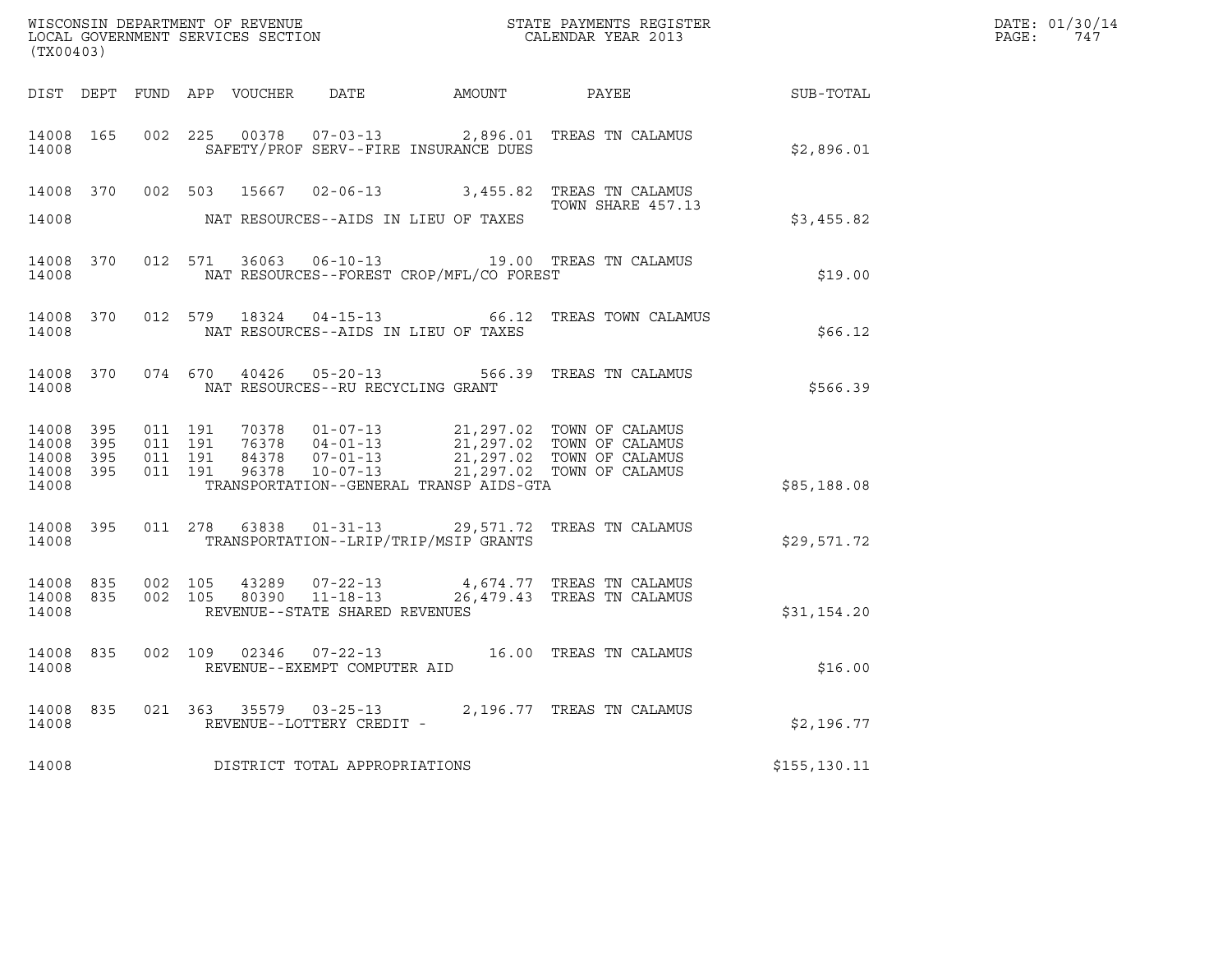|                                                   |            |                               |         |                                   |                                         | WISCONSIN DEPARTMENT OF REVENUE<br>LOCAL GOVERNMENT SERVICES SECTION CALENDAR YEAR 2013                                                                                                                       |              | DATE: 01/30/14<br>PAGE: 748 |
|---------------------------------------------------|------------|-------------------------------|---------|-----------------------------------|-----------------------------------------|---------------------------------------------------------------------------------------------------------------------------------------------------------------------------------------------------------------|--------------|-----------------------------|
| (TX00403)                                         |            |                               |         |                                   |                                         |                                                                                                                                                                                                               |              |                             |
|                                                   |            |                               |         |                                   |                                         | DIST DEPT FUND APP VOUCHER DATE AMOUNT PAYEE TO SUB-TOTAL                                                                                                                                                     |              |                             |
| 14010 165<br>14010                                |            |                               |         |                                   | SAFETY/PROF SERV--FIRE INSURANCE DUES   | 002 225 00379 07-03-13 1,806.87 TREAS TN CHESTER                                                                                                                                                              | \$1,806.87   |                             |
|                                                   |            |                               |         |                                   |                                         | 14010 370 002 503 15668 02-06-13 623.13 TREAS TN CHESTER                                                                                                                                                      |              |                             |
| 14010                                             |            |                               |         |                                   | NAT RESOURCES--AIDS IN LIEU OF TAXES    | TOWN SHARE 40.35                                                                                                                                                                                              | \$623.13     |                             |
| 14010                                             |            |                               |         |                                   | NAT RESOURCES--AIDS IN LIEU OF TAXES    | 14010 370 012 579 18325 04-15-13 61.64 TREAS TOWN CHESTER                                                                                                                                                     | \$61.64      |                             |
| 14010                                             |            |                               |         | NAT RESOURCES--RU RECYCLING GRANT |                                         | 14010 370 074 670 40427 05-20-13 529.07 TREAS TN CHESTER                                                                                                                                                      | \$529.07     |                             |
| 14010 395<br>14010 395<br>14010<br>14010<br>14010 | 395<br>395 | 011 191<br>011 191<br>011 191 | 011 191 |                                   | TRANSPORTATION--GENERAL TRANSP AIDS-GTA | 70379  01-07-13  8,374.05  TOWN OF CHESTER<br>76379  04-01-13  8,374.05  TOWN OF CHESTER<br>84379  07-01-13  8,374.05  TOWN OF CHESTER<br>96379  10-07-13  8,374.08  TOWN OF CHESTER                          | \$33,496.23  |                             |
| 14010                                             |            |                               |         | REVENUE--STATE SHARED REVENUES    |                                         | $\begin{array}{cccccccc} 14010 & 835 & 002 & 105 & 43290 & 07-22-13 & & 2,117.27 & \text{TREAS TN CHESTER} \\ 14010 & 835 & 002 & 105 & 80391 & 11-18-13 & & 11,997.84 & \text{TREAS TN CHESTER} \end{array}$ | \$14, 115.11 |                             |
| 14010                                             |            |                               |         | REVENUE--EXEMPT COMPUTER AID      |                                         | 14010 835 002 109 02347 07-22-13 22.00 TREAS TN CHESTER                                                                                                                                                       | \$22.00      |                             |
| 14010                                             |            |                               |         |                                   | DOA-PAYMENT FOR MUNICIPAL SERVICES AID  | 14010 835 002 501 00001 02-01-13 762.57 TREAS TN CHESTER                                                                                                                                                      | \$762.57     |                             |
| 14010 835<br>14010                                |            |                               |         | REVENUE--LOTTERY CREDIT -         |                                         | 021 363 35580 03-25-13 1,143.40 TREAS TN CHESTER                                                                                                                                                              | \$1,143.40   |                             |
| 14010                                             |            |                               |         | DISTRICT TOTAL APPROPRIATIONS     |                                         |                                                                                                                                                                                                               | \$52,560.02  |                             |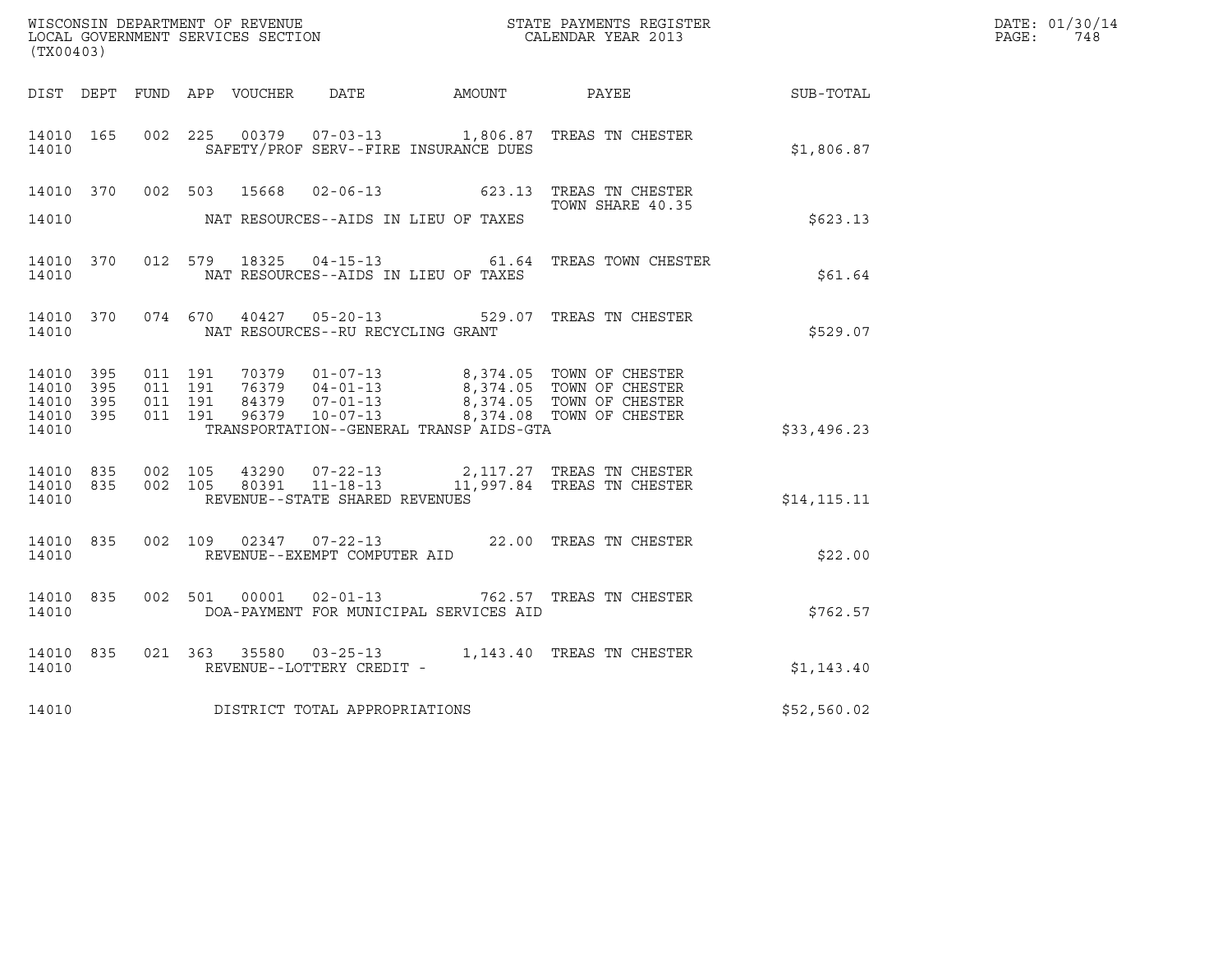| (TX00403)                       |            |                    |                                 |                                |                                          |                                                                                                                                                                                      |              | DATE: 01/30/14<br>PAGE:<br>749 |
|---------------------------------|------------|--------------------|---------------------------------|--------------------------------|------------------------------------------|--------------------------------------------------------------------------------------------------------------------------------------------------------------------------------------|--------------|--------------------------------|
|                                 |            |                    | DIST DEPT FUND APP VOUCHER DATE |                                |                                          |                                                                                                                                                                                      |              |                                |
| 14012 165<br>14012              |            |                    |                                 |                                | SAFETY/PROF SERV--FIRE INSURANCE DUES    | 002 225 00380 07-03-13 2,394.23 TREAS TN CLYMAN                                                                                                                                      | \$2,394.23   |                                |
|                                 |            |                    |                                 |                                |                                          | 14012 370 002 503 16244 02-22-13 333.41 TREAS TN CLYMAN<br>TOWN SHARE 30.89                                                                                                          |              |                                |
| 14012                           |            |                    |                                 |                                | NAT RESOURCES--AIDS IN LIEU OF TAXES     |                                                                                                                                                                                      | \$333.41     |                                |
| 14012 370<br>14012              |            |                    |                                 |                                | NAT RESOURCES--FOREST CROP/MFL/CO FOREST | 012 571 36064 06-10-13 15.91 TREAS TN CLYMAN                                                                                                                                         | \$15.91      |                                |
| 14012 370<br>14012              |            |                    |                                 |                                | NAT RESOURCES--AIDS IN LIEU OF TAXES     | 012 579 18326 04-15-13 19.75 TREAS TOWN CLYMAN                                                                                                                                       | \$19.75      |                                |
| 14012<br>14012                  | 395<br>395 | 011 191<br>011 191 |                                 |                                |                                          |                                                                                                                                                                                      |              |                                |
| 14012<br>14012 395              | 395        | 011 191<br>011 191 |                                 |                                |                                          | 70380  01-07-13  12,249.13  TOWN OF CLYMAN<br>76380  04-01-13  12,249.13  TOWN OF CLYMAN<br>84380  07-01-13  12,249.13  TOWN OF CLYMAN<br>96380  10-07-13  12,249.16  TOWN OF CLYMAN |              |                                |
| 14012                           |            |                    |                                 |                                | TRANSPORTATION--GENERAL TRANSP AIDS-GTA  |                                                                                                                                                                                      | \$48,996.55  |                                |
| 14012 395<br>14012              |            |                    |                                 |                                | TRANSPORTATION--LRIP/TRIP/MSIP GRANTS    | 011  278  79304  06-27-13  31,322.00 TREAS TN CLYMAN                                                                                                                                 | \$31,322.00  |                                |
| 14012 835<br>14012 835<br>14012 |            |                    |                                 | REVENUE--STATE SHARED REVENUES |                                          | 002 105 43291 07-22-13 2,416.03 TREAS TN CLYMAN 002 105 80392 11-18-13 13,689.02 TREAS TN CLYMAN                                                                                     | \$16, 105.05 |                                |
|                                 |            |                    |                                 |                                |                                          | 002 109 02348 07-22-13 20.00 TREAS TN CLYMAN                                                                                                                                         |              |                                |
| 14012 835<br>14012              |            |                    |                                 | REVENUE--EXEMPT COMPUTER AID   |                                          |                                                                                                                                                                                      | \$20.00      |                                |
| 14012                           |            |                    |                                 | DISTRICT TOTAL APPROPRIATIONS  |                                          |                                                                                                                                                                                      | \$99,206.90  |                                |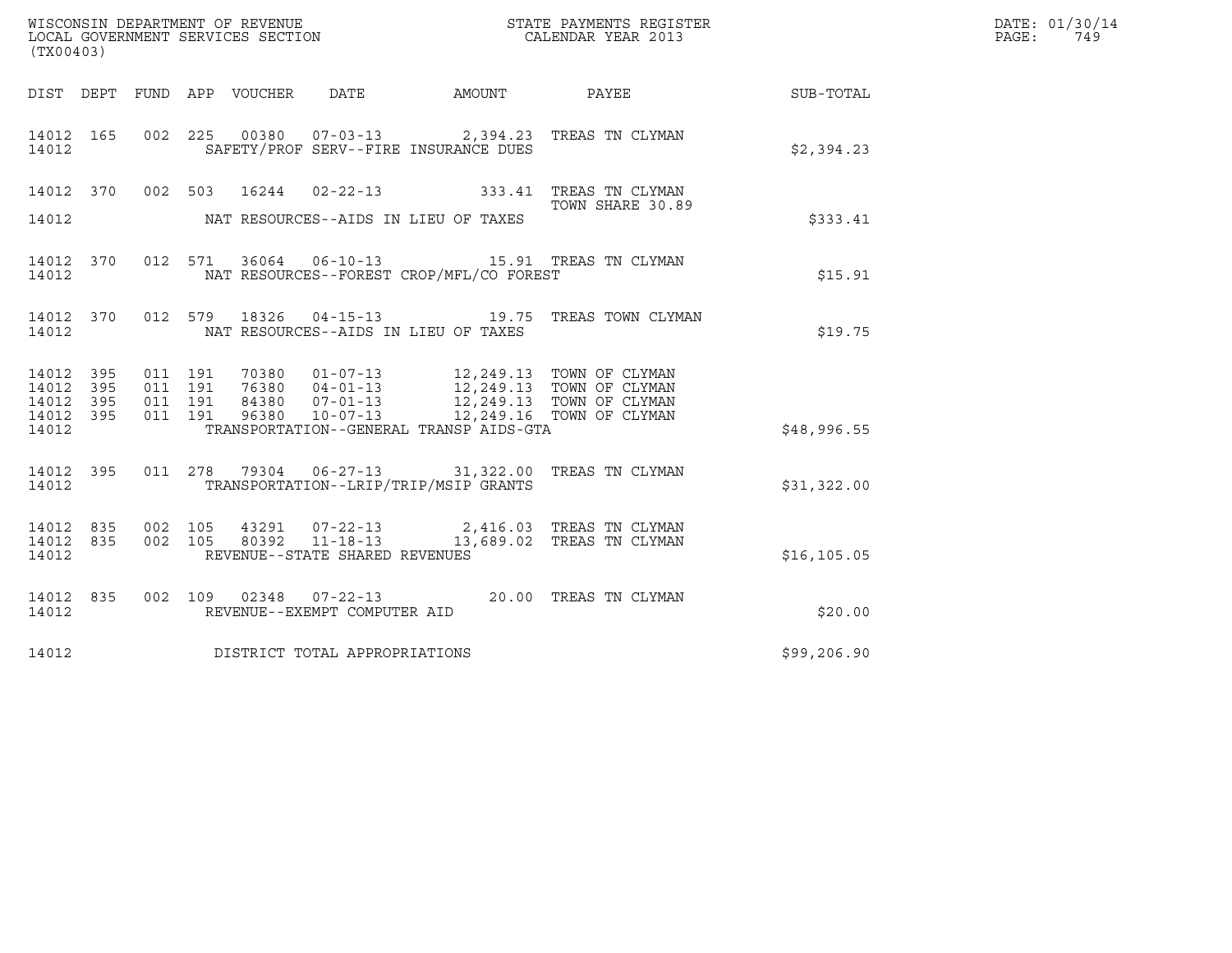| (TX00403)                                 |                            |                                          |         | WISCONSIN DEPARTMENT OF REVENUE<br>LOCAL GOVERNMENT SERVICES SECTION |                                | STATE PAYMENTS REGISTER<br>CALENDAR YEAR 2013                                                                                                                                                                           |       | DATE: 01/30/14<br>PAGE:<br>750 |  |
|-------------------------------------------|----------------------------|------------------------------------------|---------|----------------------------------------------------------------------|--------------------------------|-------------------------------------------------------------------------------------------------------------------------------------------------------------------------------------------------------------------------|-------|--------------------------------|--|
|                                           | DIST DEPT                  |                                          |         | FUND APP VOUCHER                                                     | DATE                           | AMOUNT                                                                                                                                                                                                                  | PAYEE | SUB-TOTAL                      |  |
| 14014 165<br>14014                        |                            |                                          |         |                                                                      |                                | 002 225 00381 07-03-13 3,210.30 TREAS TN ELBA<br>SAFETY/PROF SERV--FIRE INSURANCE DUES                                                                                                                                  |       | \$3,210.30                     |  |
| 14014                                     | 14014 370                  |                                          | 012 571 |                                                                      |                                | 36065  06-10-13  31.20  TREAS TN ELBA<br>NAT RESOURCES--FOREST CROP/MFL/CO FOREST                                                                                                                                       |       | \$31.20                        |  |
| 14014<br>14014<br>14014<br>14014<br>14014 | - 395<br>395<br>395<br>395 | 011 191<br>011 191<br>011 191<br>011 191 |         |                                                                      |                                | 70381  01-07-13  24,319.03  TOWN OF ELBA<br>76381  04-01-13  24,319.03  TOWN OF ELBA<br>84381  07-01-13  24,319.03  TOWN OF ELBA<br>96381  10-07-13  24,319.06  TOWN OF ELBA<br>TRANSPORTATION--GENERAL TRANSP AIDS-GTA |       | \$97, 276.15                   |  |
| 14014<br>14014 835<br>14014               | 835                        | 002 105<br>002 105                       |         |                                                                      | REVENUE--STATE SHARED REVENUES | 80393  11-18-13  11,093.64  TREAS TN ELBA                                                                                                                                                                               |       | \$13,051.34                    |  |
| 14014<br>14014<br>14014                   | 835<br>835                 | 002 109<br>002 109                       |         |                                                                      | REVENUE--EXEMPT COMPUTER AID   | 02349  07-22-13  14.00  TREAS TN ELBA<br>05086  07-22-13  1,410.00 TREAS TN ELBA                                                                                                                                        |       | \$1,424.00                     |  |
| 14014                                     |                            |                                          |         |                                                                      | DISTRICT TOTAL APPROPRIATIONS  |                                                                                                                                                                                                                         |       | \$114,992.99                   |  |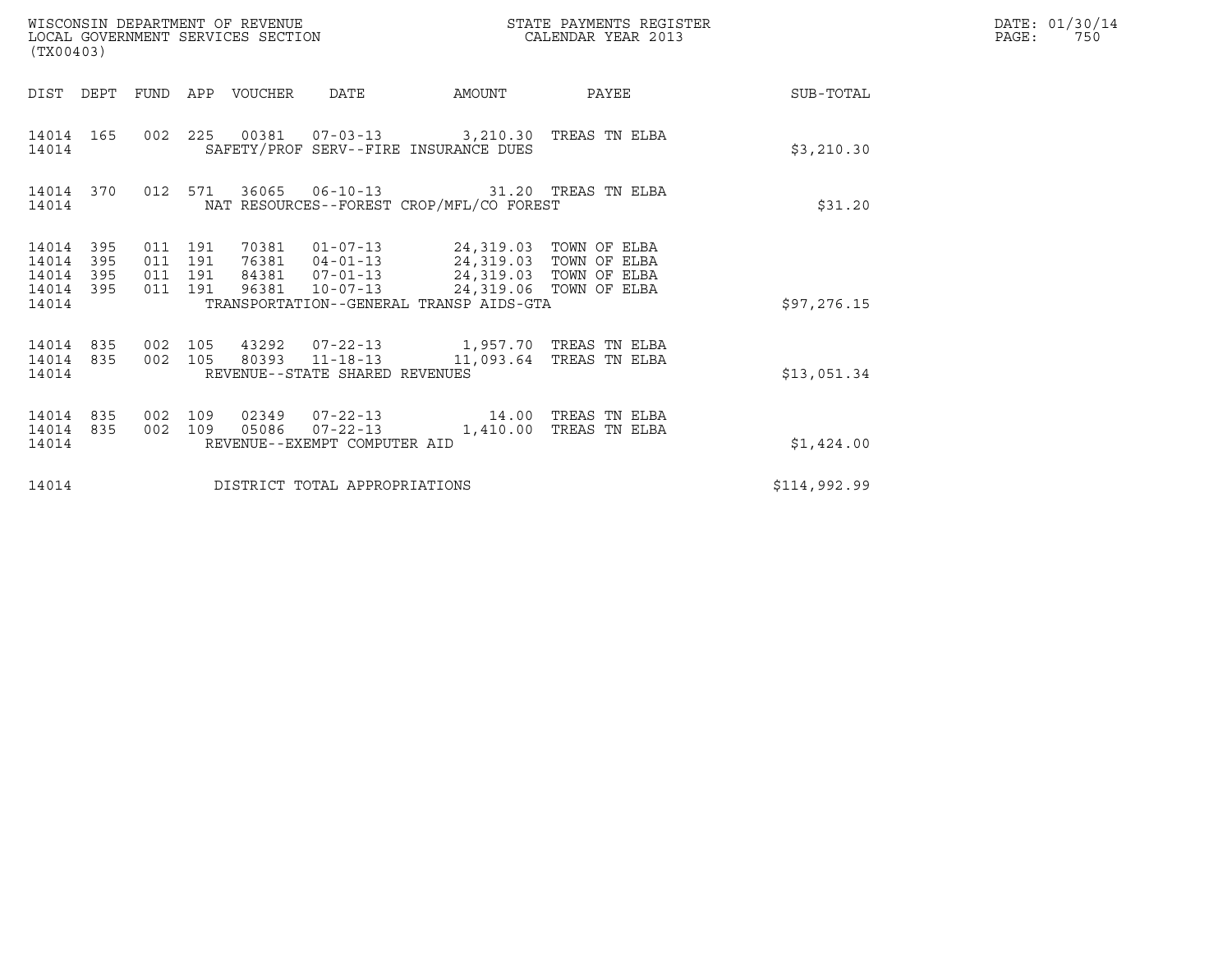| (TX00403)                                         |            |                                          |                                 |                                   |                                          |                                                                                                                                                                                              |              | DATE: 01/30/14<br>$\mathtt{PAGE:}$<br>751 |
|---------------------------------------------------|------------|------------------------------------------|---------------------------------|-----------------------------------|------------------------------------------|----------------------------------------------------------------------------------------------------------------------------------------------------------------------------------------------|--------------|-------------------------------------------|
|                                                   |            |                                          | DIST DEPT FUND APP VOUCHER DATE |                                   |                                          | AMOUNT PAYEE SUB-TOTAL                                                                                                                                                                       |              |                                           |
| 14016 165<br>14016                                |            |                                          |                                 |                                   | SAFETY/PROF SERV--FIRE INSURANCE DUES    | 002 225 00382 07-03-13 4,343.23 TREAS TN EMMET                                                                                                                                               | \$4,343.23   |                                           |
| 14016 370<br>14016                                |            |                                          |                                 |                                   | NAT RESOURCES-SEVERANCE/YIELD/WITHDRAWAL | 000 001 02DNR  07-03-13  173.03 TREAS TOWN EMMET                                                                                                                                             | \$173.03     |                                           |
| 14016 370<br>14016                                |            |                                          | 012 571                         |                                   | NAT RESOURCES--FOREST CROP/MFL/CO FOREST | 36066  06-10-13  29.40 TREAS TN EMMET                                                                                                                                                        | \$29.40      |                                           |
| 14016                                             |            |                                          |                                 | NAT RESOURCES--RU RECYCLING GRANT |                                          | 14016 370 074 670 40428 05-20-13 4,645.09 TREAS TN EMMET                                                                                                                                     | \$4,645.09   |                                           |
| 14016 395<br>14016<br>14016<br>14016 395<br>14016 | 395<br>395 | 011 191<br>011 191<br>011 191<br>011 191 |                                 |                                   | TRANSPORTATION--GENERAL TRANSP AIDS-GTA  | 70382   01-07-13   20,302.03   TOWN OF EMMET<br>76382   04-01-13   20,302.03   TOWN OF EMMET<br>84382   07-01-13   20,302.03   TOWN OF EMMET<br>96382   10-07-13   20,302.03   TOWN OF EMMET | \$81,208.12  |                                           |
| 14016                                             |            |                                          |                                 | JUSTICE--LAW ENFORCEMENT TRAINING |                                          | 14016 455 002 231 00260 02-07-13 160.00 TREAS TN EMMET                                                                                                                                       | \$160.00     |                                           |
| 14016                                             |            |                                          |                                 | REVENUE--STATE SHARED REVENUES    |                                          | $14016$ 835 002 105 43293 07-22-13 2,343.92 TREAS TN EMMET<br>14016 835 002 105 80394 11-18-13 16,618.04 TREAS TN EMMET                                                                      | \$18,961.96  |                                           |
| 14016 835<br>14016                                |            |                                          |                                 | REVENUE--EXEMPT COMPUTER AID      |                                          | 002 109 02350 07-22-13 205.00 TREAS TN EMMET                                                                                                                                                 | \$205.00     |                                           |
| 14016                                             |            |                                          |                                 | DISTRICT TOTAL APPROPRIATIONS     |                                          |                                                                                                                                                                                              | \$109,725.83 |                                           |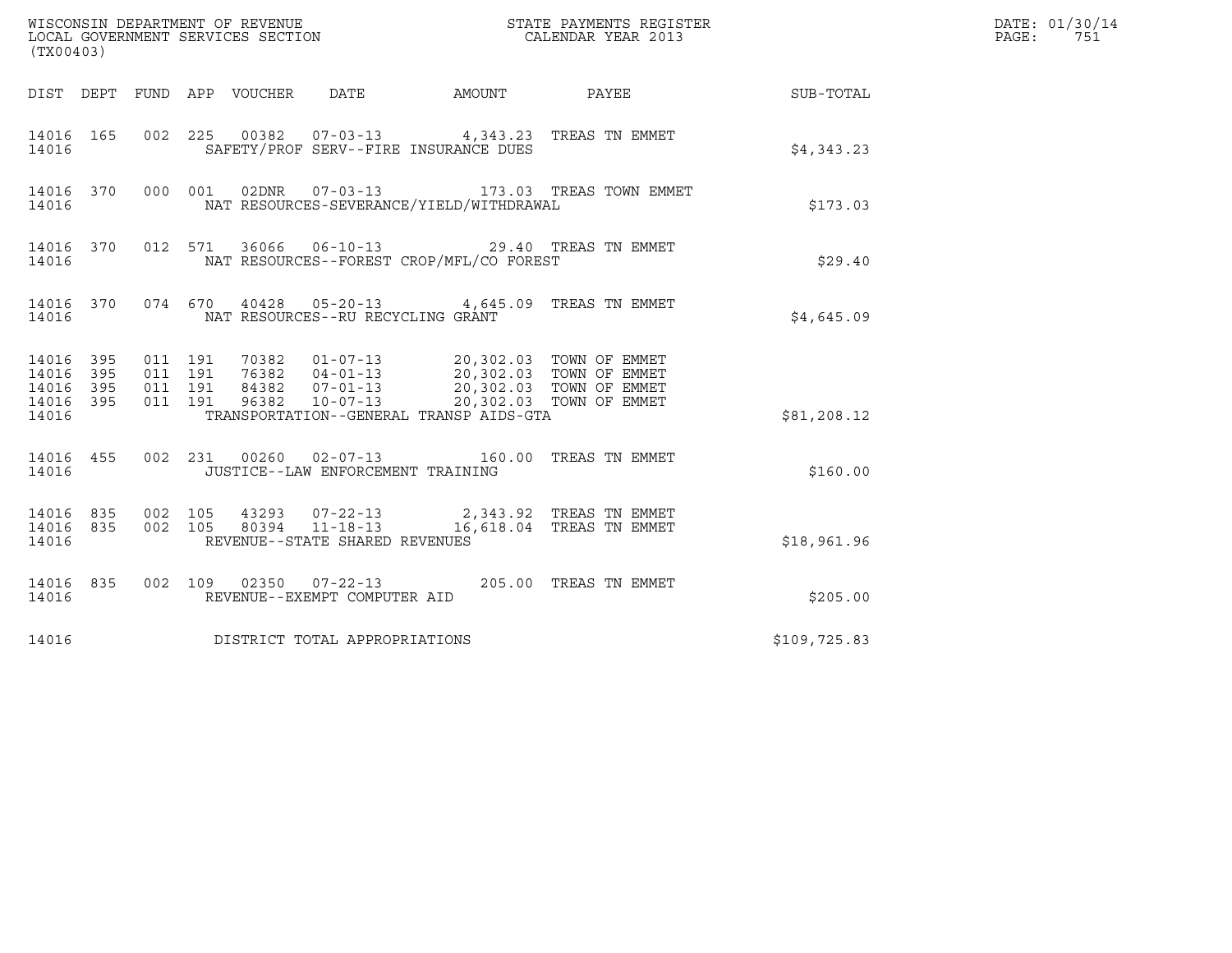| <b>SUB-TOTAL</b>                                                                                                                                                                                                                                                                                                                                 |  |
|--------------------------------------------------------------------------------------------------------------------------------------------------------------------------------------------------------------------------------------------------------------------------------------------------------------------------------------------------|--|
|                                                                                                                                                                                                                                                                                                                                                  |  |
| 14018 165 002 225 00383 07-03-13 6,182.46 TREAS TN FOX LAKE<br>14018<br>SAFETY/PROF SERV--FIRE INSURANCE DUES<br>\$6,182.46                                                                                                                                                                                                                      |  |
| 14018 370 002 503 15669 02-06-13 8,231.05 TREAS TN FOX LAKE<br>TOWN SHARE 825.10                                                                                                                                                                                                                                                                 |  |
| 14018<br>NAT RESOURCES--AIDS IN LIEU OF TAXES<br>\$8,231.05                                                                                                                                                                                                                                                                                      |  |
| 14018 370 012 571 36067 06-10-13 34.80 TREAS TN FOX LAKE<br>NAT RESOURCES--FOREST CROP/MFL/CO FOREST<br>\$34.80<br>14018                                                                                                                                                                                                                         |  |
| 012 579 18327 04-15-13 4.71 TREAS TN FOX LAKE<br>012 579 18327 04-15-13 17.60 TREAS TN FOX LAKE<br>012 579 18327 04-15-13 332.71 TREAS TOWN FOX LAKE<br>012 579 18327 04-15-13 16.24 TREAS TOWN FOX LAKE<br>14018<br>370<br>14018<br>370<br>14018<br>370<br>14018<br>370<br>14018<br>NAT RESOURCES--AIDS IN LIEU OF TAXES<br>\$371.26            |  |
| 14018 370 074 670 40429 05-20-13 6,110.48 TREAS TN FOX LAKE<br>NAT RESOURCES--RU RECYCLING GRANT<br>14018<br>\$6,110.48                                                                                                                                                                                                                          |  |
| 011 191 70383 01-07-13 19,492.27 TOWN OF FOX LAKE<br>011 191 76383 04-01-13 19,492.27 TOWN OF FOX LAKE<br>011 191 84383 07-01-13 19,492.27 TOWN OF FOX LAKE<br>011 191 96383 10-07-13 19,492.30 TOWN OF FOX LAKE<br>14018 395<br>14018<br>395<br>14018<br>395<br>14018<br>395<br>14018<br>TRANSPORTATION--GENERAL TRANSP AIDS-GTA<br>\$77,969.11 |  |
| 002 231 00278 02-08-13 160.00 TREAS TN FOX LAKE<br>14018 455<br>14018<br>JUSTICE--LAW ENFORCEMENT TRAINING<br>\$160.00                                                                                                                                                                                                                           |  |
| 14018 835<br>002   105   43294   07-22-13   5,533.76   TREAS TN FOX LAKE   002   105   80395   11-18-13   31,395.67   TREAS TN FOX LAKE<br>14018 835<br>14018<br>REVENUE--STATE SHARED REVENUES<br>\$36,929.43                                                                                                                                   |  |
| 14018 835<br>002 109 02351 07-22-13<br>13.00 TREAS TN FOX LAKE<br>14018<br>REVENUE--EXEMPT COMPUTER AID<br>\$13.00                                                                                                                                                                                                                               |  |
| 14018 835<br>002 501 00001 02-01-13<br>12,242.21 TREAS TN FOX LAKE<br>DOA-PAYMENT FOR MUNICIPAL SERVICES AID<br>14018<br>\$12, 242.21                                                                                                                                                                                                            |  |
| 14018<br>DISTRICT TOTAL APPROPRIATIONS<br>\$148,243.80                                                                                                                                                                                                                                                                                           |  |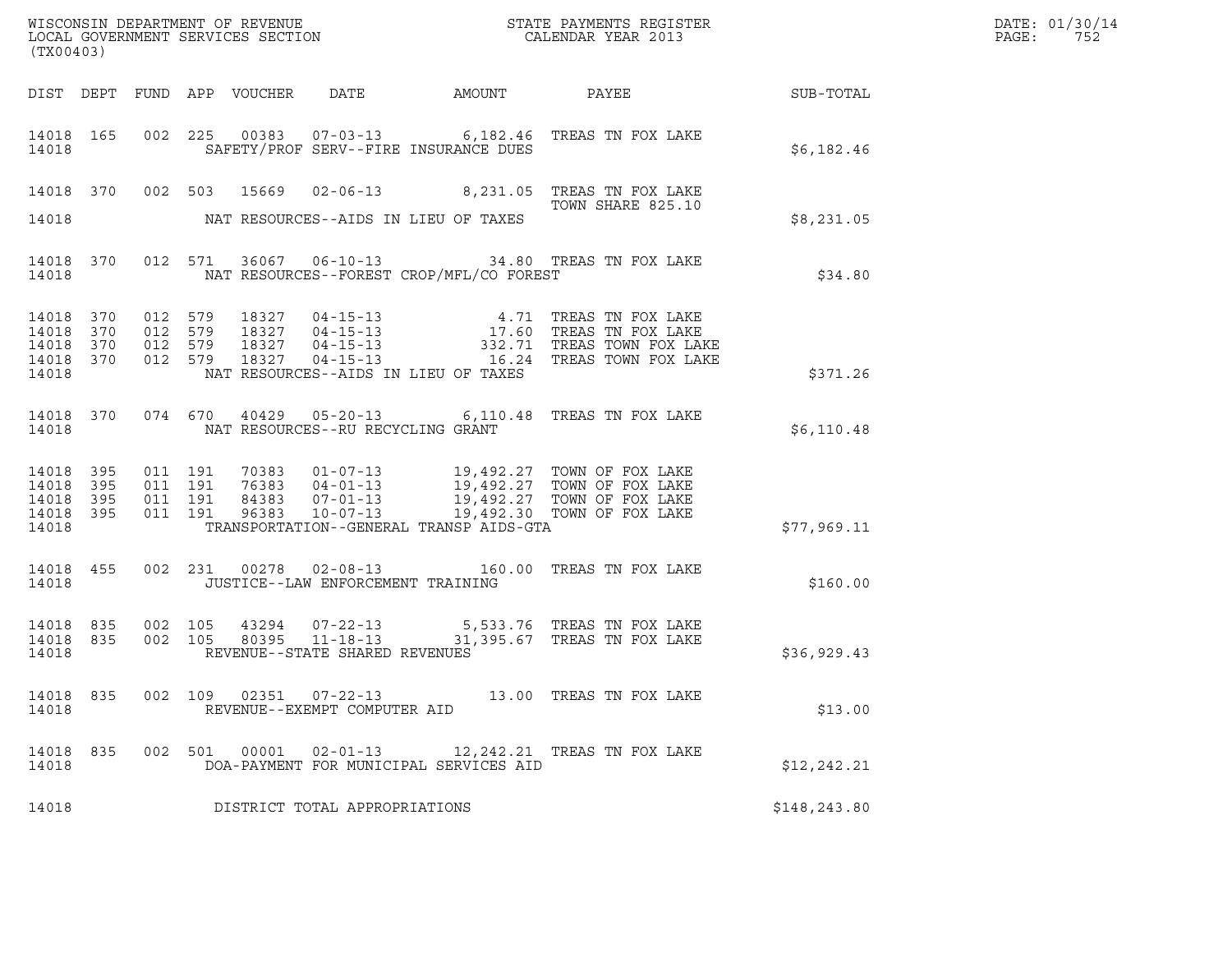| (TX00403)                                         |            |                                          | WISCONSIN DEPARTMENT OF REVENUE<br>LOCAL GOVERNMENT SERVICES SECTION |                                   |                                                                                                                                     | STATE PAYMENTS REGISTER<br>CALENDAR YEAR 2013             |                        | DATE: 01/30/14<br>PAGE:<br>753 |
|---------------------------------------------------|------------|------------------------------------------|----------------------------------------------------------------------|-----------------------------------|-------------------------------------------------------------------------------------------------------------------------------------|-----------------------------------------------------------|------------------------|--------------------------------|
|                                                   |            |                                          | DIST DEPT FUND APP VOUCHER DATE                                      |                                   |                                                                                                                                     |                                                           | AMOUNT PAYEE SUB-TOTAL |                                |
| 14020 165<br>14020                                |            |                                          |                                                                      |                                   | SAFETY/PROF SERV--FIRE INSURANCE DUES                                                                                               | 002 225 00384 07-03-13 3,372.81 TREAS TN HERMAN           | \$3,372.81             |                                |
| 14020 370<br>14020                                |            |                                          |                                                                      |                                   | NAT RESOURCES--FOREST CROP/MFL/CO FOREST                                                                                            | 012 571 36068 06-10-13 56.47 TREAS TN HERMAN              | \$56.47                |                                |
| 14020                                             |            |                                          |                                                                      | NAT RESOURCES--RU RECYCLING GRANT |                                                                                                                                     | 14020 370 074 670 40430 05-20-13 4,962.96 TREAS TN HERMAN | \$4,962.96             |                                |
| 14020 395<br>14020<br>14020<br>14020 395<br>14020 | 395<br>395 | 011 191<br>011 191<br>011 191<br>011 191 |                                                                      |                                   | 84384  07-01-13  26,023.22  TOWN OF HERMAN<br>96384  10-07-13  26,023.23  TOWN OF HERMAN<br>TRANSPORTATION--GENERAL TRANSP AIDS-GTA |                                                           | \$104,092.89           |                                |
| 14020 835<br>14020                                | 14020 835  | 002 105                                  |                                                                      | REVENUE--STATE SHARED REVENUES    |                                                                                                                                     | 002 105 80396 11-18-13 96,821.34 TREAS TN HERMAN          | \$113,859.21           |                                |
| 14020                                             | 14020 835  |                                          |                                                                      | REVENUE--EXEMPT COMPUTER AID      |                                                                                                                                     | 002 109 02352 07-22-13 19.00 TREAS TN HERMAN              | \$19.00                |                                |
| 14020                                             |            |                                          |                                                                      | DISTRICT TOTAL APPROPRIATIONS     |                                                                                                                                     |                                                           | \$226, 363.34          |                                |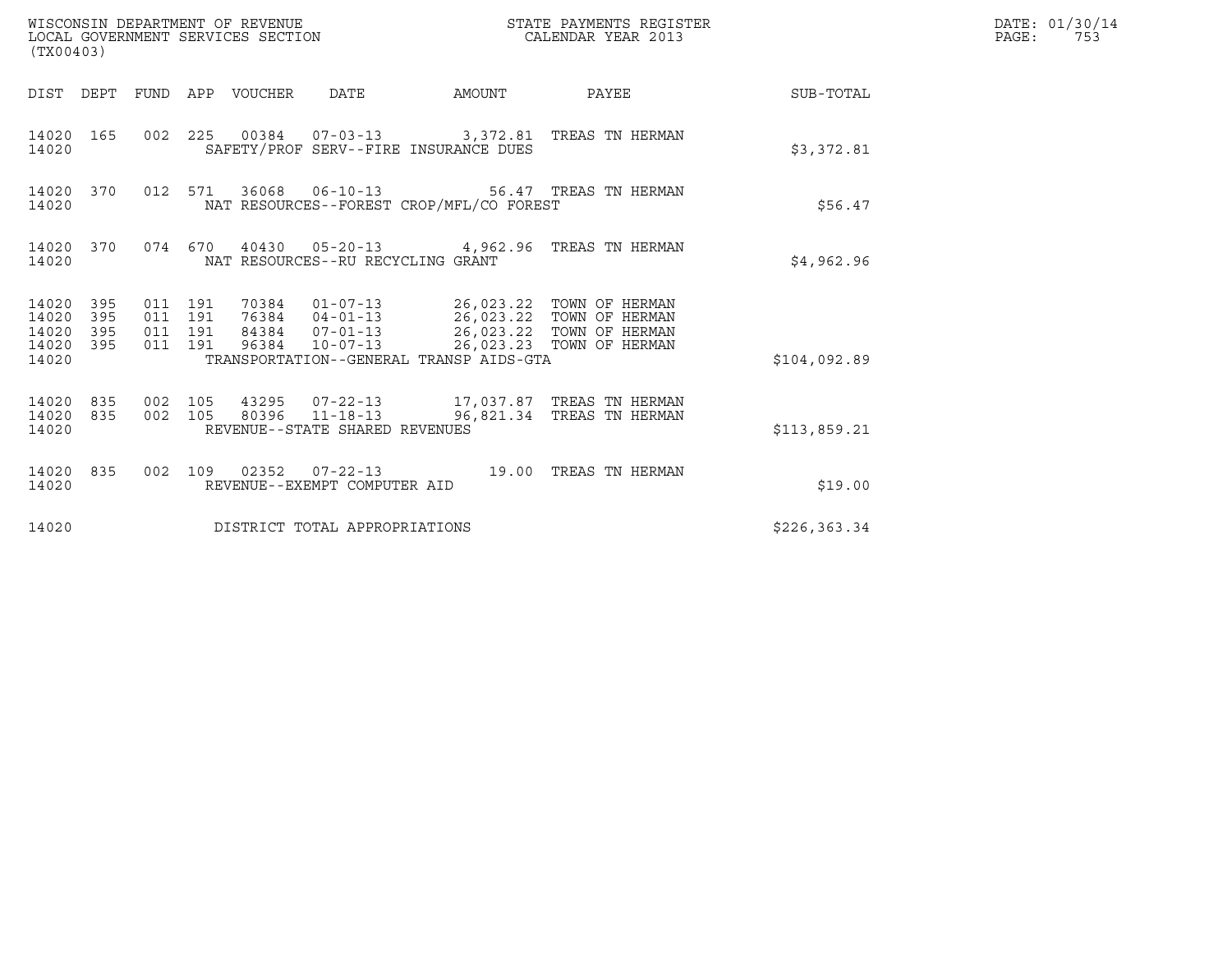| (TX00403)                                         |            |                               |                    |                                 |                                                  |                                          |                                                                                                                                                                                          |                  | DATE: 01/30/14<br>PAGE:<br>754 |
|---------------------------------------------------|------------|-------------------------------|--------------------|---------------------------------|--------------------------------------------------|------------------------------------------|------------------------------------------------------------------------------------------------------------------------------------------------------------------------------------------|------------------|--------------------------------|
|                                                   |            |                               |                    | DIST DEPT FUND APP VOUCHER DATE |                                                  | AMOUNT                                   | <b>PAYEE</b>                                                                                                                                                                             | <b>SUB-TOTAL</b> |                                |
| 14022 165<br>14022                                |            |                               | 002 225            |                                 |                                                  | SAFETY/PROF SERV--FIRE INSURANCE DUES    | 00385  07-03-13   6,181.12   TREAS TN HUBBARD                                                                                                                                            | \$6,181.12       |                                |
| 14022 370<br>14022                                |            |                               | 012 571            |                                 |                                                  | NAT RESOURCES--FOREST CROP/MFL/CO FOREST | 36069  06-10-13  30.80  TREAS TN HUBBARD                                                                                                                                                 | \$30.80          |                                |
| 14022 370<br>14022 370<br>14022 370<br>14022      |            | 012 579<br>012 579<br>012 579 |                    |                                 |                                                  | NAT RESOURCES--AIDS IN LIEU OF TAXES     | 1.24 TREAS TN HUBBARD                                                                                                                                                                    | \$251.57         |                                |
| 14022 370<br>14022                                |            |                               |                    |                                 | NAT RESOURCES--RU RECYCLING GRANT                |                                          | 074 670 40431 05-20-13 5,428.28 TREAS TN HUBBARD                                                                                                                                         | \$5,428.28       |                                |
| 14022 395<br>14022<br>14022<br>14022 395<br>14022 | 395<br>395 | 011 191<br>011 191            | 011 191<br>011 191 |                                 |                                                  | TRANSPORTATION--GENERAL TRANSP AIDS-GTA  | 70385  01-07-13  23,588.67  TOWN OF HUBBARD<br>76385  04-01-13  23,588.67  TOWN OF HUBBARD<br>84385  07-01-13  23,588.67  TOWN OF HUBBARD<br>96385  10-07-13  23,588.68  TOWN OF HUBBARD | \$94,354.69      |                                |
| 14022 835<br>14022 835<br>14022                   |            | 002 105<br>002 105            |                    |                                 | 80397 11-18-13<br>REVENUE--STATE SHARED REVENUES |                                          | 43296  07-22-13  5,128.52  TREAS TN HUBBARD<br>29,243.56 TREAS TN HUBBARD                                                                                                                | \$34,372.08      |                                |
| 14022 835<br>14022                                |            |                               |                    |                                 | REVENUE--EXEMPT COMPUTER AID                     |                                          | 002 109 02353 07-22-13 306.00 TREAS TN HUBBARD                                                                                                                                           | \$306.00         |                                |
| 14022 835<br>14022                                |            |                               |                    |                                 | REVENUE--LOTTERY CREDIT -                        |                                          | 021 363 35581 03-25-13 4,817.11 TREAS TN HUBBARD                                                                                                                                         | \$4,817.11       |                                |
| 14022                                             |            |                               |                    |                                 | DISTRICT TOTAL APPROPRIATIONS                    |                                          |                                                                                                                                                                                          | \$145,741.65     |                                |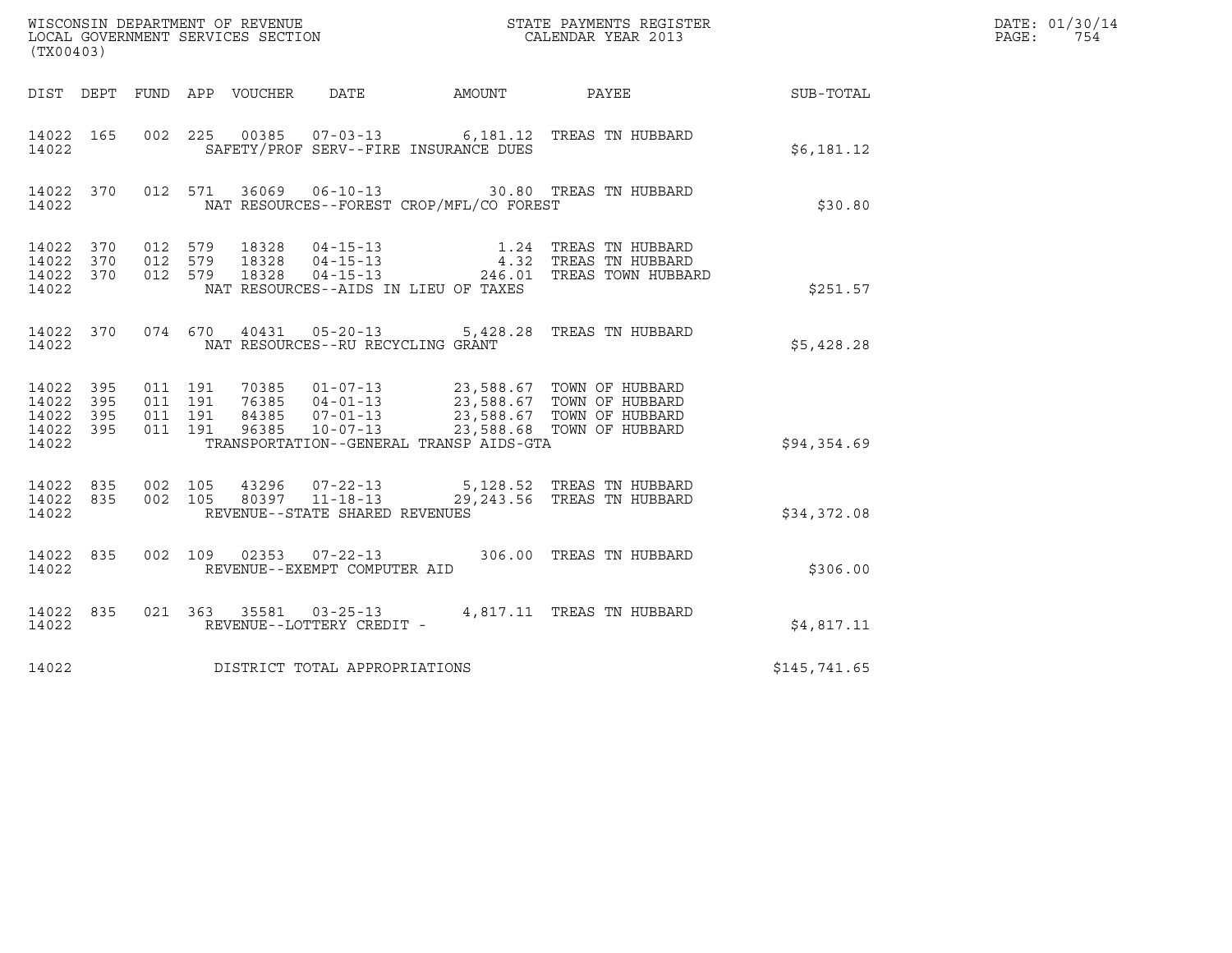| (TX00403)                                 |                          |         |                               | WISCONSIN DEPARTMENT OF REVENUE<br>LOCAL GOVERNMENT SERVICES SECTION |                                |                                          | STATE PAYMENTS REGISTER<br>CALENDAR YEAR 2013                                                                                                                                |              | DATE: 01/30/14<br>PAGE:<br>755 |
|-------------------------------------------|--------------------------|---------|-------------------------------|----------------------------------------------------------------------|--------------------------------|------------------------------------------|------------------------------------------------------------------------------------------------------------------------------------------------------------------------------|--------------|--------------------------------|
|                                           |                          |         |                               | DIST DEPT FUND APP VOUCHER DATE                                      |                                | AMOUNT                                   | PAYEE                                                                                                                                                                        | SUB-TOTAL    |                                |
| 14024                                     | 14024 165                |         |                               |                                                                      |                                | SAFETY/PROF SERV--FIRE INSURANCE DUES    | 002  225  00386  07-03-13  4,627.28  TREAS TN HUSTISFORD                                                                                                                     | \$4,627.28   |                                |
| 14024                                     | 14024 370                |         | 012 571                       |                                                                      |                                | NAT RESOURCES--FOREST CROP/MFL/CO FOREST | 36070  06-10-13  38.95  TREAS TN HUSTISFORD                                                                                                                                  | \$38.95      |                                |
| 14024<br>14024<br>14024<br>14024<br>14024 | 395<br>395<br>395<br>395 | 011 191 | 011 191<br>011 191<br>011 191 | 70386                                                                | 96386 10-07-13                 | TRANSPORTATION--GENERAL TRANSP AIDS-GTA  | 01-07-13    21,225.04 TOWN OF HUSTISFORD<br>76386  04-01-13  21,225.04  TOWN OF HUSTISFORD<br>84386  07-01-13  21,225.04  TOWN OF HUSTISFORD<br>21,225.05 TOWN OF HUSTISFORD | \$84,900.17  |                                |
| 14024<br>14024<br>14024                   | 835<br>835               | 002 105 | 002 105                       |                                                                      | REVENUE--STATE SHARED REVENUES |                                          | 80398  11-18-13  18,713.07  TREAS TN HUSTISFORD                                                                                                                              | \$22,017.10  |                                |
| 14024 835<br>14024                        |                          |         |                               |                                                                      | REVENUE--EXEMPT COMPUTER AID   |                                          | 002 109 02354 07-22-13 286.00 TREAS TN HUSTISFORD                                                                                                                            | \$286.00     |                                |
| 14024                                     |                          |         |                               |                                                                      | DISTRICT TOTAL APPROPRIATIONS  |                                          |                                                                                                                                                                              | \$111,869.50 |                                |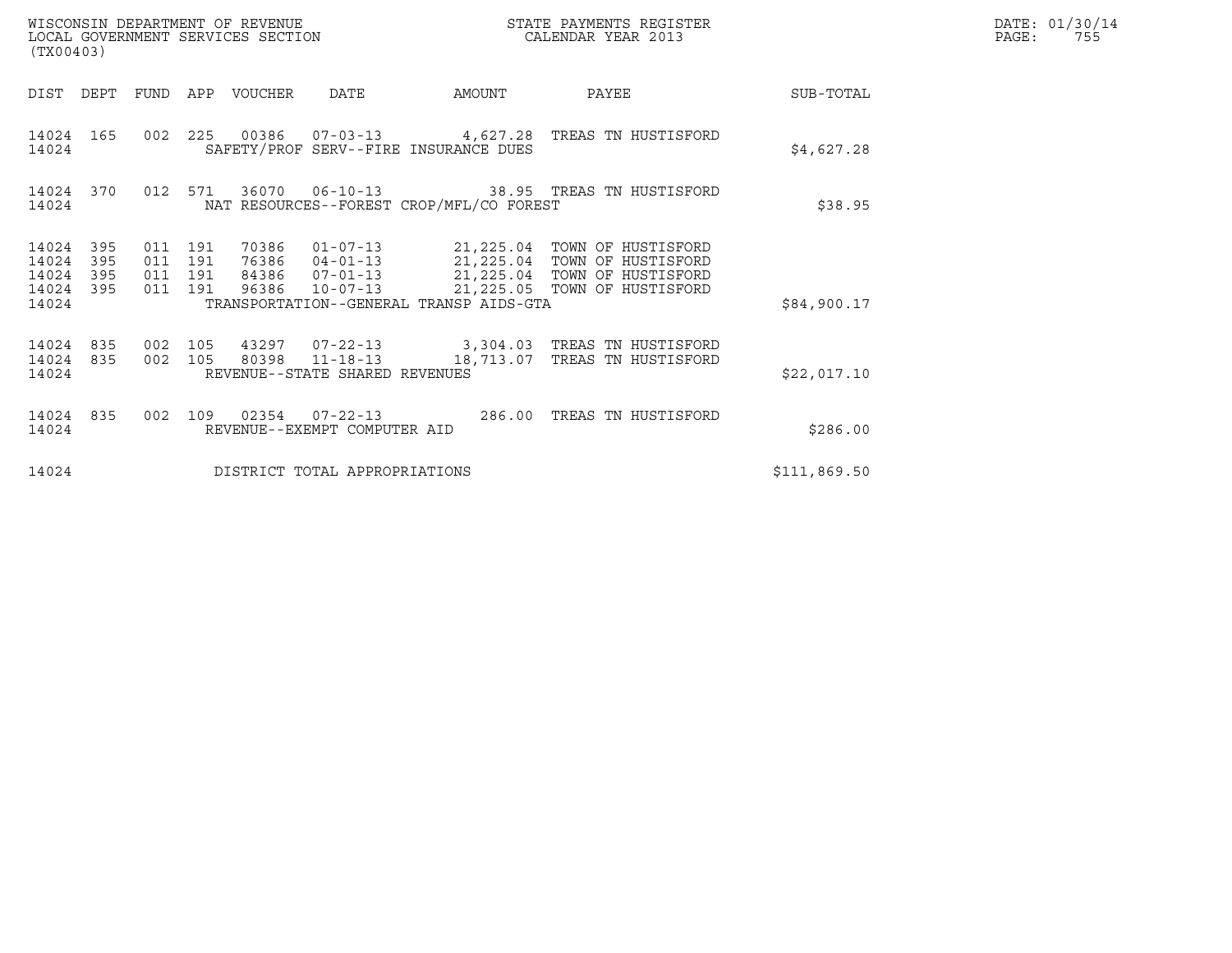| (TX00403)                   |     |                    |                |                                                                    |                                                                                                  |                                                                                                                                                                                                                                                                                                     |                                                        |  |
|-----------------------------|-----|--------------------|----------------|--------------------------------------------------------------------|--------------------------------------------------------------------------------------------------|-----------------------------------------------------------------------------------------------------------------------------------------------------------------------------------------------------------------------------------------------------------------------------------------------------|--------------------------------------------------------|--|
|                             |     |                    |                |                                                                    |                                                                                                  |                                                                                                                                                                                                                                                                                                     | DIST DEPT FUND APP VOUCHER DATE AMOUNT PAYEE SUB-TOTAL |  |
| 14026                       |     |                    |                |                                                                    | SAFETY/PROF SERV--FIRE INSURANCE DUES                                                            | 14026 165 002 225 00387 07-03-13 3,850.80 TREAS TN LEBANON                                                                                                                                                                                                                                          | \$3,850.80                                             |  |
|                             |     |                    |                |                                                                    | 14026 MAT RESOURCES--AIDS IN LIEU OF TAXES                                                       | 14026 370 002 503 15670 02-06-13 2,284.91 TREAS TN LEBANON<br>TOWN SHARE 369.50<br>TOWN SHARE 369.50                                                                                                                                                                                                | \$2,284.91                                             |  |
| 14026                       |     |                    |                |                                                                    | NAT RESOURCES--FOREST CROP/MFL/CO FOREST                                                         | 14026 370 012 571 36071 06-10-13 40.93 TREAS TN LEBANON                                                                                                                                                                                                                                             | \$40.93                                                |  |
|                             |     |                    |                |                                                                    | 14026 MAT RESOURCES--AIDS IN LIEU OF TAXES                                                       | 14026 370 012 579 18329 04-15-13 20.00 TREAS TOWN LEBANON                                                                                                                                                                                                                                           | \$20.00                                                |  |
|                             |     |                    |                |                                                                    |                                                                                                  | 14026 370 012 583 02852 04-23-13 1,314.58 LEBANON VOLUNTEER FIRE DE                                                                                                                                                                                                                                 | \$1,314.58                                             |  |
|                             |     |                    |                |                                                                    |                                                                                                  | 14026 370 074 670 40432 05-20-13 4,937.02 TREAS TN LEBANON                                                                                                                                                                                                                                          | \$4,937.02                                             |  |
| 14026                       |     |                    |                |                                                                    | TRANSPORTATION--GENERAL TRANSP AIDS-GTA                                                          | $\begin{tabular}{cccccc} 14\,026 & 395 & 011 & 191 & 70387 & 01-07-13 & 25,224.05 & TOWN OF LEBANON \\ 14\,026 & 395 & 011 & 191 & 76387 & 04-01-13 & 25,224.05 & TOWN OF LEBANON \\ 14\,026 & 395 & 011 & 191 & 84387 & 07-01-13 & 25,224.05 & TOWN OF LEBANON \\ 14\,026 & 395 & 011 & 191 & 963$ | \$100,896.22                                           |  |
|                             |     |                    |                |                                                                    | 14026 435 005 162 01HSD 09-03-13 4,678.32 TOWN LEBANON                                           |                                                                                                                                                                                                                                                                                                     | \$4,678.32                                             |  |
| 14026                       |     |                    |                |                                                                    | 14026 435 005 163 01LGS 11-18-13 2,200.00 LEBANON EMS<br>HS--PREPAID MEDICAL TRANSPORT REIMBURSE |                                                                                                                                                                                                                                                                                                     | \$2,200.00                                             |  |
| 14026 835<br>14026<br>14026 | 835 | 002 105<br>002 105 | 43298<br>80399 | $07 - 22 - 13$<br>$11 - 18 - 13$<br>REVENUE--STATE SHARED REVENUES |                                                                                                  | 9,924.05 TREAS TN LEBANON<br>54,034.42 TREAS TN LEBANON                                                                                                                                                                                                                                             | \$63,958.47                                            |  |
| 14026<br>14026              | 835 | 002 109            | 02355          | $07 - 22 - 13$<br>REVENUE--EXEMPT COMPUTER AID                     |                                                                                                  | 12.00 TREAS TN LEBANON                                                                                                                                                                                                                                                                              | \$12.00                                                |  |
| 14026                       |     |                    |                | DISTRICT TOTAL APPROPRIATIONS                                      |                                                                                                  |                                                                                                                                                                                                                                                                                                     | \$184,193.25                                           |  |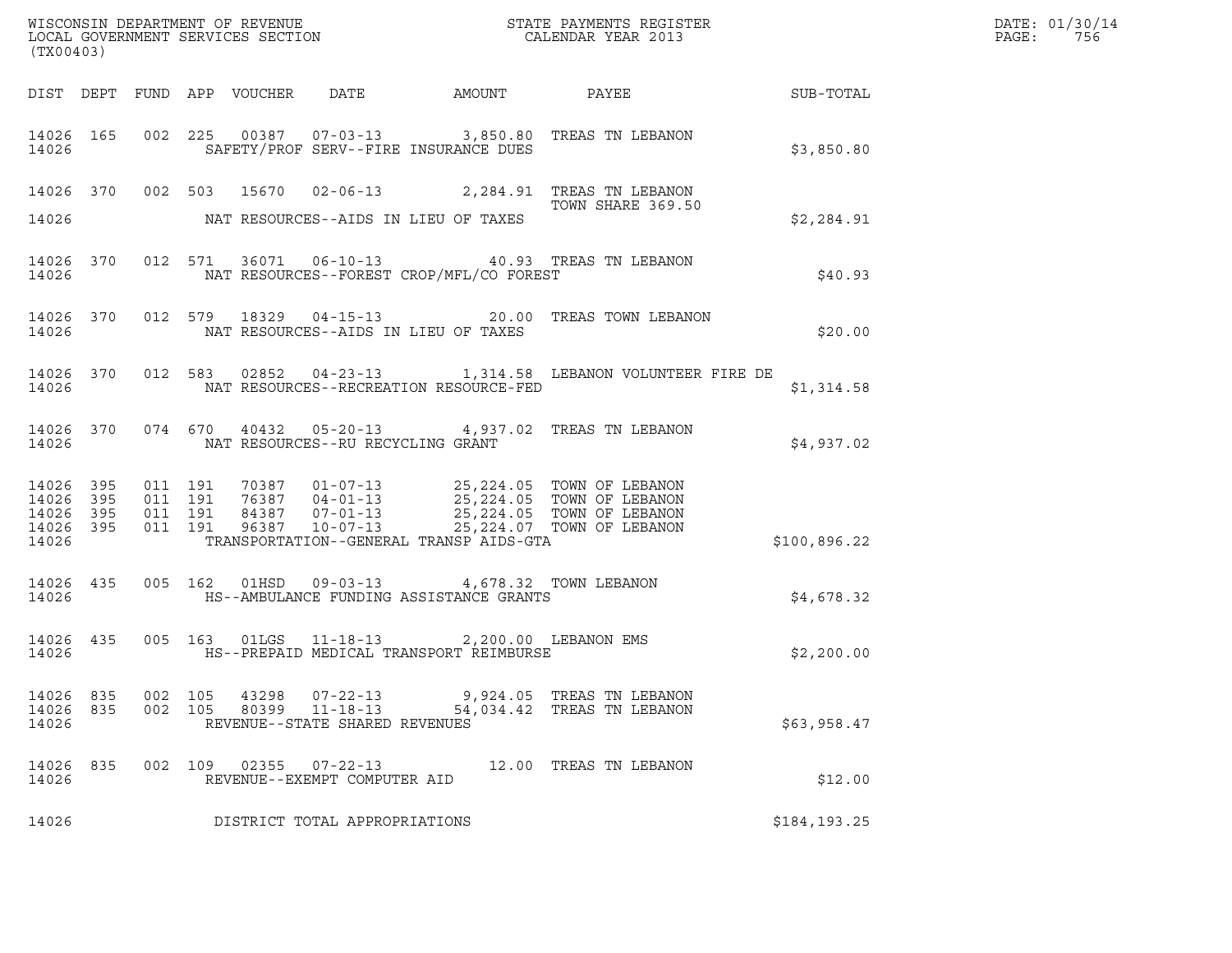| (TX00403)                                     |                   |                               |         | WISCONSIN DEPARTMENT OF REVENUE<br>LOCAL GOVERNMENT SERVICES SECTION |                                   |                                                                                                                                   | STATE PAYMENTS REGISTER<br>CALENDAR YEAR 2013 |                        | DATE: 01/30/14<br>PAGE:<br>757 |
|-----------------------------------------------|-------------------|-------------------------------|---------|----------------------------------------------------------------------|-----------------------------------|-----------------------------------------------------------------------------------------------------------------------------------|-----------------------------------------------|------------------------|--------------------------------|
|                                               |                   |                               |         | DIST DEPT FUND APP VOUCHER DATE                                      |                                   |                                                                                                                                   |                                               | AMOUNT PAYEE SUB-TOTAL |                                |
| 14028                                         | 14028 165         |                               |         |                                                                      |                                   | 002  225  00388  07-03-13  2,787.00 TREAS TN LEROY<br>SAFETY/PROF SERV--FIRE INSURANCE DUES                                       |                                               | \$2,787.00             |                                |
| 14028                                         | 14028 370         |                               |         |                                                                      |                                   | 012 571 36072 06-10-13 6.00 TREAS TN LEROY<br>NAT RESOURCES--FOREST CROP/MFL/CO FOREST                                            |                                               | \$6.00                 |                                |
| 14028                                         |                   |                               |         |                                                                      | NAT RESOURCES--RU RECYCLING GRANT | 14028 370 074 670 40433 05-20-13 2,181.39 TREAS TN LEROY                                                                          |                                               | \$2,181.39             |                                |
| 14028<br>14028<br>14028<br>14028 395<br>14028 | 395<br>395<br>395 | 011 191<br>011 191<br>011 191 | 011 191 |                                                                      |                                   | 84388  07-01-13  19,894.50  TOWN OF LEROY<br>96388  10-07-13  19,894.53  TOWN OF LEROY<br>TRANSPORTATION--GENERAL TRANSP AIDS-GTA |                                               | \$79,578.03            |                                |
| 14028 835<br>14028                            |                   | 14028 835 002 105             |         |                                                                      | REVENUE--STATE SHARED REVENUES    | 43299  07-22-13  17,384.04 TREAS TN LEROY<br>002 105 80400 11-18-13 98,509.56 TREAS TN LEROY                                      |                                               | \$115,893.60           |                                |
| 14028                                         | 14028 835         |                               |         |                                                                      | REVENUE--EXEMPT COMPUTER AID      | 002 109 02356 07-22-13 139.00 TREAS TN LEROY                                                                                      |                                               | \$139.00               |                                |
| 14028                                         |                   |                               |         |                                                                      | DISTRICT TOTAL APPROPRIATIONS     |                                                                                                                                   |                                               | \$200, 585.02          |                                |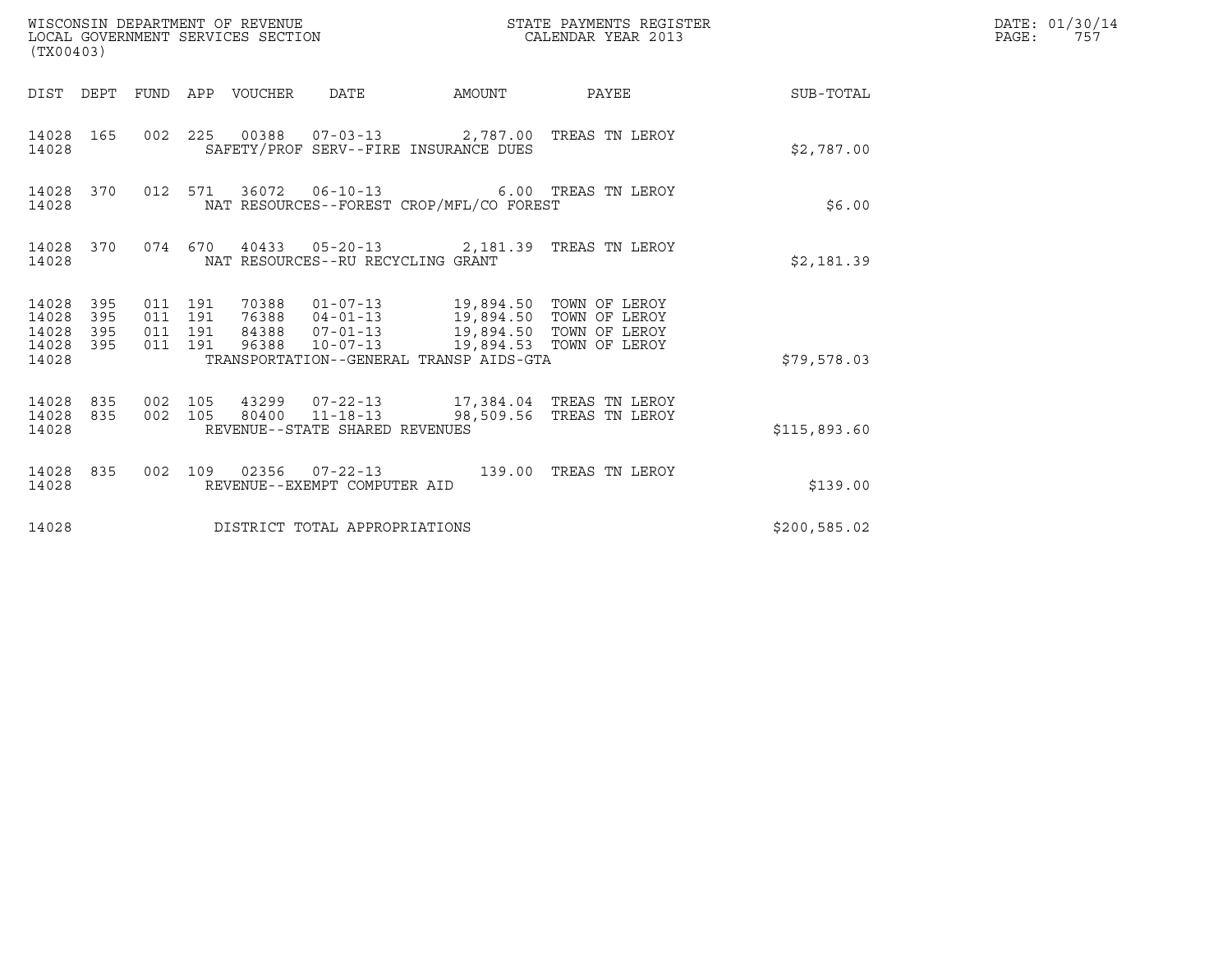| (TX00403)                                         |            |                                          |         |       | WISCONSIN DEPARTMENT OF REVENUE<br>LOCAL GOVERNMENT SERVICES SECTION<br>(TX00403) |                                                                                                                                                                                                               | STATE PAYMENTS REGISTER<br>CALENDAR YEAR 2013                                         |              | DATE: 01/30/14<br>PAGE: 758 |
|---------------------------------------------------|------------|------------------------------------------|---------|-------|-----------------------------------------------------------------------------------|---------------------------------------------------------------------------------------------------------------------------------------------------------------------------------------------------------------|---------------------------------------------------------------------------------------|--------------|-----------------------------|
|                                                   |            |                                          |         |       |                                                                                   |                                                                                                                                                                                                               | DIST DEPT FUND APP VOUCHER DATE AMOUNT PAYEE TO SUB-TOTAL                             |              |                             |
| 14030 165<br>14030                                |            |                                          |         |       |                                                                                   | SAFETY/PROF SERV--FIRE INSURANCE DUES                                                                                                                                                                         | 002 225 00389 07-03-13 4,223.78 TREAS TN LOMIRA                                       | \$4.223.78   |                             |
| 14030 370<br>14030                                |            |                                          |         |       |                                                                                   | NAT RESOURCES--FOREST CROP/MFL/CO FOREST                                                                                                                                                                      | 012 571 36073 06-10-13 18.20 TREAS TN LOMIRA                                          | \$18.20      |                             |
| 14030 370<br>14030 370<br>14030                   |            | 012 579                                  | 012 579 | 18330 |                                                                                   | NAT RESOURCES--AIDS IN LIEU OF TAXES                                                                                                                                                                          | 18330  04-15-13  22.43  TREAS TN LOMIRA<br>18330  04-15-13  228.34  TREAS TOWN LOMIRA | \$250.77     |                             |
| 14030 370<br>14030                                |            |                                          |         |       | NAT RESOURCES--RU RECYCLING GRANT                                                 |                                                                                                                                                                                                               | 074 670 40434 05-20-13 6,380.78 TREAS TN LOMIRA                                       | \$6,380.78   |                             |
| 14030 395<br>14030<br>14030<br>14030 395<br>14030 | 395<br>395 | 011 191<br>011 191<br>011 191<br>011 191 |         | 96389 | $10 - 07 - 13$                                                                    | 70389  01-07-13  19,582.25  TOWN OF LOMIRA<br>76389  04-01-13  19,582.25  TOWN OF LOMIRA<br>84389  07-01-13  19,582.25  TOWN OF LOMIRA<br>19,582.25 TOWN OF LOMIRA<br>TRANSPORTATION--GENERAL TRANSP AIDS-GTA |                                                                                       | \$78,329.00  |                             |
| 14030 835<br>14030 835<br>14030                   |            | 002 105<br>002 105                       |         |       | 80401  11-18-13<br>REVENUE--STATE SHARED REVENUES                                 |                                                                                                                                                                                                               | 43300  07-22-13  9,509.90 TREAS TN LOMIRA<br>54,215.39 TREAS TN LOMIRA                | \$63,725.29  |                             |
| 14030 835<br>14030                                |            |                                          |         |       | REVENUE--EXEMPT COMPUTER AID                                                      |                                                                                                                                                                                                               | 002 109 02357 07-22-13 551.00 TREAS TN LOMIRA                                         | \$551.00     |                             |
| 14030                                             |            |                                          |         |       | DISTRICT TOTAL APPROPRIATIONS                                                     |                                                                                                                                                                                                               |                                                                                       | \$153,478.82 |                             |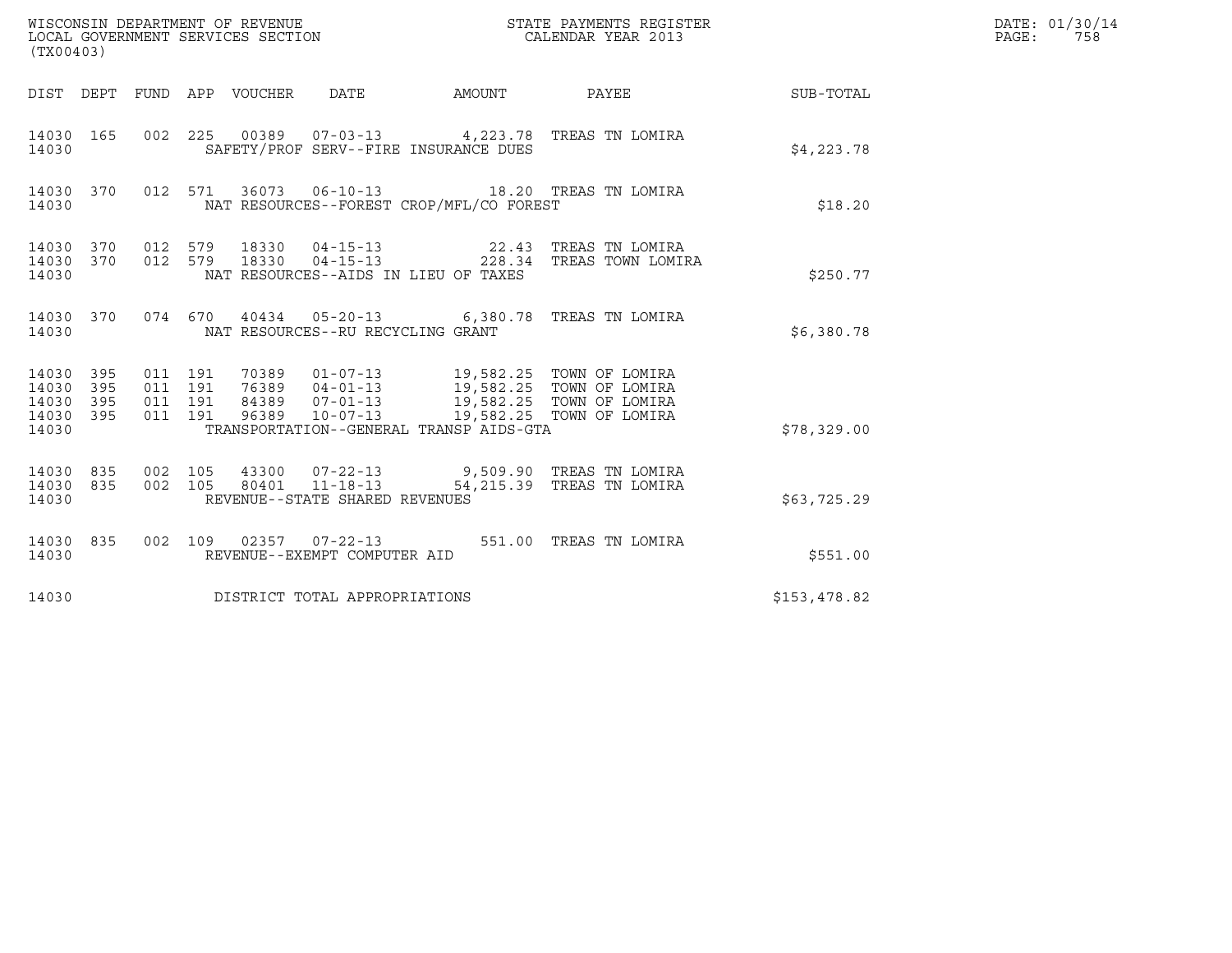| (TX00403)                                             |     |         |                               |                |                                                  |                                              | ${\tt WISCOONSIM\ DEPARTMENT\ OF\ REVENUE}\ {\tt LOCALENDAR\ VERA}$ LOCAL GOVERNMENT SERVICES SECTION ${\tt LOCALENDAR\ VERAR\ 2013}$                                    |              | DATE: 01/30/14<br>PAGE:<br>759 |
|-------------------------------------------------------|-----|---------|-------------------------------|----------------|--------------------------------------------------|----------------------------------------------|--------------------------------------------------------------------------------------------------------------------------------------------------------------------------|--------------|--------------------------------|
|                                                       |     |         |                               |                |                                                  | DIST DEPT FUND APP VOUCHER DATE AMOUNT PAYEE |                                                                                                                                                                          | SUB-TOTAL    |                                |
| 14032 165<br>14032                                    |     |         |                               |                |                                                  | SAFETY/PROF SERV--FIRE INSURANCE DUES        | 002 225 00390 07-03-13 3,390.12 TREAS TN LOWELL                                                                                                                          | \$3,390.12   |                                |
| 14032 370<br>14032                                    |     |         | 002 503                       |                |                                                  | NAT RESOURCES--AIDS IN LIEU OF TAXES         | 15671  02-06-13   6,774.52   TREAS TN LOWELL<br>TOWN SHARE 963.31                                                                                                        | \$6,774.52   |                                |
| 14032 370<br>14032                                    |     |         |                               |                |                                                  | NAT RESOURCES--FOREST CROP/MFL/CO FOREST     | 012 571 36074 06-10-13 11.60 TREAS TN LOWELL                                                                                                                             | \$11.60      |                                |
| 14032 370 012 579<br>14032 370<br>14032               |     | 012 579 |                               | 18331          | 18331  04-15-13                                  | NAT RESOURCES--AIDS IN LIEU OF TAXES         | 1,070.74 TREAS TN LOWELL<br>04-15-13 462.69 TREAS TOWN LOWELL                                                                                                            | \$1,533.43   |                                |
| 14032 370<br>14032                                    |     |         |                               |                | NAT RESOURCES--RU RECYCLING GRANT                |                                              | 074 670 40435 05-20-13 2,468.30 TREAS TN LOWELL                                                                                                                          | \$2,468.30   |                                |
| 14032 395<br>14032 395<br>14032<br>14032 395<br>14032 | 395 | 011 191 | 011 191<br>011 191<br>011 191 |                |                                                  | TRANSPORTATION--GENERAL TRANSP AIDS-GTA      | 10390 01-07-13 26,266.67 TOWN OF LOWELL<br>16390 04-01-13 26,266.67 TOWN OF LOWELL<br>84390 07-01-13 26,266.67 TOWN OF LOWELL<br>96390 10-07-13 26,266.70 TOWN OF LOWELL | \$105,066.71 |                                |
| 14032 835<br>14032 835<br>14032                       |     |         | 002 105<br>002 105            | 43301<br>80402 | $11 - 18 - 13$<br>REVENUE--STATE SHARED REVENUES |                                              | 07-22-13 3,956.56 TREAS TN LOWELL<br>22,540.42 TREAS TN LOWELL                                                                                                           | \$26,496.98  |                                |
| 14032 835<br>14032                                    |     |         |                               |                | REVENUE--EXEMPT COMPUTER AID                     |                                              | 002 109 02358 07-22-13 16.00 TREAS TN LOWELL                                                                                                                             | \$16.00      |                                |
| 14032                                                 |     |         |                               |                | DISTRICT TOTAL APPROPRIATIONS                    |                                              |                                                                                                                                                                          | \$145,757.66 |                                |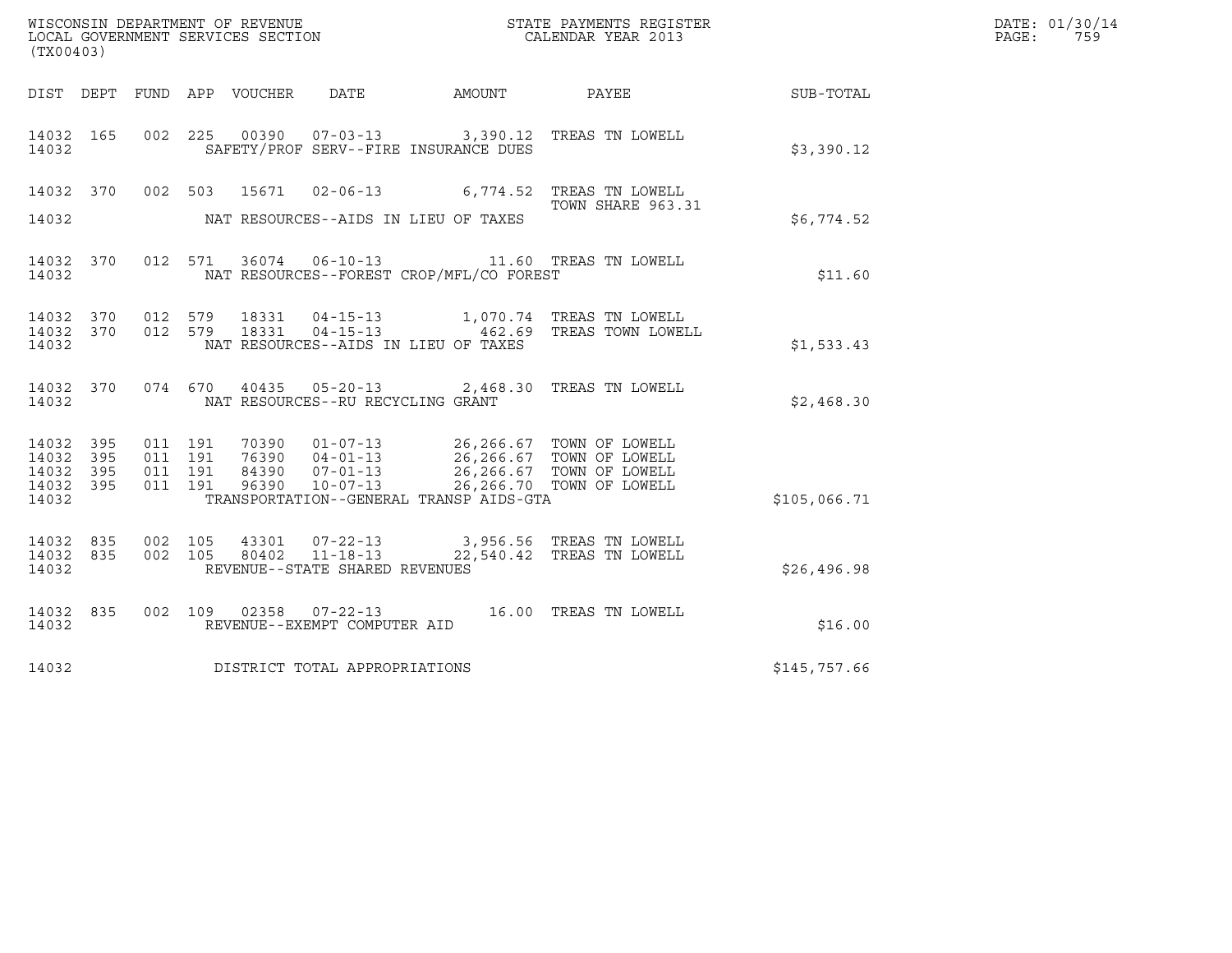| WISCONSIN DEPARTMENT OF REVENUE   | STATE PAYMENTS REGISTER | DATE: 01/30/14 |
|-----------------------------------|-------------------------|----------------|
| LOCAL GOVERNMENT SERVICES SECTION | CALENDAR YEAR 2013      | 760<br>PAGE :  |

| (TX00403) |  |  |                                      |                                                | WISCONSIN DEPARTMENT OF REVENUE<br>LOCAL GOVERNMENT SERVICES SECTION<br>CALENDAR YEAR 2013                                                                                                                                                                                                                            |             | DATE: 01/30/14<br>PAGE: 760 |
|-----------|--|--|--------------------------------------|------------------------------------------------|-----------------------------------------------------------------------------------------------------------------------------------------------------------------------------------------------------------------------------------------------------------------------------------------------------------------------|-------------|-----------------------------|
|           |  |  |                                      |                                                | DIST DEPT FUND APP VOUCHER DATE AMOUNT PAYEE PAYER SUB-TOTAL                                                                                                                                                                                                                                                          |             |                             |
|           |  |  |                                      | 14034 SAFETY/PROF SERV--FIRE INSURANCE DUES    | 14034 165 002 225 00391 07-03-13 3,360.36 TREAS TN OAK GROVE                                                                                                                                                                                                                                                          | \$3,360.36  |                             |
|           |  |  |                                      |                                                | 14034 370 002 503 15672 02-06-13 1,463.89 TREAS TN OAK GROVE<br>TOWN SHARE 142.37                                                                                                                                                                                                                                     |             |                             |
|           |  |  |                                      | 14034 NAT RESOURCES--AIDS IN LIEU OF TAXES     |                                                                                                                                                                                                                                                                                                                       | \$1,463.89  |                             |
|           |  |  |                                      | 14034 NAT RESOURCES--FOREST CROP/MFL/CO FOREST | 14034 370 012 571 36075 06-10-13 19.56 TREAS TN OAK GROVE                                                                                                                                                                                                                                                             | \$19.56     |                             |
|           |  |  |                                      | 14034 MAT RESOURCES--AIDS IN LIEU OF TAXES     | 14034 370 012 579 18332 04-15-13 34.44 TREAS TOWN OAK GROVE                                                                                                                                                                                                                                                           | \$34.44     |                             |
|           |  |  |                                      | 14034 NAT RESOURCES--RU RECYCLING GRANT        | 14034 370 074 670 40436 05-20-13 508.48 TREAS TN OAK GROVE                                                                                                                                                                                                                                                            | \$508.48    |                             |
|           |  |  |                                      |                                                | $\begin{array}{cccccccc} 14034 & 395 & 011 & 191 & 70391 & 01-07-13 & 17,258.84 & \text{TOWN OF OAK GROVE} \\ 14034 & 395 & 011 & 191 & 76391 & 04-01-13 & 17,258.84 & \text{TOWN OF OAK GROVE} \\ 14034 & 395 & 011 & 191 & 84391 & 07-01-13 & 17,258.84 & \text{TOWN OF OAK GROVE} \\ 14034 & 395 & 011 & 191 & 84$ |             |                             |
|           |  |  |                                      |                                                |                                                                                                                                                                                                                                                                                                                       |             |                             |
| 14034     |  |  |                                      |                                                | TRANSPORTATION--GENERAL TRANSP AIDS-GTA                                                                                                                                                                                                                                                                               | \$69,035.37 |                             |
|           |  |  |                                      |                                                | $\begin{array}{cccccccc} 14034 & 835 & 002 & 105 & 43302 & 07-22-13 & & 3,550.38 & \text{TREAS TN OAK GROVE} \\ 14034 & 835 & 002 & 105 & 80403 & 11-18-13 & & 20,118.81 & \text{TREAS TN OAK GROVE} \end{array}$                                                                                                     |             |                             |
|           |  |  | 14034 REVENUE--STATE SHARED REVENUES |                                                |                                                                                                                                                                                                                                                                                                                       | \$23,669.19 |                             |
|           |  |  | 14034 REVENUE--EXEMPT COMPUTER AID   |                                                | 14034 835 002 109 02359 07-22-13 49.00 TREAS TN OAK GROVE                                                                                                                                                                                                                                                             | \$49.00     |                             |
|           |  |  | 14034 DISTRICT TOTAL APPROPRIATIONS  |                                                |                                                                                                                                                                                                                                                                                                                       | \$98,140.29 |                             |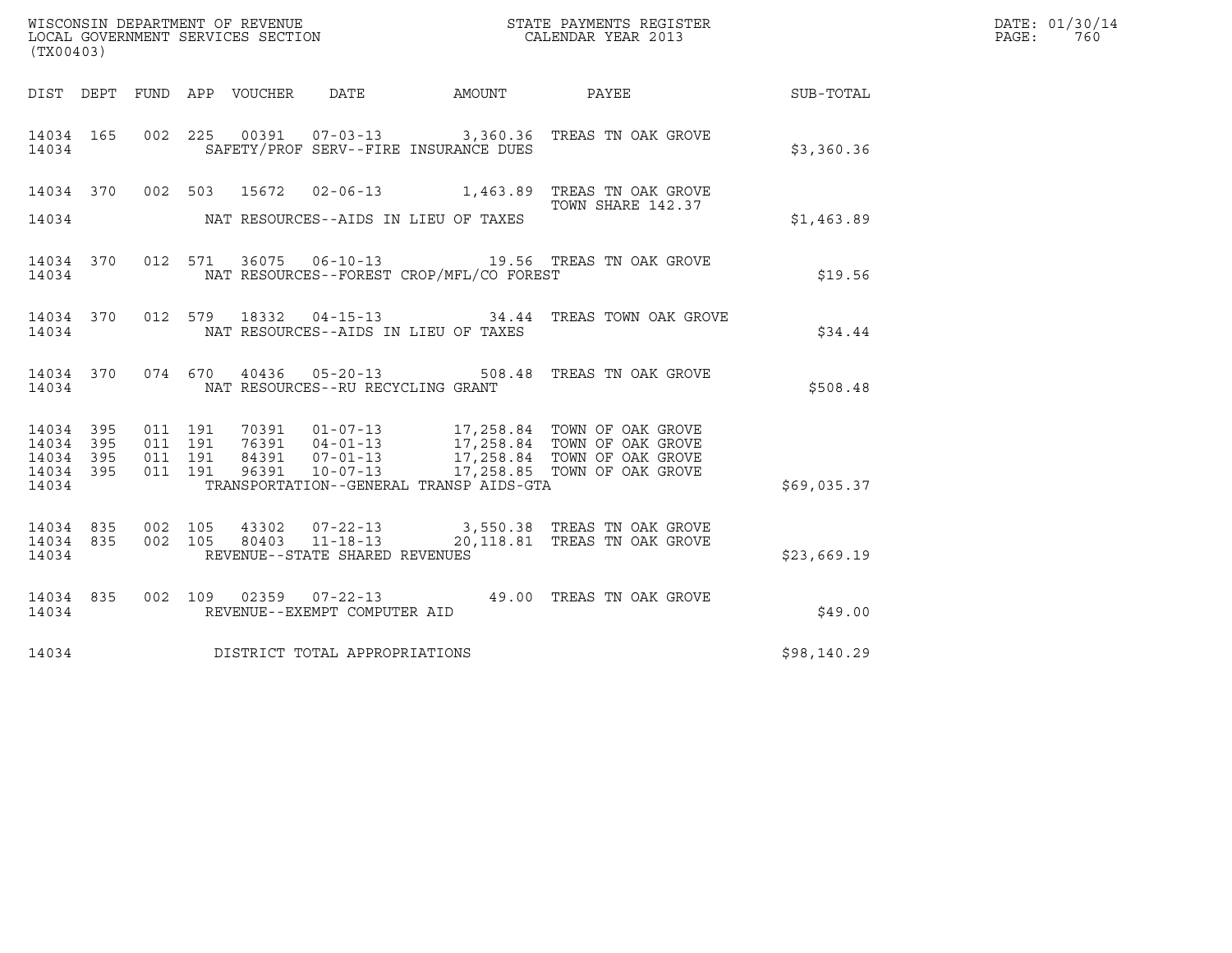|                                               |                   |                    |                    |                                 |                                                  |                                          |                                                                                                                                                                                              |              | DATE: 01/30/14 |
|-----------------------------------------------|-------------------|--------------------|--------------------|---------------------------------|--------------------------------------------------|------------------------------------------|----------------------------------------------------------------------------------------------------------------------------------------------------------------------------------------------|--------------|----------------|
| (TX00403)                                     |                   |                    |                    |                                 |                                                  |                                          |                                                                                                                                                                                              |              | PAGE:<br>761   |
|                                               |                   |                    |                    | DIST DEPT FUND APP VOUCHER DATE |                                                  | AMOUNT                                   | <b>PAYEE</b>                                                                                                                                                                                 | SUB-TOTAL    |                |
| 14036 165<br>14036                            |                   |                    |                    |                                 |                                                  | SAFETY/PROF SERV--FIRE INSURANCE DUES    | 002 225 00392 07-03-13 3,447.11 TREAS TN PORTLAND                                                                                                                                            | \$3.447.11   |                |
| 14036                                         |                   |                    |                    |                                 |                                                  | NAT RESOURCES--AIDS IN LIEU OF TAXES     | 14036 370 002 503 15673 02-06-13 6,984.41 TREAS TN PORTLAND<br>TOWN SHARE 893.62                                                                                                             | \$6,984.41   |                |
| 14036                                         |                   |                    |                    |                                 |                                                  | NAT RESOURCES--FOREST CROP/MFL/CO FOREST | 14036 370 012 571 36076 06-10-13 88.51 TREAS TN PORTLAND                                                                                                                                     | \$88.51      |                |
| 14036 370<br>14036                            |                   |                    |                    |                                 | 14036 370 012 579 18333 04-15-13                 | NAT RESOURCES--AIDS IN LIEU OF TAXES     | 480.24 TREAS TN PORTLAND<br>012 579 18333 04-15-13 828.76 TREAS TOWN PORTLAND                                                                                                                | \$1,309.00   |                |
| 14036 370<br>14036                            |                   |                    |                    |                                 | NAT RESOURCES--RU RECYCLING GRANT                |                                          | 074 670 40437 05-20-13 2,550.32 TREAS TN PORTLAND                                                                                                                                            | \$2,550.32   |                |
| 14036 395<br>14036<br>14036<br>14036<br>14036 | 395<br>395<br>395 | 011 191<br>011 191 | 011 191<br>011 191 |                                 |                                                  | TRANSPORTATION--GENERAL TRANSP AIDS-GTA  | 70392  01-07-13  22,778.92  TOWN OF PORTLAND<br>76392  04-01-13  22,778.92  TOWN OF PORTLAND<br>84392  07-01-13  22,778.92  TOWN OF PORTLAND<br>96392  10-07-13  22,778.92  TOWN OF PORTLAND | \$91, 115.68 |                |
| 14036 835<br>14036 835<br>14036               |                   | 002 105            | 002 105            | 43303<br>80404                  | $11 - 18 - 13$<br>REVENUE--STATE SHARED REVENUES |                                          | 07-22-13 3,478.44 TREAS TN PORTLAND<br>19,711.18 TREAS TN PORTLAND                                                                                                                           | \$23,189.62  |                |
| 14036 835<br>14036                            |                   |                    |                    |                                 | REVENUE--EXEMPT COMPUTER AID                     |                                          |                                                                                                                                                                                              | \$16.00      |                |
| 14036                                         |                   |                    |                    |                                 | DISTRICT TOTAL APPROPRIATIONS                    |                                          |                                                                                                                                                                                              | \$128,700.65 |                |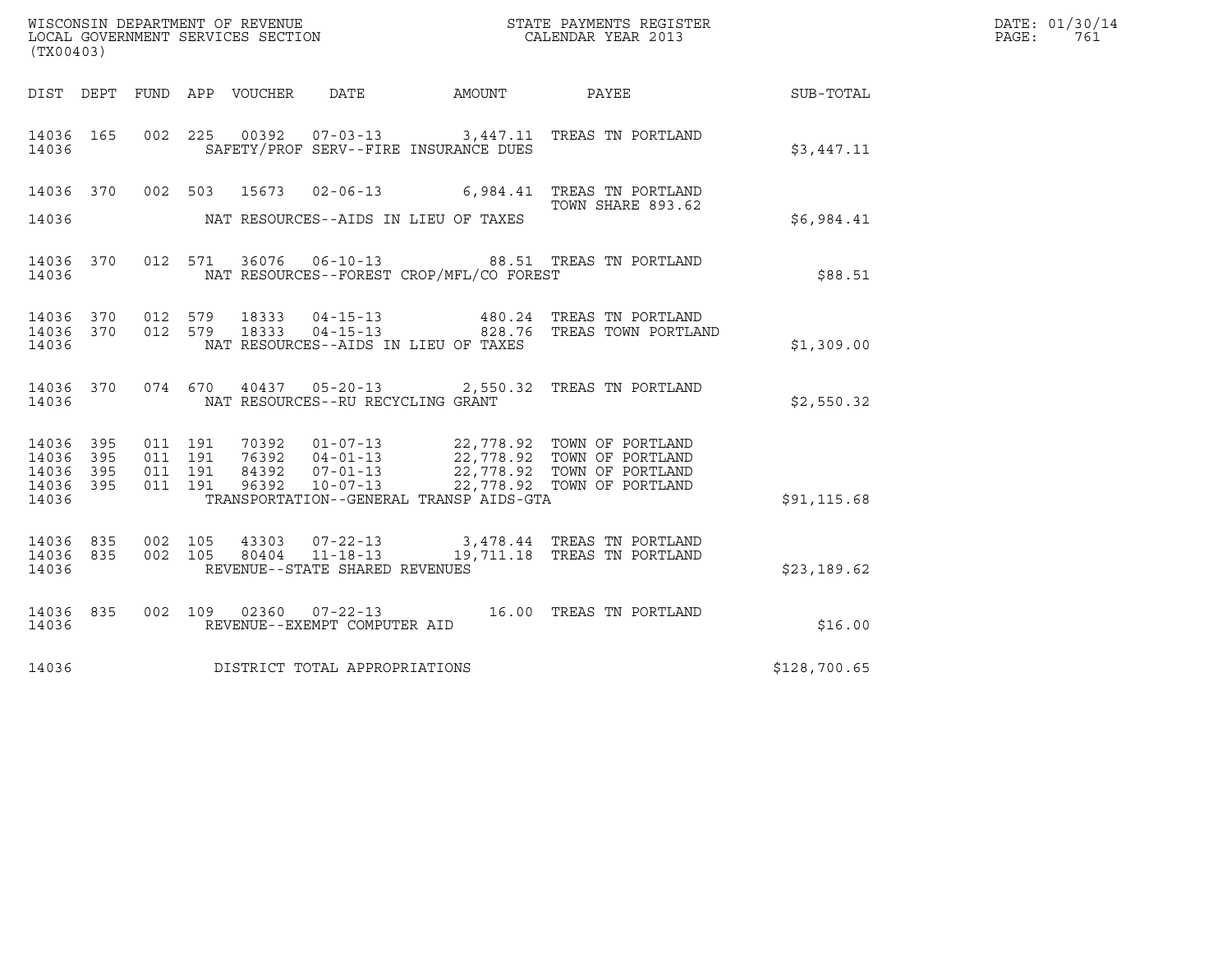| (TX00403)                                             |     |                                          |  |                                          |  |                                                                                             |              | DATE: 01/30/14<br>$\mathtt{PAGE:}$ | 762 |
|-------------------------------------------------------|-----|------------------------------------------|--|------------------------------------------|--|---------------------------------------------------------------------------------------------|--------------|------------------------------------|-----|
|                                                       |     |                                          |  |                                          |  | DIST DEPT FUND APP VOUCHER DATE AMOUNT PAYEE THE SUB-TOTAL                                  |              |                                    |     |
| 14038 165<br>14038                                    |     |                                          |  | SAFETY/PROF SERV--FIRE INSURANCE DUES    |  | 002 225 00393 07-03-13 5,973.56 TREAS TN RUBICON                                            | \$5,973.56   |                                    |     |
| 14038 370<br>14038                                    |     |                                          |  | NAT RESOURCES-SEVERANCE/YIELD/WITHDRAWAL |  | 000 001 01DNR 03-13-13 82.04 TREAS TOWN RUBICON                                             | \$82.04      |                                    |     |
| 14038                                                 |     |                                          |  | NAT RESOURCES--FOREST CROP/MFL/CO FOREST |  | 14038 370 012 571 36077 06-10-13 50.49 TREAS TN RUBICON                                     | \$50.49      |                                    |     |
| 14038                                                 |     |                                          |  | NAT RESOURCES--AIDS IN LIEU OF TAXES     |  | 14038 370 012 579 18334 04-15-13 135.35 TREAS TN RUBICON                                    | \$135.35     |                                    |     |
| 14038                                                 |     |                                          |  | NAT RESOURCES--RU RECYCLING GRANT        |  | 14038 370 074 670 41222 05-20-13 9,007.95 TREAS TN RUBICON                                  | \$9,007.95   |                                    |     |
| 14038 395<br>14038 395<br>14038<br>14038 395<br>14038 | 395 | 011 191<br>011 191<br>011 191<br>011 191 |  | TRANSPORTATION--GENERAL TRANSP AIDS-GTA  |  |                                                                                             | \$109,681.77 |                                    |     |
| 14038 835 002 105<br>14038 835<br>14038               |     | 002 105                                  |  | REVENUE--STATE SHARED REVENUES           |  | 43304  07-22-13  7,303.25  TREAS TN RUBICON<br>80405  11-18-13  41,937.35  TREAS TN RUBICON | \$49,240.60  |                                    |     |
| 14038 835<br>14038                                    |     |                                          |  | REVENUE--EXEMPT COMPUTER AID             |  | 002 109 02361 07-22-13 29.00 TREAS TN RUBICON                                               | \$29.00      |                                    |     |
| 14038                                                 |     |                                          |  | DISTRICT TOTAL APPROPRIATIONS            |  |                                                                                             | \$174,200.76 |                                    |     |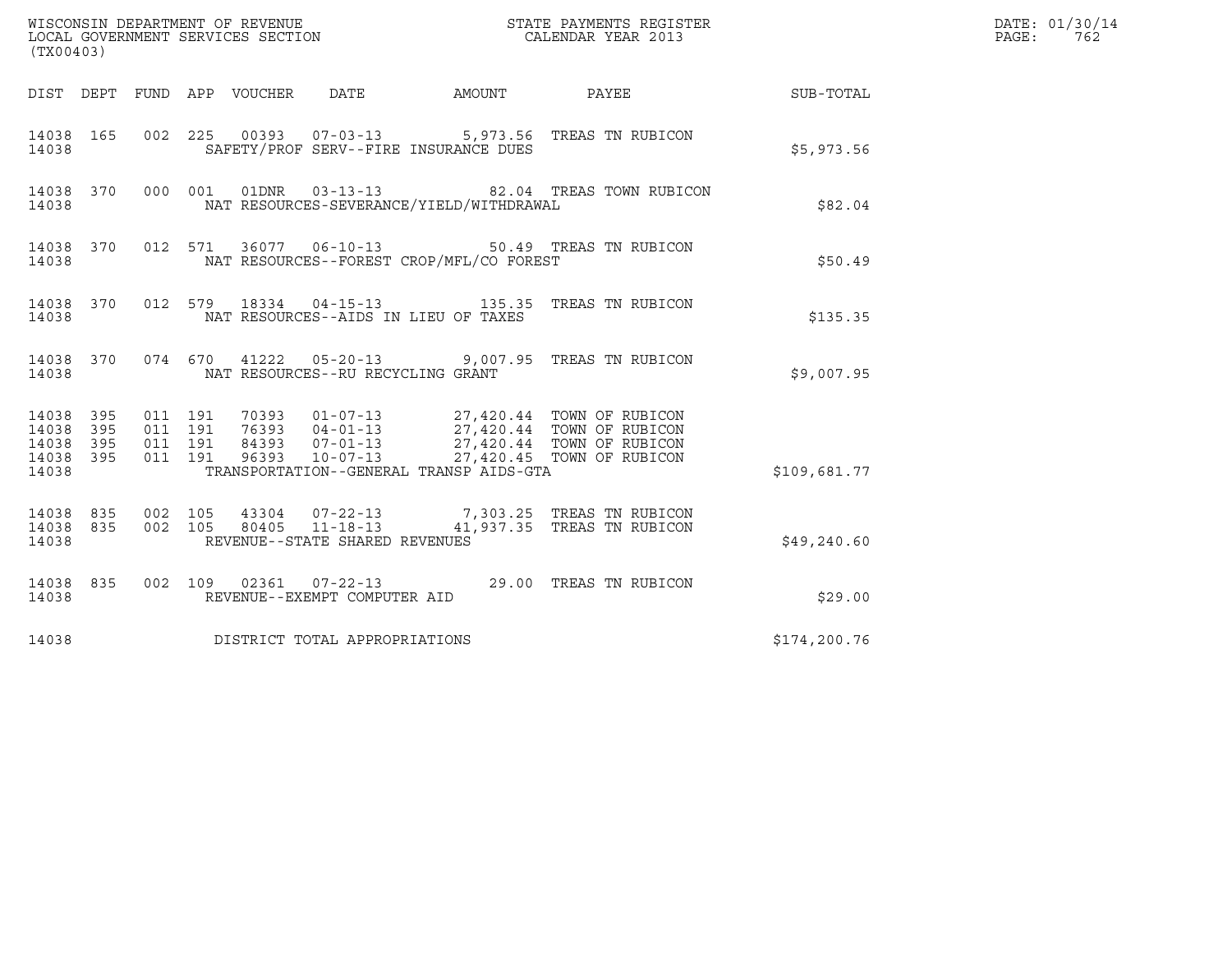| (TX00403)                                 |                            |                    |                    |                                 | WISCONSIN DEPARTMENT OF REVENUE<br>LOCAL GOVERNMENT SERVICES SECTION |                                          | STATE PAYMENTS REGISTER<br>CALENDAR YEAR 2013                                                                                                                                                        |             | DATE: 01/30/14<br>PAGE:<br>763 |
|-------------------------------------------|----------------------------|--------------------|--------------------|---------------------------------|----------------------------------------------------------------------|------------------------------------------|------------------------------------------------------------------------------------------------------------------------------------------------------------------------------------------------------|-------------|--------------------------------|
|                                           |                            |                    |                    | DIST DEPT FUND APP VOUCHER DATE |                                                                      | AMOUNT                                   | <b>PAYEE</b>                                                                                                                                                                                         | SUB-TOTAL   |                                |
| 14040 165<br>14040                        |                            |                    |                    |                                 |                                                                      | SAFETY/PROF SERV--FIRE INSURANCE DUES    | 002 225 00394 07-03-13 1,609.75 TREAS TN SHIELDS                                                                                                                                                     | \$1,609.75  |                                |
| 14040                                     |                            |                    |                    | 14040 370 002 503 16245         |                                                                      | NAT RESOURCES--AIDS IN LIEU OF TAXES     | TOWN SHARE 17.16                                                                                                                                                                                     | \$126.71    |                                |
| 14040                                     |                            |                    |                    |                                 |                                                                      | NAT RESOURCES--FOREST CROP/MFL/CO FOREST | 14040 370 012 571 36078 06-10-13 32.55 TREAS TN SHIELDS                                                                                                                                              | \$32.55     |                                |
| 14040<br>14040                            | 370                        |                    |                    |                                 | 14040 370 012 579 18335 04-15-13                                     | NAT RESOURCES--AIDS IN LIEU OF TAXES     | 1,344.30 TREAS TN SHIELDS<br>012 579 18335 04-15-13 944.48 TREAS TOWN SHIELDS                                                                                                                        | \$2,288.78  |                                |
| 14040 370<br>14040                        |                            |                    | 074 670            |                                 | NAT RESOURCES--RU RECYCLING GRANT                                    |                                          | 40438  05-20-13  1,310.01  TREAS TN SHIELDS                                                                                                                                                          | \$1,310.01  |                                |
| 14040<br>14040<br>14040<br>14040<br>14040 | - 395<br>395<br>395<br>395 | 011 191<br>011 191 | 011 191<br>011 191 |                                 |                                                                      | TRANSPORTATION--GENERAL TRANSP AIDS-GTA  | 70394   01-07-13   15,184.18   TOWN OF SHIELDS<br>76394   04-01-13   15,184.18   TOWN OF SHIELDS<br>84394   07-01-13   15,184.18   TOWN OF SHIELDS<br>96394   10-07-13   15,184.19   TOWN OF SHIELDS | \$60,736.73 |                                |
| 14040 835<br>14040<br>14040               | 835                        |                    | 002 105<br>002 105 | 43305<br>80406                  | $11 - 18 - 13$<br>REVENUE--STATE SHARED REVENUES                     |                                          | 07-22-13 2,186.96 TREAS TN SHIELDS<br>12,392.76 TREAS TN SHIELDS                                                                                                                                     | \$14,579.72 |                                |
| 14040 835<br>14040                        |                            |                    |                    |                                 | REVENUE--EXEMPT COMPUTER AID                                         |                                          | 002 109 02362 07-22-13 3.00 TREAS TN SHIELDS                                                                                                                                                         | \$3.00      |                                |
| 14040                                     |                            |                    |                    |                                 | DISTRICT TOTAL APPROPRIATIONS                                        |                                          |                                                                                                                                                                                                      | \$80,687.25 |                                |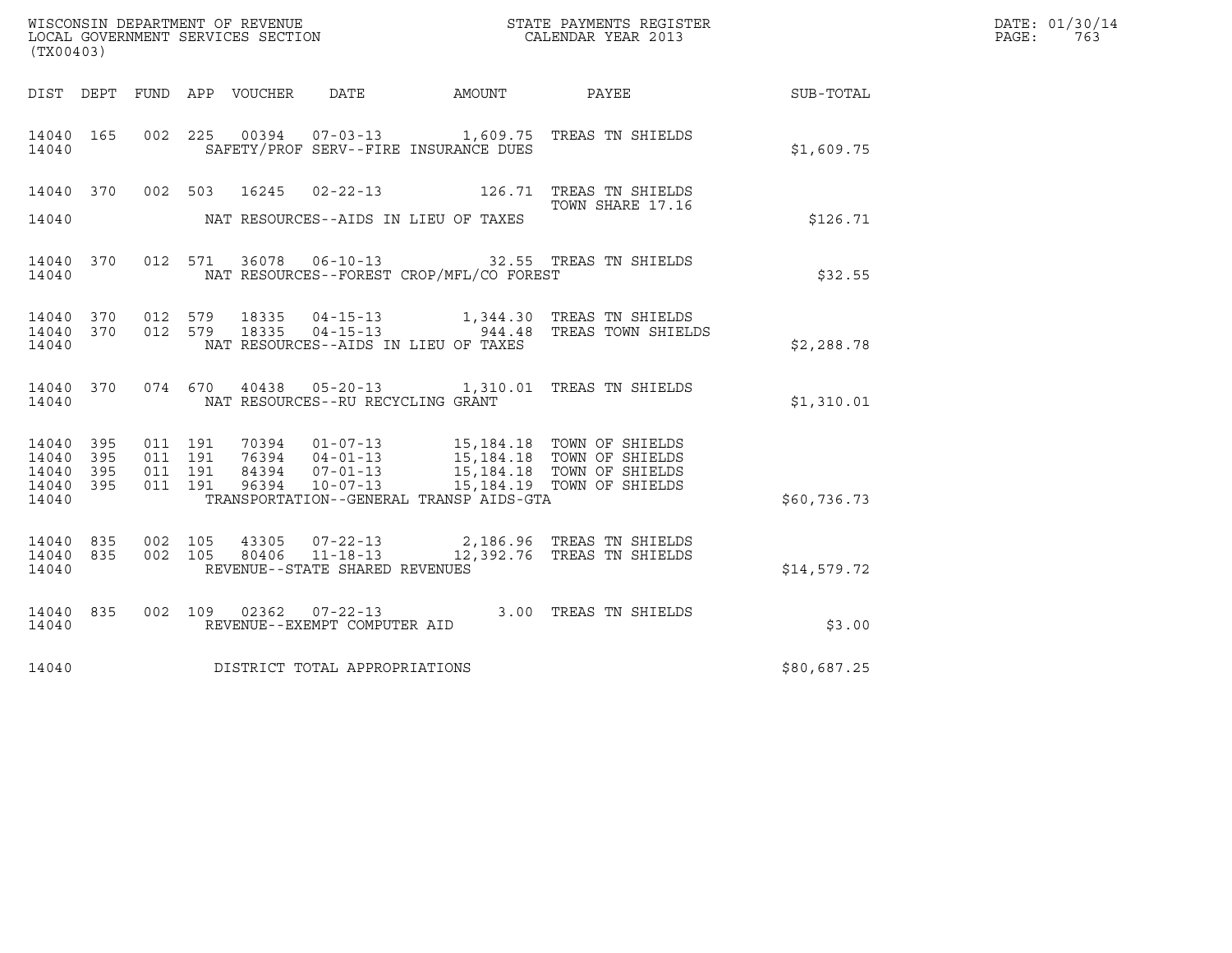| (TX00403)                                             |     |                                          |  |                                   | ${\tt WISCOONSIM} \begin{tabular}{lcccc} DEPARTMENT OF REVENUE & & & & & & \begin{tabular}{l} \bf STATE \end{tabular} \end{tabular} \begin{tabular}{lcccc} \bf RTATE \end{tabular} \end{tabular} \begin{tabular}{lcccc} \bf RTATE \end{tabular} \end{tabular} \begin{tabular}{lcccc} \bf RTATE \end{tabular} \end{tabular} \begin{tabular}{lcccc} \bf RTATE \end{tabular} \end{tabular} \begin{tabular}{lcccc} \bf RTATE \end{tabular} \end{tabular} \begin{tabular}{lcccc} \bf RTATE \end{tabular} \end{tabular} \begin{tabular}{lcccc} \bf RTATE \end{$ |                                                                                                                                                                                                               | DATE: 01/30/14<br>PAGE:<br>764 |  |
|-------------------------------------------------------|-----|------------------------------------------|--|-----------------------------------|-----------------------------------------------------------------------------------------------------------------------------------------------------------------------------------------------------------------------------------------------------------------------------------------------------------------------------------------------------------------------------------------------------------------------------------------------------------------------------------------------------------------------------------------------------------|---------------------------------------------------------------------------------------------------------------------------------------------------------------------------------------------------------------|--------------------------------|--|
|                                                       |     |                                          |  |                                   |                                                                                                                                                                                                                                                                                                                                                                                                                                                                                                                                                           | DIST DEPT FUND APP VOUCHER DATE AMOUNT PAYEE THE SUB-TOTAL                                                                                                                                                    |                                |  |
| 14042                                                 |     |                                          |  |                                   | SAFETY/PROF SERV--FIRE INSURANCE DUES                                                                                                                                                                                                                                                                                                                                                                                                                                                                                                                     | 14042 165 002 225 00395 07-03-13 2,980.47 TREAS TN THERESA                                                                                                                                                    | \$2,980.47                     |  |
| 14042                                                 |     |                                          |  |                                   | NAT RESOURCES--FOREST CROP/MFL/CO FOREST                                                                                                                                                                                                                                                                                                                                                                                                                                                                                                                  | 14042 370 012 571 36079 06-10-13 35.00 TREAS TN THERESA                                                                                                                                                       | \$35.00                        |  |
| 14042                                                 |     |                                          |  |                                   | NAT RESOURCES--AIDS IN LIEU OF TAXES                                                                                                                                                                                                                                                                                                                                                                                                                                                                                                                      | $\begin{array}{cccccccc} 14042 & 370 & 012 & 579 & 18336 & 04-15-13 & & 1,157.56 & \text{TREAS TN THERESA} \\ 14042 & 370 & 012 & 579 & 18336 & 04-15-13 & & 577.77 & \text{TREAS TOWN THERESA} \end{array}$  | \$1,735.33                     |  |
| 14042                                                 |     |                                          |  | NAT RESOURCES--RU RECYCLING GRANT |                                                                                                                                                                                                                                                                                                                                                                                                                                                                                                                                                           | 14042 370 074 670 40439 05-20-13 3,007.82 TREAS TN THERESA                                                                                                                                                    | \$3,007.82                     |  |
| 14042 395<br>14042<br>14042 395<br>14042 395<br>14042 | 395 | 011 191<br>011 191<br>011 191<br>011 191 |  |                                   | TRANSPORTATION--GENERAL TRANSP AIDS-GTA                                                                                                                                                                                                                                                                                                                                                                                                                                                                                                                   | 70395  01-07-13  24,657.75  TOWN OF THERESA<br>76395  04-01-13  24,657.75  TOWN OF THERESA<br>84395  07-01-13  24,657.75  TOWN OF THERESA<br>96395  10-07-13  24,657.78  TOWN OF THERESA                      | \$98,631.03                    |  |
| 14042                                                 |     |                                          |  | REVENUE--STATE SHARED REVENUES    |                                                                                                                                                                                                                                                                                                                                                                                                                                                                                                                                                           | $\begin{array}{cccccccc} 14042 & 835 & 002 & 105 & 43306 & 07-22-13 & & 4,537.95 & \text{TREAS TN THERESA} \\ 14042 & 835 & 002 & 105 & 80407 & 11-18-13 & & 25,705.84 & \text{TREAS TN THERESA} \end{array}$ | \$30,243.79                    |  |
| 14042                                                 |     |                                          |  | REVENUE--EXEMPT COMPUTER AID      |                                                                                                                                                                                                                                                                                                                                                                                                                                                                                                                                                           | 14042 835 002 109 02363 07-22-13 12.00 TREAS TN THERESA                                                                                                                                                       | \$12.00                        |  |
| 14042                                                 |     |                                          |  |                                   | DOA-PAYMENT FOR MUNICIPAL SERVICES AID                                                                                                                                                                                                                                                                                                                                                                                                                                                                                                                    | 14042 835 002 501 00001 02-01-13 114.45 TREAS TN THERESA                                                                                                                                                      | \$114.45                       |  |
| 14042                                                 |     |                                          |  | DISTRICT TOTAL APPROPRIATIONS     |                                                                                                                                                                                                                                                                                                                                                                                                                                                                                                                                                           |                                                                                                                                                                                                               | \$136,759.89                   |  |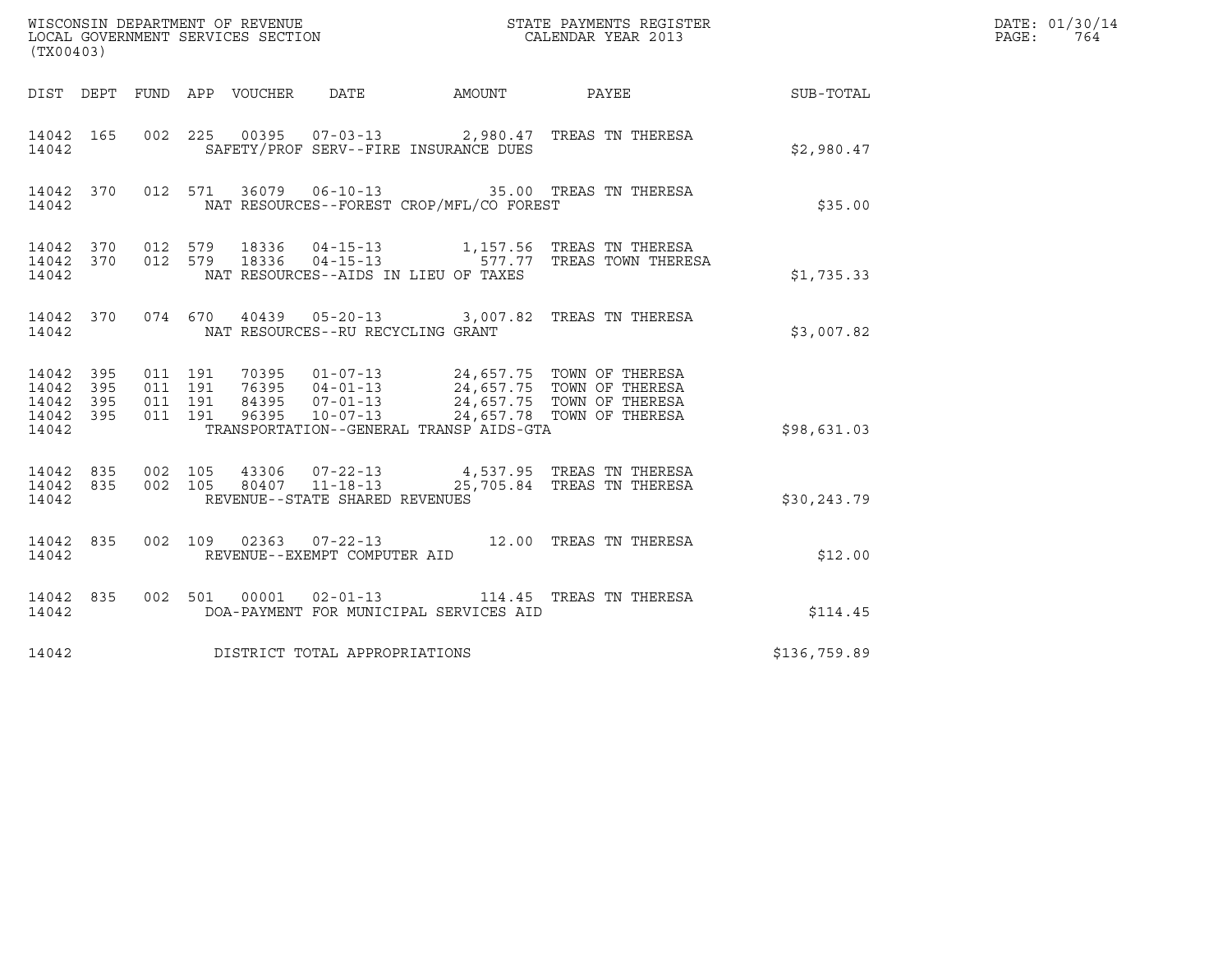| (TX00403)                                                 |                                         |                               |       |                                                   |                                          | $\tt WISCONSIM DEPARTMENT OF REVENUE$ $\tt TOCAL EONDRNENTS REGISTER$<br>LOCAL GOVERNMENT SERVICES SECTION<br>$\tt CALENDAR YEAR$<br>2013 |              | DATE: 01/30/14<br>PAGE: 765 |
|-----------------------------------------------------------|-----------------------------------------|-------------------------------|-------|---------------------------------------------------|------------------------------------------|-------------------------------------------------------------------------------------------------------------------------------------------|--------------|-----------------------------|
|                                                           |                                         |                               |       |                                                   |                                          | DIST DEPT FUND APP VOUCHER DATE AMOUNT PAYEE THE SUB-TOTAL                                                                                |              |                             |
| 14044 165<br>14044                                        | 002 225                                 |                               |       |                                                   | SAFETY/PROF SERV--FIRE INSURANCE DUES    | 00396  07-03-13  3,699.95  TREAS TN TRENTON                                                                                               | \$3,699.95   |                             |
|                                                           | 14044 370 002 503                       |                               | 16246 |                                                   |                                          | 02-22-13 10,412.52 TREAS TN TRENTON<br><b>TOWN SHARE 1015.01</b>                                                                          |              |                             |
| 14044                                                     |                                         |                               |       |                                                   | NAT RESOURCES--AIDS IN LIEU OF TAXES     |                                                                                                                                           | \$10,412.52  |                             |
| 14044 370<br>14044                                        |                                         | 012 571                       |       |                                                   | NAT RESOURCES--FOREST CROP/MFL/CO FOREST | 36080  06-10-13  12.85  TREAS TN TRENTON                                                                                                  | \$12.85      |                             |
| 14044 370<br>14044 370<br>14044                           | 14044 370 012 579<br>012 579<br>012 579 |                               |       |                                                   | NAT RESOURCES--AIDS IN LIEU OF TAXES     | 18337  04-15-13  2.88  TREAS TN TRENTON<br>18337  04-15-13  14.48  TREAS TOWN TRENTON<br>18337  04-15-13  81.35  TREAS TOWN TRENTON       | \$98.71      |                             |
| 14044                                                     |                                         |                               |       | NAT RESOURCES--RU RECYCLING GRANT                 |                                          | 14044 370 074 670 40440 05-20-13 1,297.34 TREAS TN TRENTON                                                                                | \$1,297.34   |                             |
| 14044 395<br>14044 395<br>14044 395<br>14044 395<br>14044 | 011 191                                 | 011 191<br>011 191<br>011 191 |       |                                                   | TRANSPORTATION--GENERAL TRANSP AIDS-GTA  |                                                                                                                                           | \$154,625.68 |                             |
| 14044 835<br>14044 835<br>14044                           | 002 105                                 | 002 105                       |       | 80408  11-18-13<br>REVENUE--STATE SHARED REVENUES |                                          | 43307 07-22-13 2,517.79 TREAS TN TRENTON<br>14,267.46 TREAS TN TRENTON                                                                    | \$16,785.25  |                             |
| 14044 835<br>14044                                        |                                         |                               |       | REVENUE--EXEMPT COMPUTER AID                      |                                          | 002 109 02364 07-22-13 31.00 TREAS TN TRENTON                                                                                             | \$31.00      |                             |
| 14044 835<br>14044                                        |                                         | 002 501                       |       |                                                   | DOA-PAYMENT FOR MUNICIPAL SERVICES AID   | 00001  02-01-13  126.52  TREAS TN TRENTON                                                                                                 | \$126.52     |                             |
| 14044                                                     |                                         |                               |       | DISTRICT TOTAL APPROPRIATIONS                     |                                          |                                                                                                                                           | \$187,089.82 |                             |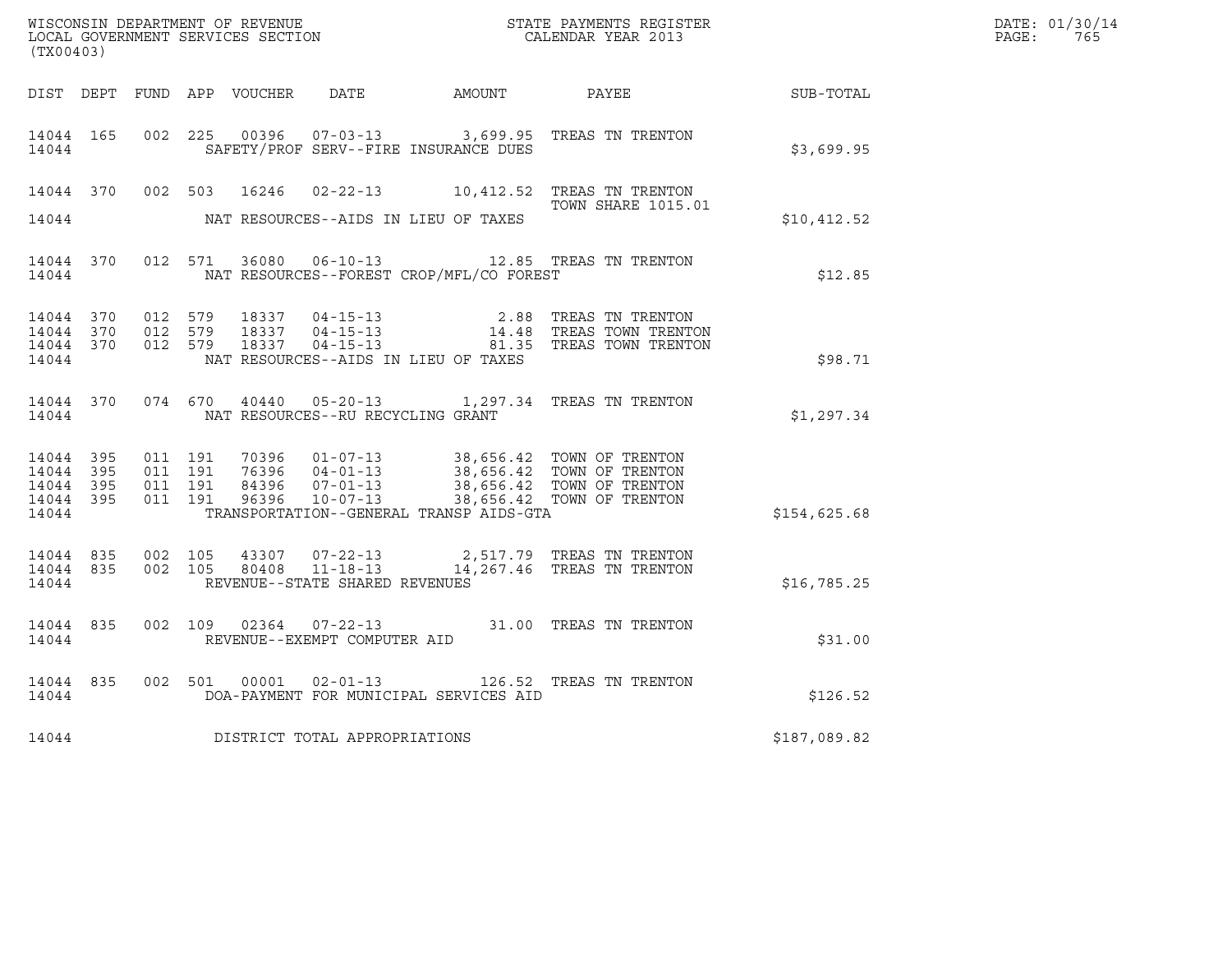| WISCONSIN DEPARTMENT OF REVENUE   | STATE PAYMENTS REGISTER | DATE: 01/30/14 |
|-----------------------------------|-------------------------|----------------|
| LOCAL GOVERNMENT SERVICES SECTION | CALENDAR YEAR 2013      | 766<br>PAGE :  |

| (TX00403)                                         |                   |                                          |               |                                   |                                         | WISCONSIN DEPARTMENT OF REVENUE<br>LOCAL GOVERNMENT SERVICES SECTION<br>CALENDAR YEAR 2013                                                                                          |              | DATE: 01/30/14<br>PAGE:<br>766 |
|---------------------------------------------------|-------------------|------------------------------------------|---------------|-----------------------------------|-----------------------------------------|-------------------------------------------------------------------------------------------------------------------------------------------------------------------------------------|--------------|--------------------------------|
|                                                   |                   |                                          |               |                                   | DIST DEPT FUND APP VOUCHER DATE AMOUNT  | PAYEE                                                                                                                                                                               | SUB-TOTAL    |                                |
| 14046 165<br>14046                                |                   |                                          |               |                                   | SAFETY/PROF SERV--FIRE INSURANCE DUES   | 002 225 00397 07-03-13 4,618.31 TREAS TN WESTFORD                                                                                                                                   | \$4,618.31   |                                |
|                                                   | 14046 370         |                                          | 002 503 15674 |                                   |                                         | 02-06-13 11,738.13 TREAS TN WESTFORD<br>TOWN SHARE 795.90                                                                                                                           |              |                                |
| 14046                                             |                   |                                          |               |                                   | NAT RESOURCES--AIDS IN LIEU OF TAXES    |                                                                                                                                                                                     | \$11,738.13  |                                |
| 14046<br>14046<br>14046<br>14046 370              | 370<br>370<br>370 | 012 579<br>012 579<br>012 579<br>012 579 |               |                                   |                                         |                                                                                                                                                                                     |              |                                |
| 14046                                             |                   |                                          |               |                                   | NAT RESOURCES--AIDS IN LIEU OF TAXES    |                                                                                                                                                                                     | \$568.07     |                                |
| 14046                                             | 14046 370         |                                          |               | NAT RESOURCES--RU RECYCLING GRANT |                                         | 074  670  40441  05-20-13  541.75  TREAS TN WESTFORD                                                                                                                                | \$541.75     |                                |
| 14046<br>14046<br>14046 395<br>14046 395<br>14046 | 395<br>395        | 011 191<br>011 191<br>011 191<br>011 191 | 70397         |                                   | TRANSPORTATION--GENERAL TRANSP AIDS-GTA | 01-07-13 16,999.51 TOWN OF WESTFORD<br>76397  04-01-13  16,999.51  TOWN OF WESTFORD<br>84397  07-01-13  16,999.51  TOWN OF WESTFORD<br>96397  10-07-13  16,999.51  TOWN OF WESTFORD | \$67,998.04  |                                |
| 14046<br>14046 835<br>14046                       | 835               | 002 105                                  | 43308         | REVENUE--STATE SHARED REVENUES    |                                         | 07-22-13 2,485.96 TREAS TN WESTFORD<br>002 105 80409 11-18-13 14,085.55 TREAS TN WESTFORD                                                                                           | \$16,571.51  |                                |
| 14046<br>14046                                    | 835               |                                          |               | REVENUE--EXEMPT COMPUTER AID      |                                         | 002 109 02365 07-22-13 10.00 TREAS TN WESTFORD                                                                                                                                      | \$10.00      |                                |
| 14046                                             |                   |                                          |               | DISTRICT TOTAL APPROPRIATIONS     |                                         |                                                                                                                                                                                     | \$102,045.81 |                                |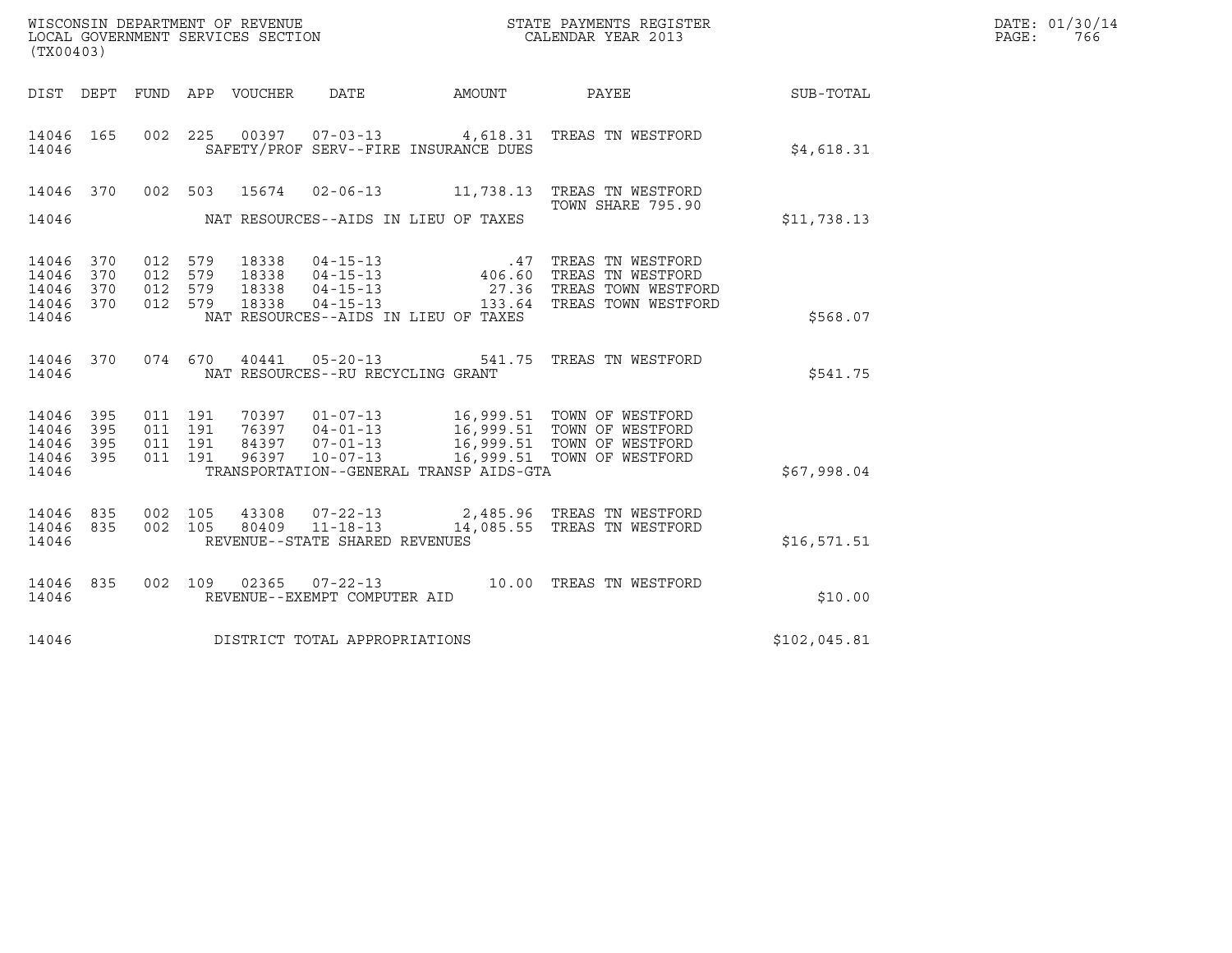| (TX00403)                                 |                          |  |                                 | WISCONSIN DEPARTMENT OF REVENUE<br>LOCAL GOVERNMENT SERVICES SECTION |                                          | STATE PAYMENTS REGISTER<br>CALENDAR YEAR 2013                                                                                                                                                                                    |                  | DATE: 01/30/14<br>PAGE: 767 |
|-------------------------------------------|--------------------------|--|---------------------------------|----------------------------------------------------------------------|------------------------------------------|----------------------------------------------------------------------------------------------------------------------------------------------------------------------------------------------------------------------------------|------------------|-----------------------------|
|                                           |                          |  | DIST DEPT FUND APP VOUCHER DATE |                                                                      | AMOUNT                                   | PAYEE                                                                                                                                                                                                                            | <b>SUB-TOTAL</b> |                             |
| 14048                                     |                          |  |                                 |                                                                      | SAFETY/PROF SERV--FIRE INSURANCE DUES    | 14048 165 002 225 00398 07-03-13 2,349.61 TREAS TN WILLIAMSTOWN                                                                                                                                                                  | \$2,349.61       |                             |
| 14048                                     |                          |  |                                 |                                                                      | NAT RESOURCES--AIDS IN LIEU OF TAXES     | 14048 370 002 503 15675 02-06-13 9,075.02 TREAS TN WILLIAMSTOWN<br>TOWN SHARE 472.67                                                                                                                                             | \$9,075.02       |                             |
| 14048                                     |                          |  |                                 |                                                                      | NAT RESOURCES--FOREST CROP/MFL/CO FOREST | 14048 370 012 571 36081 06-10-13  7.20 TREAS TN WILLIAMSTOWN                                                                                                                                                                     | \$7.20           |                             |
| 14048                                     |                          |  |                                 |                                                                      | NAT RESOURCES--AIDS IN LIEU OF TAXES     | 14048 370  012 579  18339  04-15-13      5,908.34  TREAS TN WILLIAMSTOWN                                                                                                                                                         | \$5,908.34       |                             |
| 14048                                     |                          |  |                                 | NAT RESOURCES--RU RECYCLING GRANT                                    |                                          | 14048 370 074 670 40442 05-20-13 404.73 TREAS TN WILLIAMSTOWN                                                                                                                                                                    | \$404.73         |                             |
| 14048<br>14048<br>14048<br>14048<br>14048 | 395<br>395<br>395<br>395 |  |                                 |                                                                      | TRANSPORTATION--GENERAL TRANSP AIDS-GTA  | 011 191 70398 01-07-13 13,913.98 TOWN OF WILLIAMSTOWN<br>011 191 76398 04-01-13 13,913.98 TOWN OF WILLIAMSTOWN<br>011 191 84398 07-01-13 13,913.98 TOWN OF WILLIAMSTOWN<br>011 191 96398 10-07-13 13,913.99 TOWN OF WILLIAMSTOWN | \$55,655.93      |                             |
| 14048<br>14048<br>14048                   |                          |  |                                 | REVENUE--STATE SHARED REVENUES                                       |                                          | 835 002 105 43309 07-22-13 1,934.66 TREAS TN WILLIAMSTOWN<br>835 002 105 80410 11-18-13 11,041.34 TREAS TN WILLIAMSTOWN                                                                                                          | \$12,976.00      |                             |
| 14048                                     |                          |  |                                 | DISTRICT TOTAL APPROPRIATIONS                                        |                                          |                                                                                                                                                                                                                                  | \$86,376.83      |                             |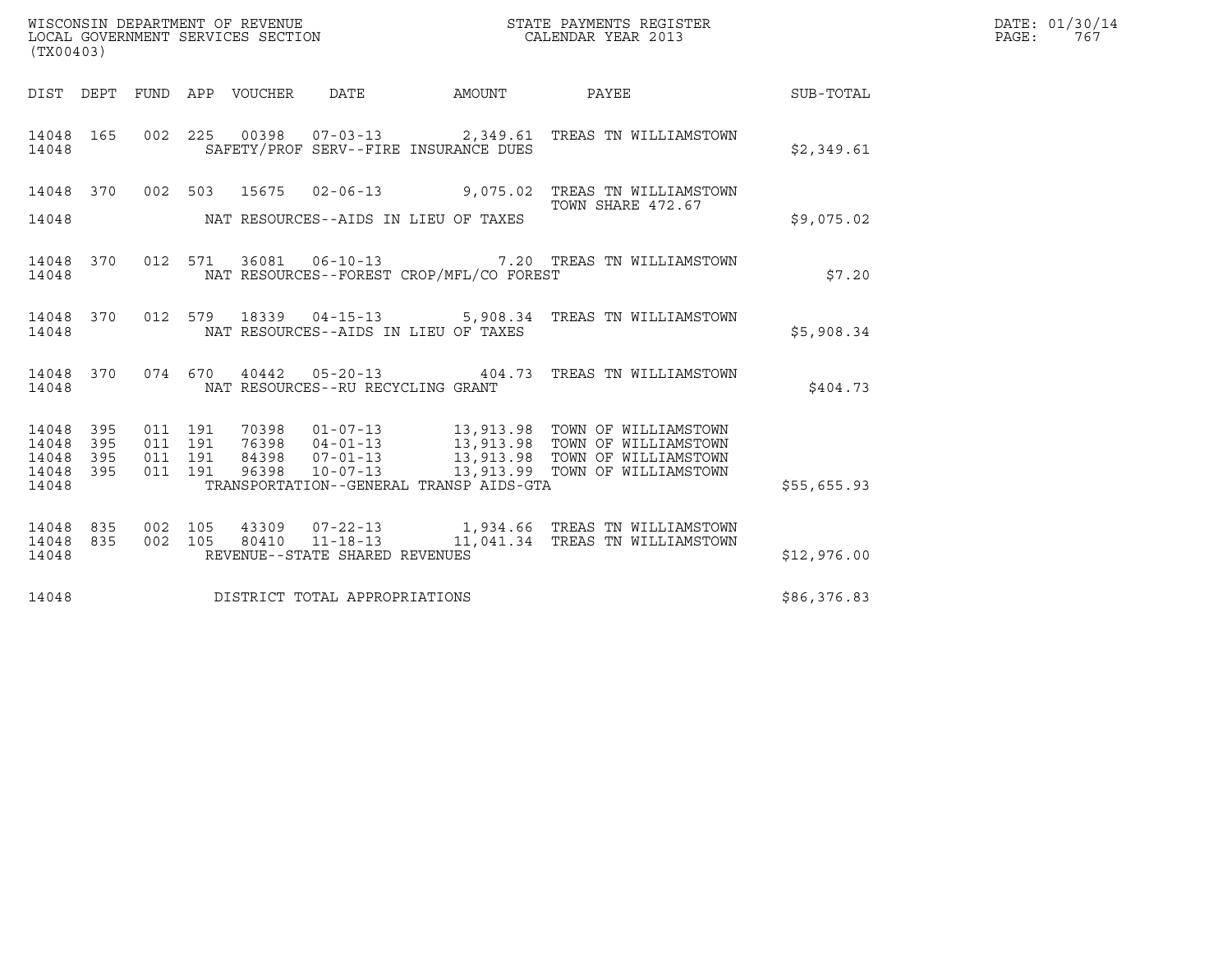| (TX00403)                            |                         |                               |         |                                 |                                         |                                                                                                      |             | DATE: 01/30/14<br>$\mathtt{PAGE}$ :<br>768 |
|--------------------------------------|-------------------------|-------------------------------|---------|---------------------------------|-----------------------------------------|------------------------------------------------------------------------------------------------------|-------------|--------------------------------------------|
|                                      |                         |                               |         | DIST DEPT FUND APP VOUCHER DATE | AMOUNT                                  | PAYEE                                                                                                | SUB-TOTAL   |                                            |
| 14106                                |                         |                               |         |                                 | SAFETY/PROF SERV--FIRE INSURANCE DUES   | 14106  165  002  225  00399  07-03-13  2,036.06  TREAS VIL BROWNSVILLE                               | \$2,036.06  |                                            |
| 14106                                |                         |                               |         |                                 | NAT RESOURCES--RU RECYCLING GRANT       | 14106 370 074 670 40443 05-20-13 1,732.95 TREAS VIL BROWNSVILLE                                      | \$1,732.95  |                                            |
| 14106                                |                         |                               |         |                                 | NAT RESOURCES--RU CONSOLIDATED GRANT    | 14106 370 074 673 40443 05-20-13 152.59 TREAS VIL BROWNSVILLE                                        | \$152.59    |                                            |
| 14106 395<br>14106<br>14106<br>14106 | 395<br>395<br>14106 395 | 011 191<br>011 191<br>011 191 | 011 191 |                                 | TRANSPORTATION--GENERAL TRANSP AIDS-GTA |                                                                                                      | \$22,731.30 |                                            |
| 14106<br>14106                       | 835                     | 14106 835 002 105<br>002 105  |         |                                 | REVENUE--STATE SHARED REVENUES          | 43310  07-22-13  4,044.21 TREAS VIL BROWNSVILLE<br>80411  11-18-13  19,300.63  TREAS VIL BROWNSVILLE | \$23,344.84 |                                            |
| 14106                                | 14106 835               |                               |         |                                 | REVENUE--EXEMPT COMPUTER AID            | 002 109 02366 07-22-13 2,172.00 TREAS VIL BROWNSVILLE                                                | \$2,172.00  |                                            |
| 14106                                |                         |                               |         |                                 | DISTRICT TOTAL APPROPRIATIONS           |                                                                                                      | \$52,169.74 |                                            |

WISCONSIN DEPARTMENT OF REVENUE<br>LOCAL GOVERNMENT SERVICES SECTION STATE PAYMENTS REGISTER SECONDER STATE PASSES OF SAMENTS REGISTER<br>DOCAL GOVERNMENT SERVICES SECTION SECONDER SERVICES OF SECONDAR YEAR 2013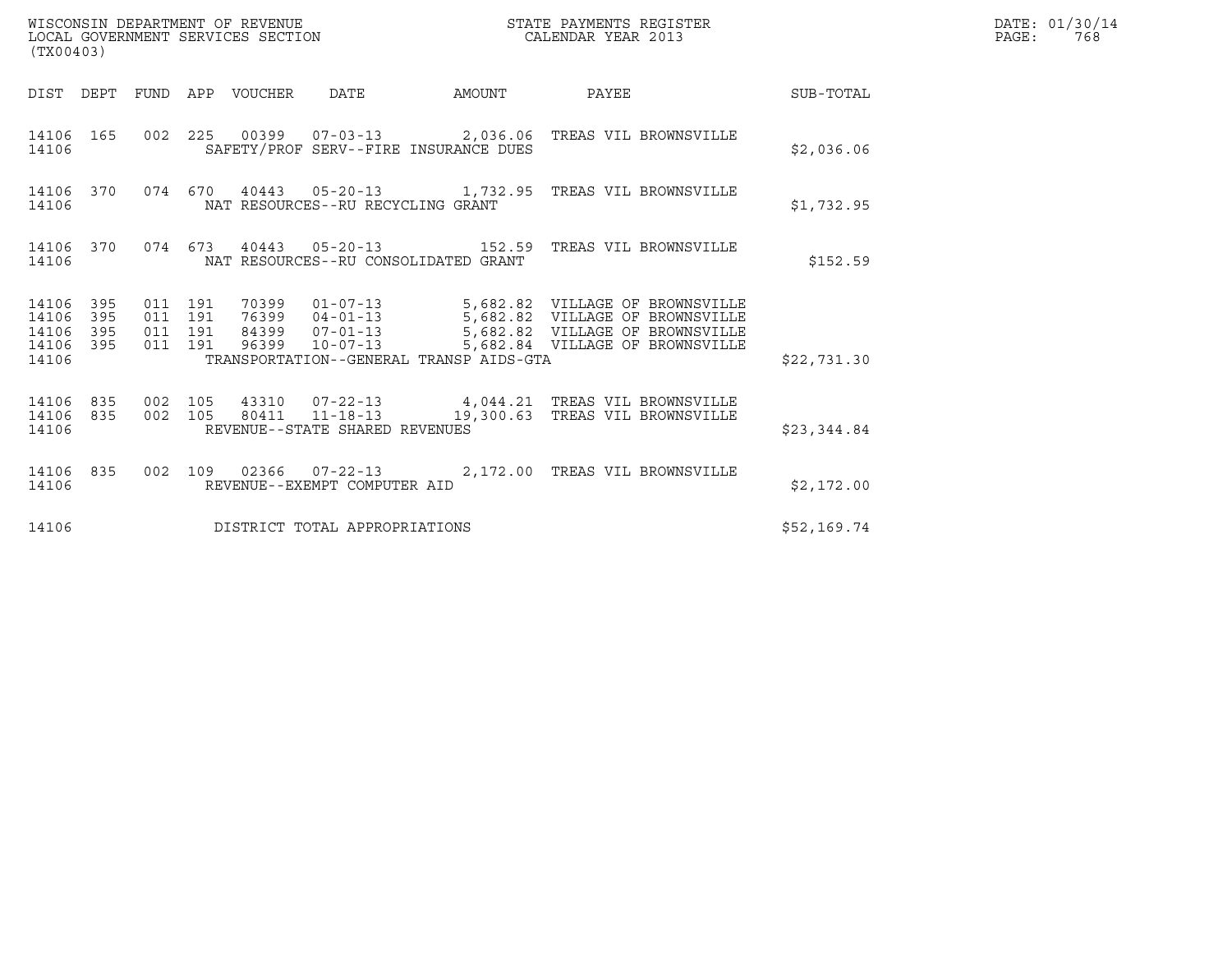| (TX00403)                                                       | WISCONSIN DEPARTMENT OF REVENUE<br>LOCAL GOVERNMENT SERVICES SECTION                                                                                                                                                                                                                | STATE PAYMENTS REGISTER<br>CALENDAR YEAR 2013 |              | DATE: 01/30/14<br>$\mathtt{PAGE:}$<br>769 |
|-----------------------------------------------------------------|-------------------------------------------------------------------------------------------------------------------------------------------------------------------------------------------------------------------------------------------------------------------------------------|-----------------------------------------------|--------------|-------------------------------------------|
|                                                                 | DIST DEPT FUND APP VOUCHER DATE                                                                                                                                                                                                                                                     | AMOUNT PAYEE SUB-TOTAL                        |              |                                           |
| 14111 165<br>14111                                              | 002 225 00400 07-03-13 756.04 TREAS VIL CLYMAN<br>SAFETY/PROF SERV--FIRE INSURANCE DUES                                                                                                                                                                                             |                                               | \$756.04     |                                           |
| 14111 370<br>14111                                              | 074 670 40444 05-20-13 653.11 TREAS VIL CLYMAN<br>NAT RESOURCES--RU RECYCLING GRANT                                                                                                                                                                                                 |                                               | \$653.11     |                                           |
| 14111 370<br>14111                                              | 074 673 40444 05-20-13 110.64 TREAS VIL CLYMAN<br>NAT RESOURCES--RU CONSOLIDATED GRANT                                                                                                                                                                                              |                                               | \$110.64     |                                           |
| 14111 395<br>14111<br>395<br>14111<br>395<br>14111 395<br>14111 | 70400  01-07-13  9,484.70  VILLAGE OF CLYMAN<br>76400  04-01-13  9,484.70  VILLAGE OF CLYMAN<br>84400  07-01-13  9,484.70  VILLAGE OF CLYMAN<br>011 191<br>011 191<br>011 191<br>96400  10-07-13  9,484.72  VILLAGE OF CLYMAN<br>011 191<br>TRANSPORTATION--GENERAL TRANSP AIDS-GTA |                                               | \$37,938.82  |                                           |
| 14111 835<br>14111 835<br>14111                                 | 002 105 43311 07-22-13 23,075.20 TREAS VIL CLYMAN<br>002 105 80412 11-18-13 88,340.64 TREAS VIL CLYMAN<br>002 105<br>REVENUE--STATE SHARED REVENUES                                                                                                                                 |                                               | \$111,415.84 |                                           |
| 14111 835<br>14111                                              | 002 109 02367 07-22-13 175.00 TREAS VIL CLYMAN<br>REVENUE--EXEMPT COMPUTER AID                                                                                                                                                                                                      |                                               | \$175.00     |                                           |
| 14111                                                           | DISTRICT TOTAL APPROPRIATIONS                                                                                                                                                                                                                                                       |                                               | \$151,049.45 |                                           |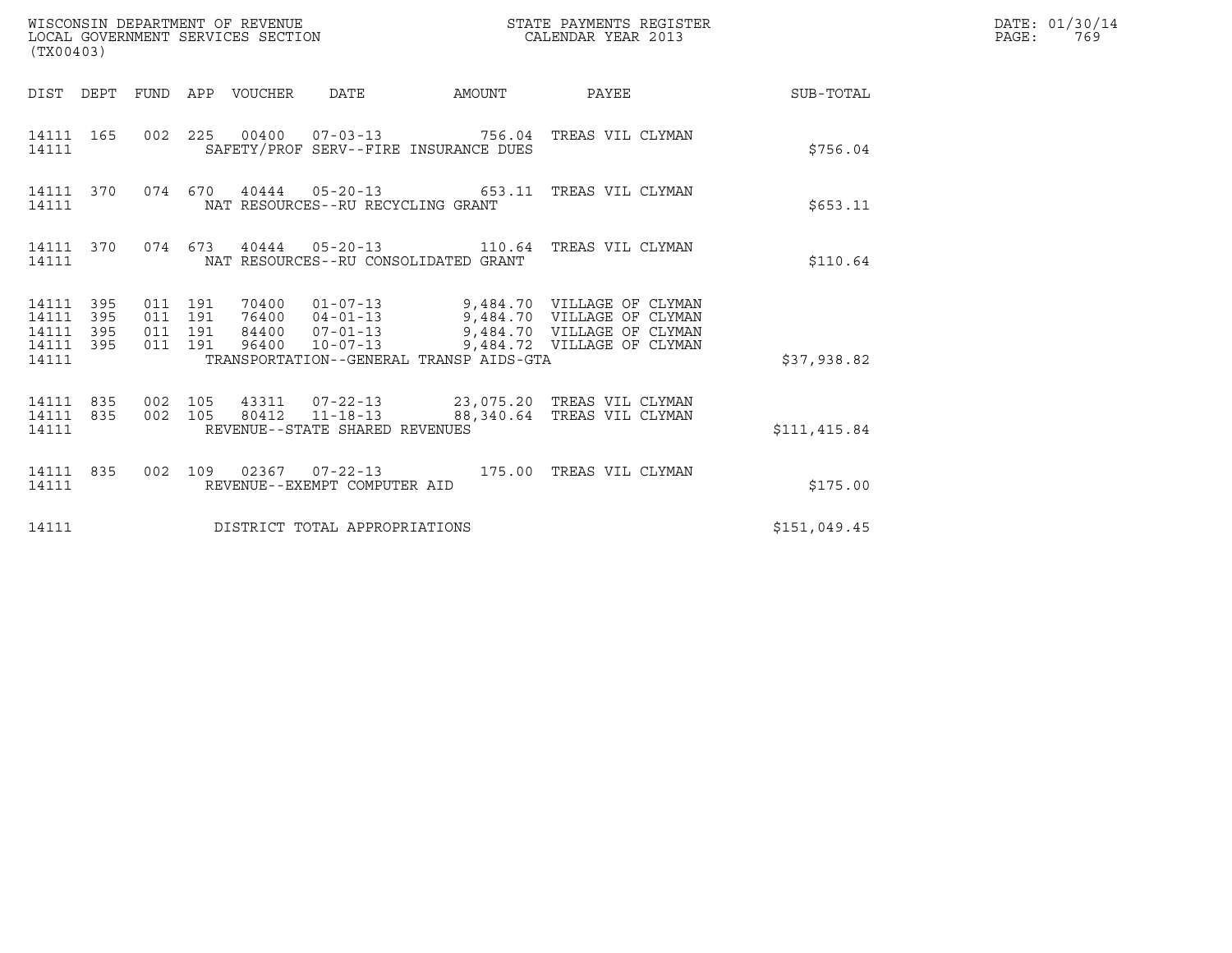|                                               |                   |                                          |                                 |                                                  |                                         |                                                                                                                                                                                                                  |              | DATE: 01/30/14 |
|-----------------------------------------------|-------------------|------------------------------------------|---------------------------------|--------------------------------------------------|-----------------------------------------|------------------------------------------------------------------------------------------------------------------------------------------------------------------------------------------------------------------|--------------|----------------|
| (TX00403)                                     |                   |                                          |                                 |                                                  |                                         |                                                                                                                                                                                                                  |              | PAGE:<br>770   |
|                                               |                   |                                          | DIST DEPT FUND APP VOUCHER DATE |                                                  | AMOUNT                                  | PAYEE                                                                                                                                                                                                            | SUB-TOTAL    |                |
| 14136 165<br>14136                            |                   |                                          |                                 |                                                  | SAFETY/PROF SERV--FIRE INSURANCE DUES   | 002  225  00401  07-03-13  2,679.35  TREAS VIL HUSTISFORD                                                                                                                                                        | \$2,679.35   |                |
| 14136 370<br>14136                            |                   |                                          |                                 | NAT RESOURCES--RU RECYCLING GRANT                |                                         | 074 670 40445 05-20-13 7,088.91 TREAS VIL HUSTISFORD                                                                                                                                                             | \$7,088.91   |                |
| 14136 370<br>14136                            |                   |                                          |                                 | NAT RESOURCES--DAM SAFETY PROJECTS               |                                         | 095 532 02128 02-19-13 90,683.16 TREAS VIL HUSTISFORD                                                                                                                                                            | \$90,683.16  |                |
| 14136<br>14136<br>14136<br>14136 395<br>14136 | 395<br>395<br>395 | 011 191<br>011 191<br>011 191<br>011 191 |                                 |                                                  | TRANSPORTATION--GENERAL TRANSP AIDS-GTA | 70401  01-07-13  20,134.00  VILLAGE OF HUSTISFORD<br>76401  04-01-13  20,134.00  VILLAGE OF HUSTISFORD<br>84401  07-01-13  20,134.00  VILLAGE OF HUSTISFORD<br>96401  10-07-13  20,134.00  VILLAGE OF HUSTISFORD | \$80,536.00  |                |
| 14136 455 002 231<br>14136 455<br>14136       |                   | 002 231                                  |                                 | JUSTICE--LAW ENFORCEMENT TRAINING                |                                         |                                                                                                                                                                                                                  | \$800.00     |                |
| 14136 505 002 745<br>14136 505<br>14136       |                   | 002 745                                  |                                 | DOA--HOUSING ASSISTANCE GRANTS                   |                                         | 11228  06-20-13  4,841.00 TREAS VIL HUSTISFORD<br>11228  06-20-13  61,476.00 TREAS VIL HUSTISFORD                                                                                                                | \$66,317.00  |                |
| 14136 835<br>14136 835<br>14136               |                   | 002 105<br>002 105                       | 43312<br>80413                  | $11 - 18 - 13$<br>REVENUE--STATE SHARED REVENUES |                                         | 07-22-13 35,336.04 TREAS VIL HUSTISFORD<br>112,473.66 TREAS VIL HUSTISFORD                                                                                                                                       | \$147,809.70 |                |
| 14136 835<br>14136                            |                   |                                          |                                 | REVENUE--EXEMPT COMPUTER AID                     |                                         | 002 109 02368 07-22-13 1,329.00 TREAS VIL HUSTISFORD                                                                                                                                                             | \$1,329.00   |                |
| 14136                                         |                   |                                          |                                 | DISTRICT TOTAL APPROPRIATIONS                    |                                         |                                                                                                                                                                                                                  | \$397,243.12 |                |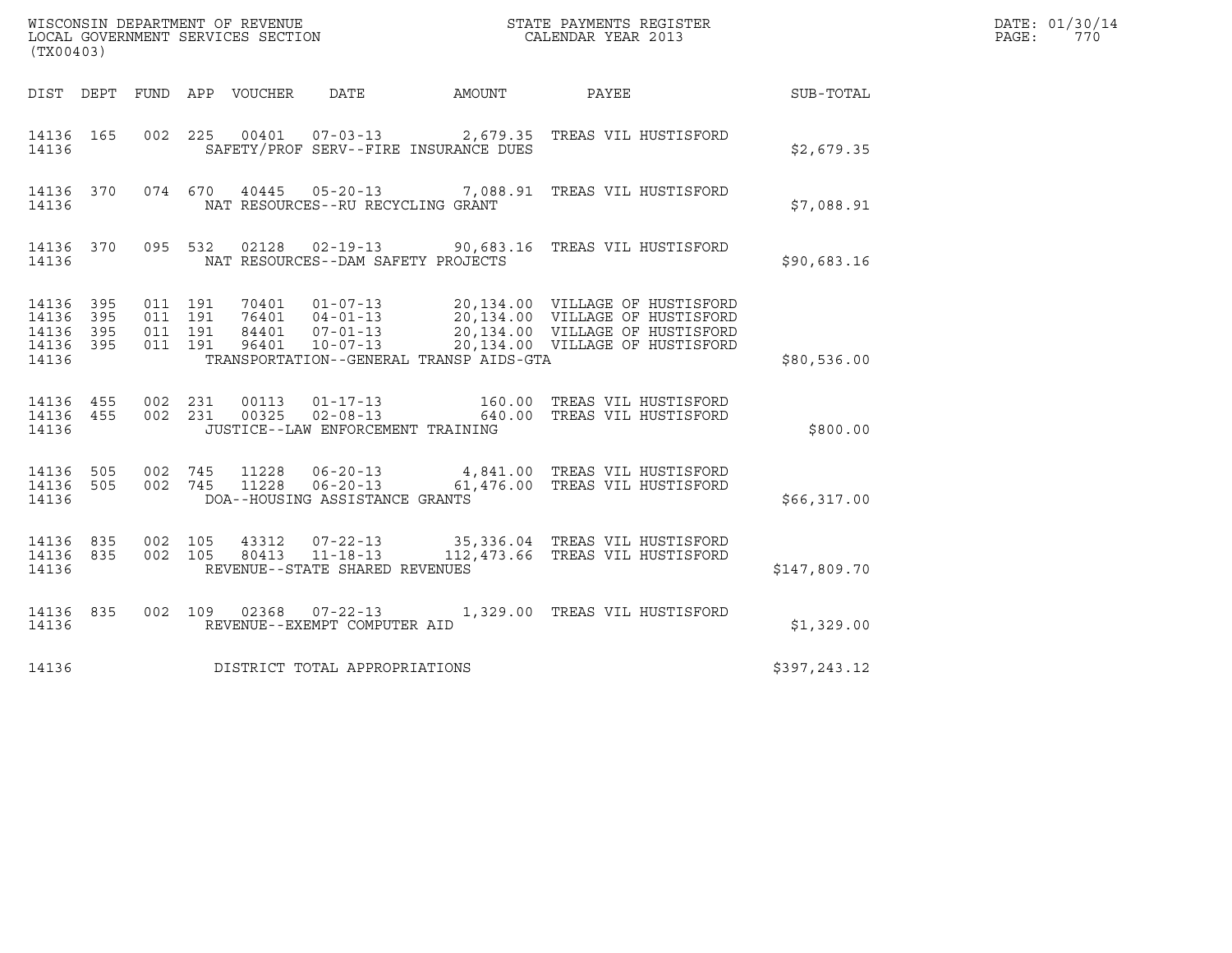| (TX00403)                                             |     |         |                                 |                                          |                                                                                                                                                                                                                                  |              | DATE: 01/30/14<br>$\mathtt{PAGE:}$<br>771 |
|-------------------------------------------------------|-----|---------|---------------------------------|------------------------------------------|----------------------------------------------------------------------------------------------------------------------------------------------------------------------------------------------------------------------------------|--------------|-------------------------------------------|
|                                                       |     |         | DIST DEPT FUND APP VOUCHER DATE |                                          | AMOUNT PAYEE SUB-TOTAL                                                                                                                                                                                                           |              |                                           |
| 14141 165<br>14141                                    |     |         |                                 | SAFETY/PROF SERV--FIRE INSURANCE DUES    | 002 225 00402 07-03-13 1,946.34 TREAS VIL IRON RIDGE                                                                                                                                                                             | \$1,946.34   |                                           |
| 14141                                                 |     |         |                                 | NAT RESOURCES--RU RECYCLING GRANT        | 14141 370 074 670 40446 05-20-13 6,029.81 TREAS VIL IRON RIDGE                                                                                                                                                                   | \$6,029.81   |                                           |
| 14141 395<br>14141<br>14141 395<br>14141 395<br>14141 | 395 | 011 191 | 011 191<br>011 191<br>011 191   | TRANSPORTATION--GENERAL TRANSP AIDS-GTA  | 70402   01-07-13   8,588.87   VILLAGE   OF IRON RIDGE<br>76402   04-01-13   8,588.87   VILLAGE   OF IRON RIDGE<br>84402   07-01-13   8,588.87   VILLAGE   OF IRON RIDGE<br>96402   10-07-13   8,588.87   VILLAGE   OF IRON RIDGE | \$34,355.48  |                                           |
| 14141 455<br>14141                                    |     |         |                                 | JUSTICE--LAW ENFORCEMENT TRAINING        | 002  231  00330  02-08-13  320.00  TREAS VIL IRON RIDGE                                                                                                                                                                          | \$320.00     |                                           |
| 14141 505<br>14141                                    |     |         |                                 | DOA-JUSTICE ASSISTANCE-AID TO NON-PROFIT | 002 645 10035 05-21-13 4,622.00 TREAS VIL IRON RIDGE                                                                                                                                                                             | \$4,622.00   |                                           |
| 14141                                                 |     |         |                                 | REVENUE--STATE SHARED REVENUES           | $14141 835 002 105 43313 07-22-13 25,643.89 \text{ TREAS VIL IRON RIDGE}$<br>14141 835 002 105 80414 11-18-13 145,315.40 TREAS VIL IRON RIDGE                                                                                    | \$170,959.29 |                                           |
| 14141 835<br>14141                                    |     |         |                                 | REVENUE--EXEMPT COMPUTER AID             | 002 109 02369 07-22-13 570.00 TREAS VIL IRON RIDGE                                                                                                                                                                               | \$570.00     |                                           |
| 14141 835<br>14141                                    |     |         |                                 | REVENUE--LOTTERY CREDIT -                | 021 363 35582 03-25-13 6,196.44 TREAS VIL IRON RIDGE                                                                                                                                                                             | \$6,196.44   |                                           |
| 14141                                                 |     |         |                                 | DISTRICT TOTAL APPROPRIATIONS            |                                                                                                                                                                                                                                  | \$224,999.36 |                                           |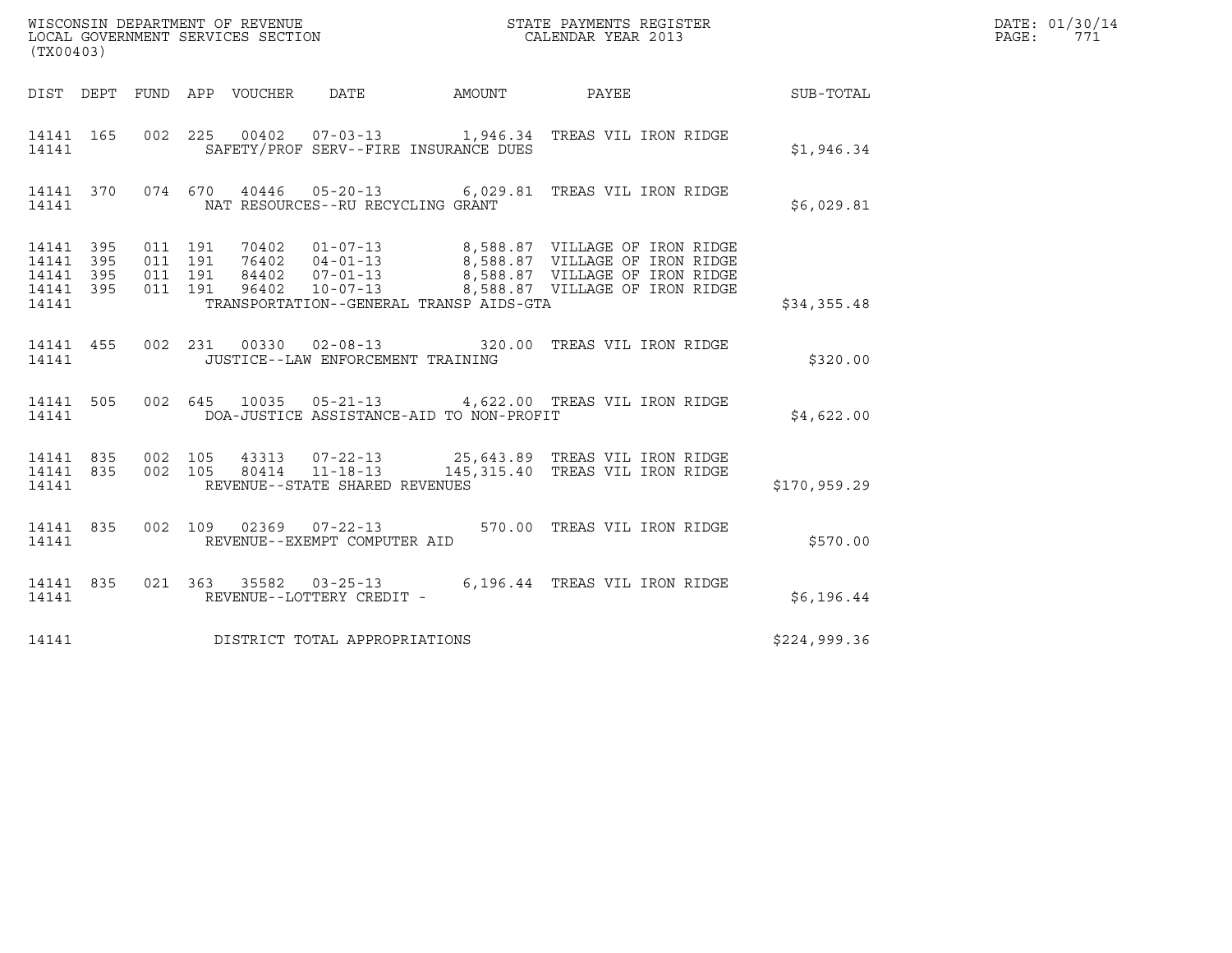| WISCONSIN DEPARTMENT OF REVENUE<br>LOCAL GOVERNMENT SERVICES SECTION<br>$\sqrt{m}$ | STATE PAYMENTS REGISTER<br>CALENDAR YEAR 2013 | DATE: 01/30/14<br>ワワつ<br>PAGE: |
|------------------------------------------------------------------------------------|-----------------------------------------------|--------------------------------|

| (TX00403)                                 |                          |                               |  |                                 |                                   |                                         |                                                                                                                                                                                                   | DATE: 01/30/14<br>PAGE: 772 |  |
|-------------------------------------------|--------------------------|-------------------------------|--|---------------------------------|-----------------------------------|-----------------------------------------|---------------------------------------------------------------------------------------------------------------------------------------------------------------------------------------------------|-----------------------------|--|
|                                           |                          |                               |  | DIST DEPT FUND APP VOUCHER DATE |                                   | <b>AMOUNT</b>                           | <b>PAYEE Example 2</b>                                                                                                                                                                            | SUB-TOTAL                   |  |
| 14143                                     |                          |                               |  |                                 |                                   | SAFETY/PROF SERV--FIRE INSURANCE DUES   | 14143 165 002 225 00403 07-03-13 384.17 TREAS VIL KEKOSKEE                                                                                                                                        | \$384.17                    |  |
| 14143 370<br>14143                        |                          |                               |  |                                 | NAT RESOURCES--RU RECYCLING GRANT |                                         | 074  670  40447  05-20-13  847.65  TREAS VIL KEKOSKEE                                                                                                                                             | \$847.65                    |  |
| 14143<br>14143<br>14143<br>14143<br>14143 | 395<br>395<br>395<br>395 | 011 191<br>011 191<br>011 191 |  |                                 |                                   | TRANSPORTATION--GENERAL TRANSP AIDS-GTA | 70403  01-07-13  809.75  VILLAGE OF KEKOSKEE<br>76403  04-01-13  809.75  VILLAGE OF KEKOSKEE<br>84403  07-01-13  809.75  VILLAGE OF KEKOSKEE<br>011 191 96403 10-07-13 809.76 VILLAGE OF KEKOSKEE | \$3,239.01                  |  |
| 14143 835<br>14143                        |                          |                               |  |                                 | REVENUE--STATE SHARED REVENUES    |                                         | 14143 835 002 105 43314 07-22-13 4,091.12 TREAS VIL KEKOSKEE<br>002 105 80415 11-18-13 23,183.00 TREAS VIL KEKOSKEE                                                                               | \$27, 274.12                |  |
| 14143 835<br>14143                        |                          |                               |  |                                 | REVENUE--EXEMPT COMPUTER AID      |                                         | 002 109 02370 07-22-13 3.00 TREAS VIL KEKOSKEE                                                                                                                                                    | \$3.00                      |  |
| 14143                                     |                          |                               |  |                                 | DISTRICT TOTAL APPROPRIATIONS     |                                         |                                                                                                                                                                                                   | \$31,747.95                 |  |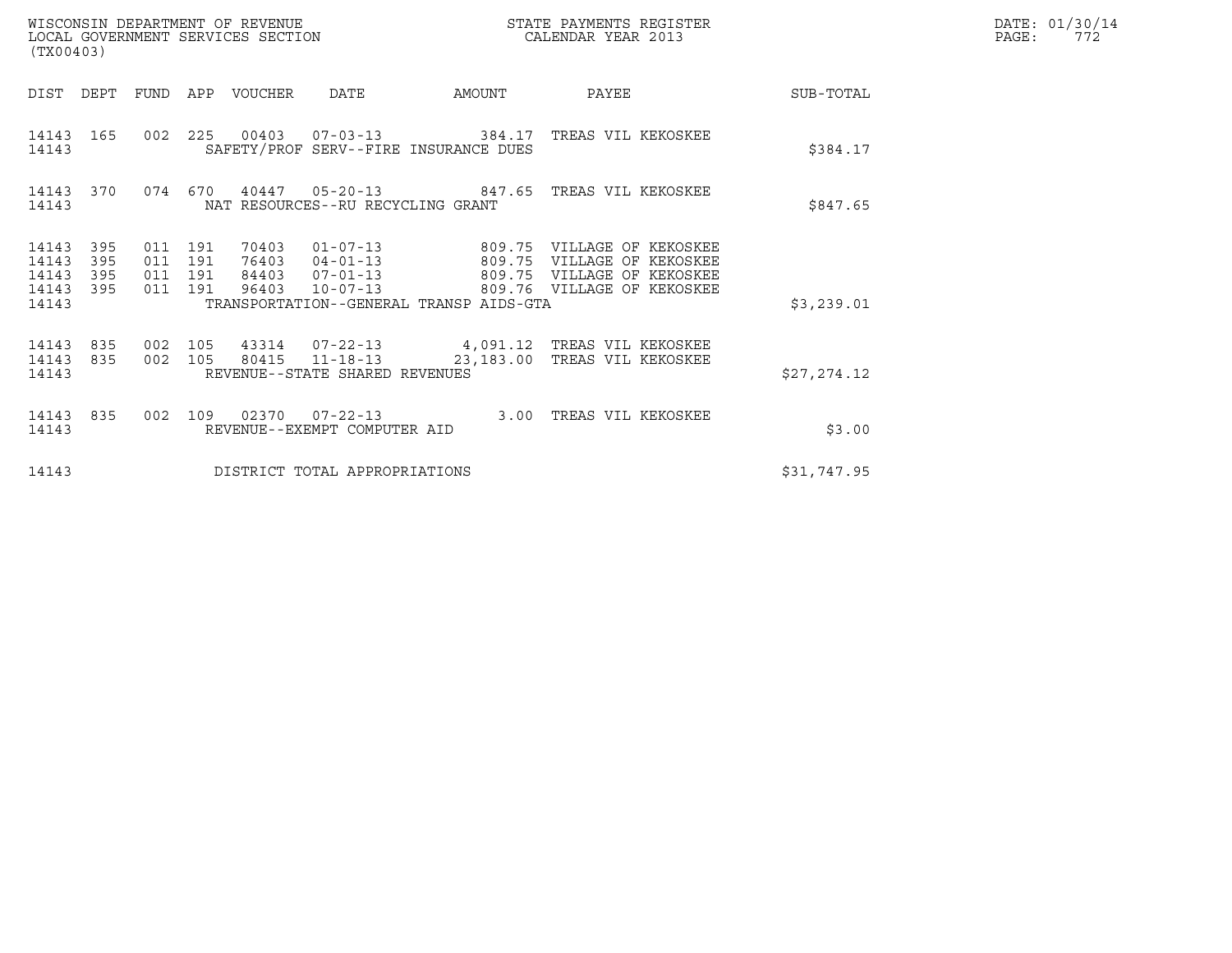| (TX00403)                                                 |     |                |     |                                 |                                                                  |                                          |                                                                                                                                                                                                                      |                 | DATE: 01/30/14<br>PAGE:<br>773 |
|-----------------------------------------------------------|-----|----------------|-----|---------------------------------|------------------------------------------------------------------|------------------------------------------|----------------------------------------------------------------------------------------------------------------------------------------------------------------------------------------------------------------------|-----------------|--------------------------------|
|                                                           |     |                |     | DIST DEPT FUND APP VOUCHER DATE |                                                                  | AMOUNT                                   |                                                                                                                                                                                                                      | PAYEE SUB-TOTAL |                                |
| 14146 165<br>14146                                        |     |                |     |                                 |                                                                  | SAFETY/PROF SERV--FIRE INSURANCE DUES    | 002 225 00404 07-03-13 6,088.28 TREAS VIL LOMIRA                                                                                                                                                                     | \$6,088.28      |                                |
| 14146                                                     |     |                |     |                                 | NAT RESOURCES--RU RECYCLING GRANT                                |                                          | 14146 370 074 670 40448 05-20-13 9,866.97 TREAS VIL LOMIRA                                                                                                                                                           | \$9,866.97      |                                |
| 14146                                                     |     |                |     |                                 |                                                                  | NAT RESOURCES--RU CONSOLIDATED GRANT     | 14146 370 074 673 40448 05-20-13 638.13 TREAS VIL LOMIRA                                                                                                                                                             | \$638.13        |                                |
| 14146                                                     |     |                |     |                                 |                                                                  | TRANSPORTATION--HIGHWAY SAFETY-FEDERAL   | 14146 395 011 185 65357 02-19-13 3,998.00 TREAS VIL LOMIRA                                                                                                                                                           | \$3,998.00      |                                |
| 14146 395<br>14146 395<br>14146 395<br>14146 395<br>14146 |     |                |     |                                 |                                                                  | TRANSPORTATION--GENERAL TRANSP AIDS-GTA  | 011 191 70404 01-07-13 43,719.99 VILLAGE OF LOMIRA<br>011 191 76404 04-01-13 43,719.99 VILLAGE OF LOMIRA<br>011 191 84404 07-01-13 43,719.99 VILLAGE OF LOMIRA<br>011 191 96404 10-07-13 43,720.00 VILLAGE OF LOMIRA | \$174,879.97    |                                |
| 14146 395<br>14146                                        |     |                |     |                                 |                                                                  | TRANSPORTATION--LRIP/TRIP/MSIP GRANTS    | 011  278  95713  11-26-13  10,000.00 TREAS VIL LOMIRA                                                                                                                                                                | \$10,000.00     |                                |
| 14146 455<br>14146                                        |     |                |     |                                 | JUSTICE--LAW ENFORCEMENT TRAINING                                |                                          | 002 231 00374 02-11-13 480.00 TREAS VIL LOMIRA                                                                                                                                                                       | \$480.00        |                                |
| 14146 505<br>14146                                        |     |                |     |                                 |                                                                  | DOA--JUSTICE-ASSISTANCE-FEDERAL ARRA FDS | 002 650 06688 02-01-13 3,624.00 TREAS VIL LOMIRA                                                                                                                                                                     | \$3,624.00      |                                |
| 14146 835<br>14146 835<br>14146                           |     |                |     |                                 | REVENUE--STATE SHARED REVENUES                                   |                                          | 002 105 43315 07-22-13 43,931.57 TREAS VIL LOMIRA<br>002 105 80416 11-18-13 173,035.70 TREAS VIL LOMIRA                                                                                                              | \$216, 967.27   |                                |
| 14146 835<br>14146<br>14146                               | 835 | 002<br>002 109 | 109 | 02371<br>05087                  | $07 - 22 - 13$<br>$07 - 22 - 13$<br>REVENUE--EXEMPT COMPUTER AID |                                          | 4,574.00 TREAS VIL LOMIRA<br>2,982.00 TREAS VIL LOMIRA                                                                                                                                                               | \$7,556.00      |                                |
| 14146<br>14146                                            | 835 |                |     | 021 363 35583                   | $03 - 25 - 13$<br>REVENUE--LOTTERY CREDIT -                      |                                          | 7,508.40 TREAS VIL LOMIRA                                                                                                                                                                                            | \$7,508.40      |                                |
| 14146                                                     |     |                |     |                                 | DISTRICT TOTAL APPROPRIATIONS                                    |                                          |                                                                                                                                                                                                                      | \$441,607.02    |                                |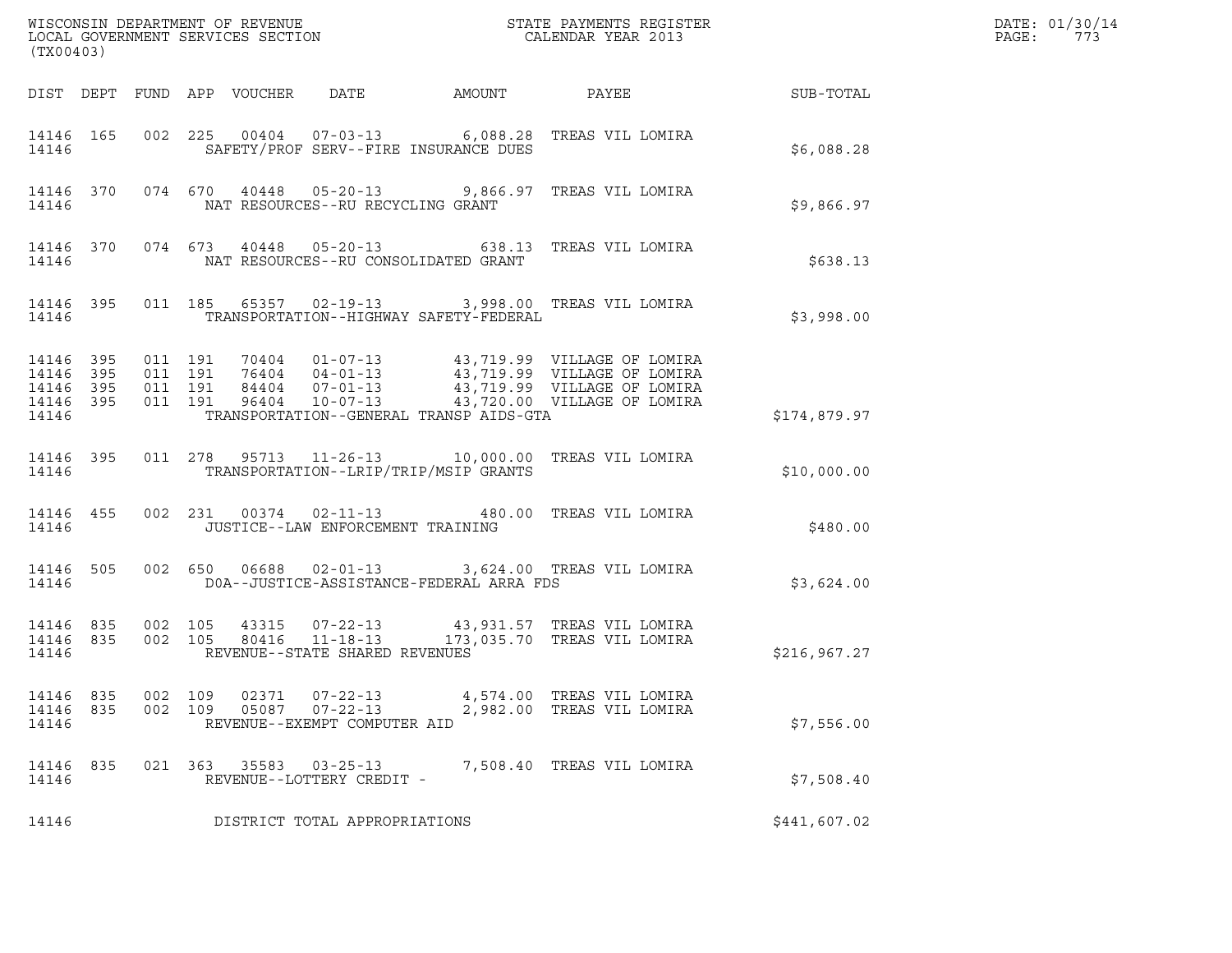| (TX00403)                                         |            |                    |                    |                                   |                                         |                                                                                                                                                                                              |              | DATE: 01/30/14<br>PAGE: 774 |
|---------------------------------------------------|------------|--------------------|--------------------|-----------------------------------|-----------------------------------------|----------------------------------------------------------------------------------------------------------------------------------------------------------------------------------------------|--------------|-----------------------------|
|                                                   |            |                    |                    |                                   |                                         | DIST DEPT FUND APP VOUCHER DATE AMOUNT PAYEE SUB-TOTAL                                                                                                                                       |              |                             |
| 14147                                             |            |                    |                    |                                   | SAFETY/PROF SERV--FIRE INSURANCE DUES   | 14147 165 002 225 00405 07-03-13 521.58 TREAS VIL LOWELL                                                                                                                                     | \$521.58     |                             |
| 14147                                             |            |                    |                    | NAT RESOURCES--BOATING PROJECTS   |                                         | 14147 370 012 573 02382 03-18-13 23,953.19 TREAS VIL LOWELL                                                                                                                                  | \$23,953.19  |                             |
| 14147                                             |            |                    |                    | NAT RESOURCES--RU RECYCLING GRANT |                                         | 14147 370 074 670 40449 05-20-13 492.64 TREAS VIL LOWELL                                                                                                                                     | \$492.64     |                             |
| 14147                                             |            |                    |                    | NAT RESOURCES--STEWARDSHIP 2000   |                                         | 14147 370 095 512 02091 02-12-13 6,577.45 TREAS VIL LOWELL                                                                                                                                   | \$6,577.45   |                             |
| 14147 395<br>14147<br>14147<br>14147 395<br>14147 | 395<br>395 | 011 191<br>011 191 | 011 191<br>011 191 |                                   | TRANSPORTATION--GENERAL TRANSP AIDS-GTA | 70405  01-07-13  1,661.39  VILLAGE OF LOWELL<br>76405  04-01-13  1,661.39  VILLAGE OF LOWELL<br>84405  07-01-13  1,661.39  VILLAGE OF LOWELL<br>96405  10-07-13  1,661.42  VILLAGE OF LOWELL | \$6.645.59   |                             |
| 14147                                             |            |                    |                    | JUSTICE--LAW ENFORCEMENT TRAINING |                                         | 14147 455 002 231 00375 02-11-13 160.00 TREAS VIL LOWELL                                                                                                                                     | \$160.00     |                             |
| 14147                                             |            |                    |                    | REVENUE--STATE SHARED REVENUES    |                                         | 14147 835 002 105 43316 07-22-13 13,959.78 TREAS VIL LOWELL 14147 835 002 105 80417 11-18-13 79,105.39 TREAS VIL LOWELL                                                                      | \$93,065.17  |                             |
| 14147 835<br>14147                                |            |                    |                    | REVENUE--EXEMPT COMPUTER AID      |                                         | 002 109 02372 07-22-13 47.00 TREAS VIL LOWELL                                                                                                                                                | \$47.00      |                             |
| 14147                                             |            |                    |                    | DISTRICT TOTAL APPROPRIATIONS     |                                         |                                                                                                                                                                                              | \$131,462.62 |                             |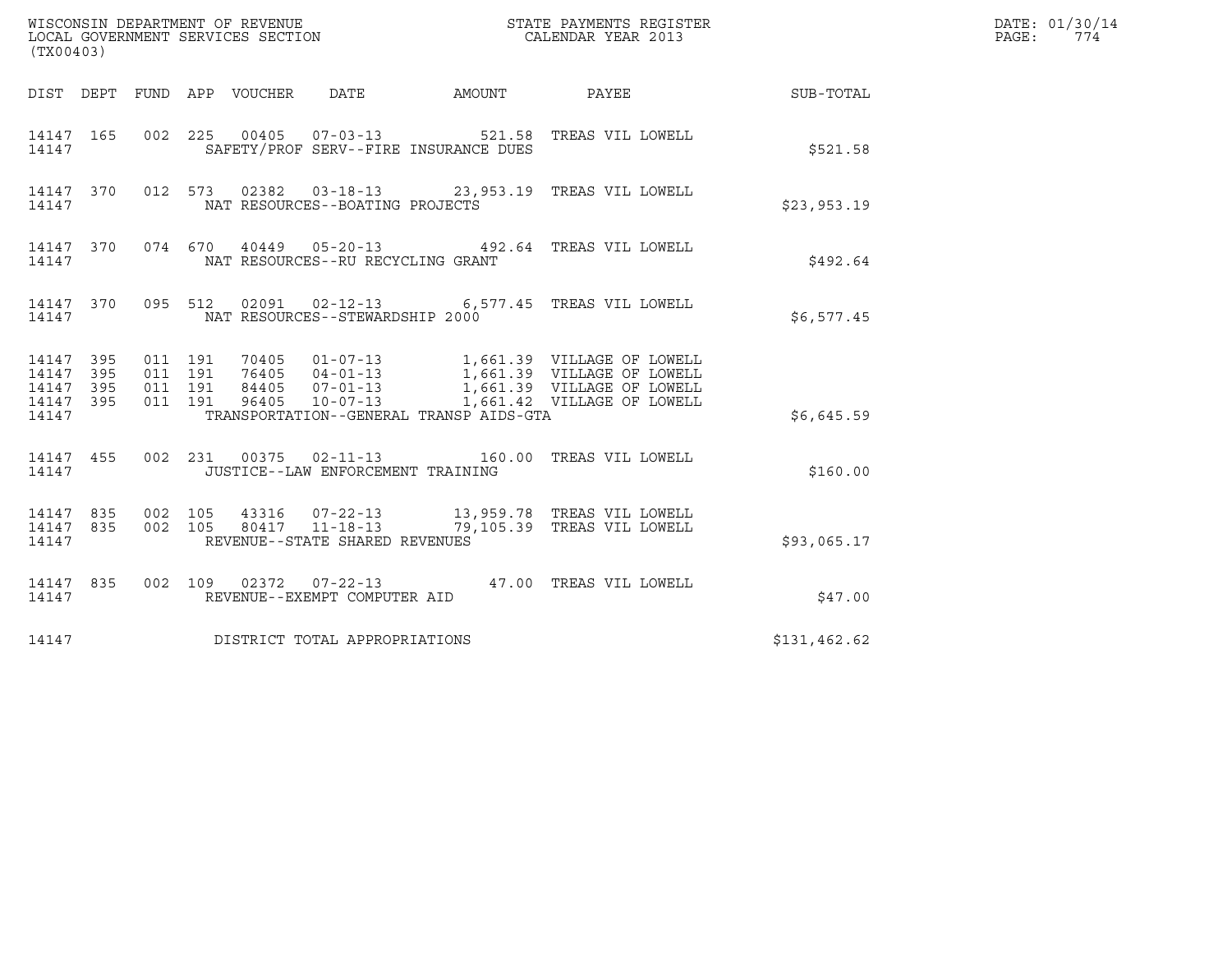| LOCAL GOVERNMENT SERVICES SECTION<br>(TX00403)                                                                                                                                                         |                                                                                                                                          |                                                                                                                                                                                                                                     |         |                                                                                                                                                                                           |                                                        |                                         |                                                                                                                                                          |                  | DATE: 01/30/14<br>PAGE:<br>775 |
|--------------------------------------------------------------------------------------------------------------------------------------------------------------------------------------------------------|------------------------------------------------------------------------------------------------------------------------------------------|-------------------------------------------------------------------------------------------------------------------------------------------------------------------------------------------------------------------------------------|---------|-------------------------------------------------------------------------------------------------------------------------------------------------------------------------------------------|--------------------------------------------------------|-----------------------------------------|----------------------------------------------------------------------------------------------------------------------------------------------------------|------------------|--------------------------------|
|                                                                                                                                                                                                        |                                                                                                                                          |                                                                                                                                                                                                                                     |         | DIST DEPT FUND APP VOUCHER                                                                                                                                                                | DATE                                                   | AMOUNT                                  | PAYEE                                                                                                                                                    | <b>SUB-TOTAL</b> |                                |
| 14161 165<br>14161                                                                                                                                                                                     |                                                                                                                                          | 002                                                                                                                                                                                                                                 | 225     |                                                                                                                                                                                           | SAFETY/PROF SERV--FIRE INSURANCE DUES                  |                                         | 00406  07-03-13  1,416.39  TREAS VIL NEOSHO                                                                                                              | \$1,416.39       |                                |
| 14161                                                                                                                                                                                                  | 14161 370                                                                                                                                |                                                                                                                                                                                                                                     | 074 670 |                                                                                                                                                                                           | NAT RESOURCES--RU RECYCLING GRANT                      |                                         | 40450  05-20-13  1,192.00 TREAS VIL NEOSHO                                                                                                               | \$1,192.00       |                                |
| 14161<br>14161<br>14161<br>14161<br>14161<br>14161<br>14161<br>14161<br>14161<br>14161<br>14161<br>14161<br>14161<br>14161<br>14161<br>14161<br>14161<br>14161<br>14161<br>14161<br>14161 395<br>14161 | 395<br>395<br>395<br>395<br>395<br>395<br>395<br>395<br>395<br>395<br>395<br>395<br>395<br>395<br>395<br>395<br>395<br>395<br>395<br>395 | 011 185<br>011 185<br>011 185<br>011 185<br>011 185<br>011 185<br>011 185<br>011 185<br>011 185<br>011 185<br>011 185<br>011 185<br>011 185<br>011 185<br>011 185<br>011 185<br>011 185<br>011 185<br>011 185<br>011 185<br>011 185 |         | 70205<br>70205<br>70205<br>71504<br>71504<br>71504<br>71504<br>71504<br>71504<br>75865<br>75865<br>75865<br>75865<br>77639<br>77639<br>82320<br>93701<br>94583<br>95200<br>95200<br>95200 |                                                        | TRANSPORTATION--HIGHWAY SAFETY-FEDERAL  |                                                                                                                                                          | \$21,145.91      |                                |
| 14161<br>14161<br>14161<br>14161<br>14161                                                                                                                                                              | 395<br>395<br>395<br>395                                                                                                                 | 011 191<br>011 191<br>011 191<br>011 191                                                                                                                                                                                            |         | 70406<br>76406<br>84406<br>96406                                                                                                                                                          |                                                        | TRANSPORTATION--GENERAL TRANSP AIDS-GTA | 01-07-13 4,791.89 VILLAGE OF NEOSHO<br>04-01-13 4,791.89 VILLAGE OF NEOSHO<br>07-01-13 4,791.89 VILLAGE OF NEOSHO<br>10-07-13 4,791.92 VILLAGE OF NEOSHO | \$19,167.59      |                                |
| 14161 455<br>14161                                                                                                                                                                                     |                                                                                                                                          |                                                                                                                                                                                                                                     |         |                                                                                                                                                                                           | JUSTICE--LAW ENFORCEMENT TRAINING                      |                                         | 002 231 00442 02-12-13 160.00 TREAS VIL NEOSHO                                                                                                           | \$160.00         |                                |
| 14161 835<br>14161 835<br>14161                                                                                                                                                                        |                                                                                                                                          | 002 105<br>002 105                                                                                                                                                                                                                  |         | 43317<br>80418                                                                                                                                                                            | $11 - 18 - 13$<br>REVENUE--STATE SHARED REVENUES       |                                         | 07-22-13 10,762.69 TREAS VIL NEOSHO<br>60,979.23 TREAS VIL NEOSHO                                                                                        | \$71,741.92      |                                |
| 14161 835<br>14161                                                                                                                                                                                     |                                                                                                                                          |                                                                                                                                                                                                                                     |         |                                                                                                                                                                                           | 002 109 02373 07-22-13<br>REVENUE--EXEMPT COMPUTER AID |                                         | 109.00 TREAS VIL NEOSHO                                                                                                                                  | \$109.00         |                                |
| 14161                                                                                                                                                                                                  |                                                                                                                                          |                                                                                                                                                                                                                                     |         |                                                                                                                                                                                           | DISTRICT TOTAL APPROPRIATIONS                          |                                         |                                                                                                                                                          | \$114,932.81     |                                |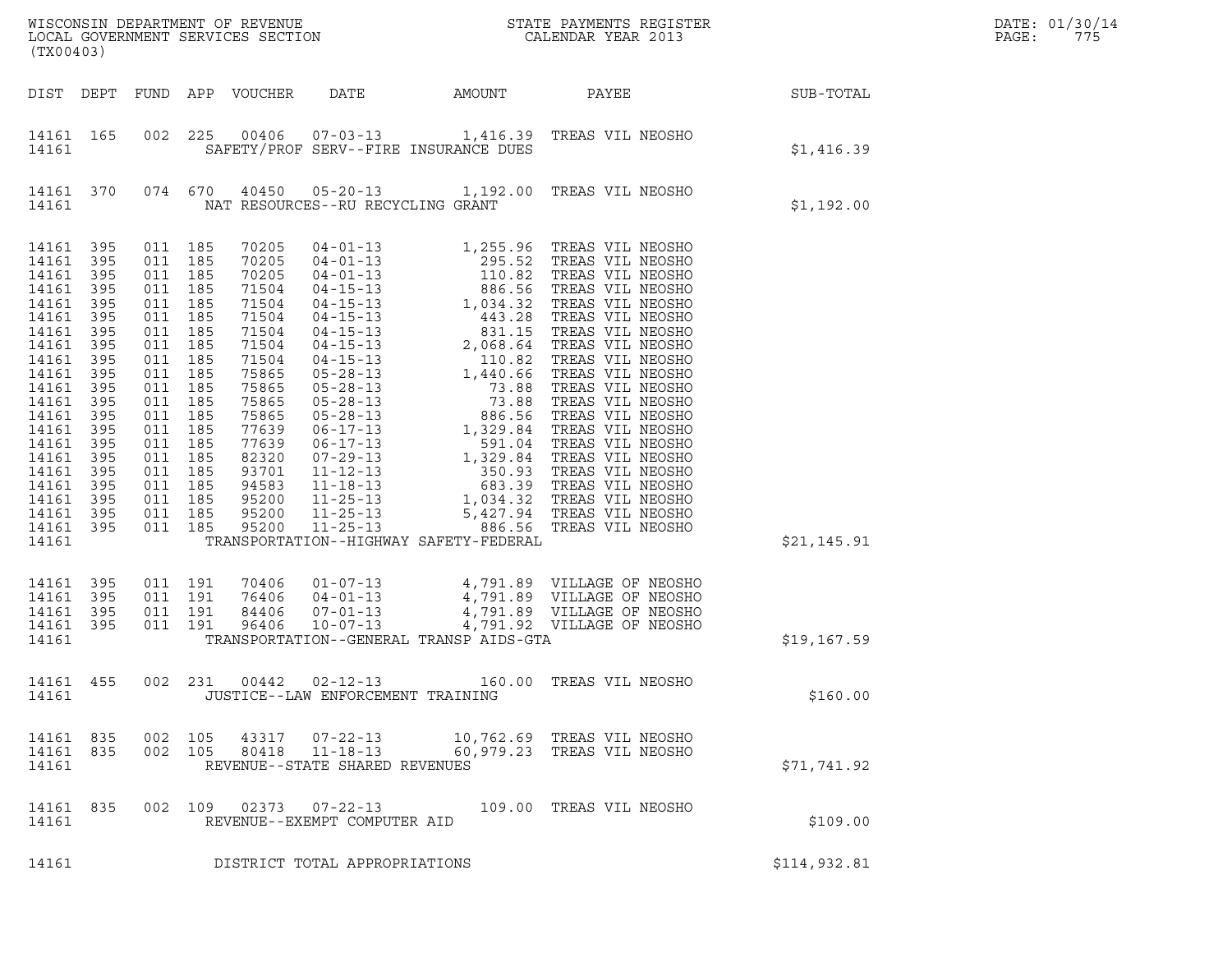|       | DATE: 01/30/14 |
|-------|----------------|
| PAGE: | 776            |

| (TX00403)                                                                                                                                                     |                                                                                                |                                                                                                              |                                                                                                              |                                                                                                                                              |                                                                                    |                                         | ${\tt WISCONSIM\ DEPARTMENT\ OF\ REVENUE}\hbox{\tt STATE\ PAYMENTS\ REGISTER\ LOCAL\ GOVERNMENT\ SERVICES\ SECTION\thinspace\ \bf 1013}$                         |                  | DATE: 01/30/14<br>PAGE:<br>776 |
|---------------------------------------------------------------------------------------------------------------------------------------------------------------|------------------------------------------------------------------------------------------------|--------------------------------------------------------------------------------------------------------------|--------------------------------------------------------------------------------------------------------------|----------------------------------------------------------------------------------------------------------------------------------------------|------------------------------------------------------------------------------------|-----------------------------------------|------------------------------------------------------------------------------------------------------------------------------------------------------------------|------------------|--------------------------------|
| DIST DEPT                                                                                                                                                     |                                                                                                |                                                                                                              |                                                                                                              | FUND APP VOUCHER                                                                                                                             | DATE                                                                               | AMOUNT                                  | PAYEE                                                                                                                                                            | <b>SUB-TOTAL</b> |                                |
| 14176 165<br>14176                                                                                                                                            |                                                                                                |                                                                                                              | 002 225                                                                                                      |                                                                                                                                              |                                                                                    | SAFETY/PROF SERV--FIRE INSURANCE DUES   | 00407  07-03-13  3,535.97  TREAS VIL RANDOLPH                                                                                                                    | \$3,535.97       |                                |
| 14176 395<br>14176<br>14176 395                                                                                                                               | - 395                                                                                          | 011 191<br>011 191<br>011 191                                                                                |                                                                                                              | 70407<br>76407<br>84407                                                                                                                      |                                                                                    |                                         | 01-07-13 23,883.92 TREAS VIL RANDOLPH<br>04-01-13 23,883.92 TREAS VIL RANDOLPH<br>07-01-13 23,883.92 TREAS VIL RANDOLPH<br>10-07-13 23,883.92 TREAS VIL RANDOLPH |                  |                                |
| 14176 395<br>14176                                                                                                                                            |                                                                                                |                                                                                                              | 011 191                                                                                                      | 96407                                                                                                                                        |                                                                                    | TRANSPORTATION--GENERAL TRANSP AIDS-GTA |                                                                                                                                                                  | \$95,535.68      |                                |
| 14176 435<br>14176                                                                                                                                            |                                                                                                |                                                                                                              | 005 162                                                                                                      | 01HSD                                                                                                                                        |                                                                                    | HS--AMBULANCE FUNDING ASSISTANCE GRANTS | 09-03-13 4,723.23 TREAS VIL RANDOLPH                                                                                                                             | \$4,723.23       |                                |
| 14176 435<br>14176                                                                                                                                            |                                                                                                |                                                                                                              |                                                                                                              |                                                                                                                                              |                                                                                    | HS--PREPAID MEDICAL TRANSPORT REIMBURSE | 005 163 01LGS 11-18-13 4,800.00 RANDOLPH COMM RESCUE AMB                                                                                                         | \$4,800.00       |                                |
| 14176 455<br>14176                                                                                                                                            |                                                                                                |                                                                                                              | 002 231                                                                                                      | 00507                                                                                                                                        | JUSTICE--LAW ENFORCEMENT TRAINING                                                  |                                         | 02-13-13 480.00 TREAS VIL RANDOLPH                                                                                                                               | \$480.00         |                                |
| 14176 505<br>14176 505<br>14176<br>14176<br>14176<br>14176<br>14176<br>14176<br>14176<br>14176<br>14176<br>14176<br>14176<br>14176<br>14176<br>14176<br>14176 | 505<br>505<br>505<br>505<br>505<br>505<br>505<br>505<br>505<br>505<br>505<br>505<br>505<br>505 | 002<br>002<br>002<br>002<br>002<br>002<br>002<br>002<br>002<br>002<br>002<br>002<br>002<br>002<br>002<br>002 | 743<br>743<br>743<br>743<br>743<br>743<br>743<br>743<br>743<br>743<br>743<br>743<br>743<br>743<br>743<br>743 | 01737<br>03580<br>07710<br>07710<br>08380<br>08521<br>08687<br>09418<br>09418<br>09869<br>09869<br>10569<br>11133<br>11947<br>11947<br>11947 | $07 - 11 - 13$<br>DOA--HOUSING ASSISTANCE GRANTS                                   | 8,900.00                                | TREAS VIL RANDOLPH                                                                                                                                               | \$232,985.00     |                                |
| 14176 835<br>14176 835<br>14176                                                                                                                               |                                                                                                |                                                                                                              | 002 105                                                                                                      |                                                                                                                                              | 80419 11-18-13<br>REVENUE--STATE SHARED REVENUES                                   |                                         | 002 105 43318 07-22-13 38,915.57 TREAS VIL RANDOLPH<br>215,748.76 TREAS VIL RANDOLPH                                                                             | \$254,664.33     |                                |
| 14176 835<br>14176 835<br>14176 835<br>14176                                                                                                                  |                                                                                                | 002 109                                                                                                      | 002 109<br>002 109                                                                                           | 02257<br>02374<br>05088                                                                                                                      | $07 - 22 - 13$<br>$07 - 22 - 13$<br>$07 - 22 - 13$<br>REVENUE--EXEMPT COMPUTER AID |                                         | 79.00 TREAS VIL RANDOLPH<br>204.00 TREAS VIL RANDOLPH<br>10,936.00 TREAS VIL RANDOLPH                                                                            | \$11,219.00      |                                |
| 14176 835                                                                                                                                                     |                                                                                                |                                                                                                              |                                                                                                              | 021 363 35584                                                                                                                                | $03 - 25 - 13$                                                                     |                                         | 786.15 TREAS VIL RANDOLPH                                                                                                                                        |                  |                                |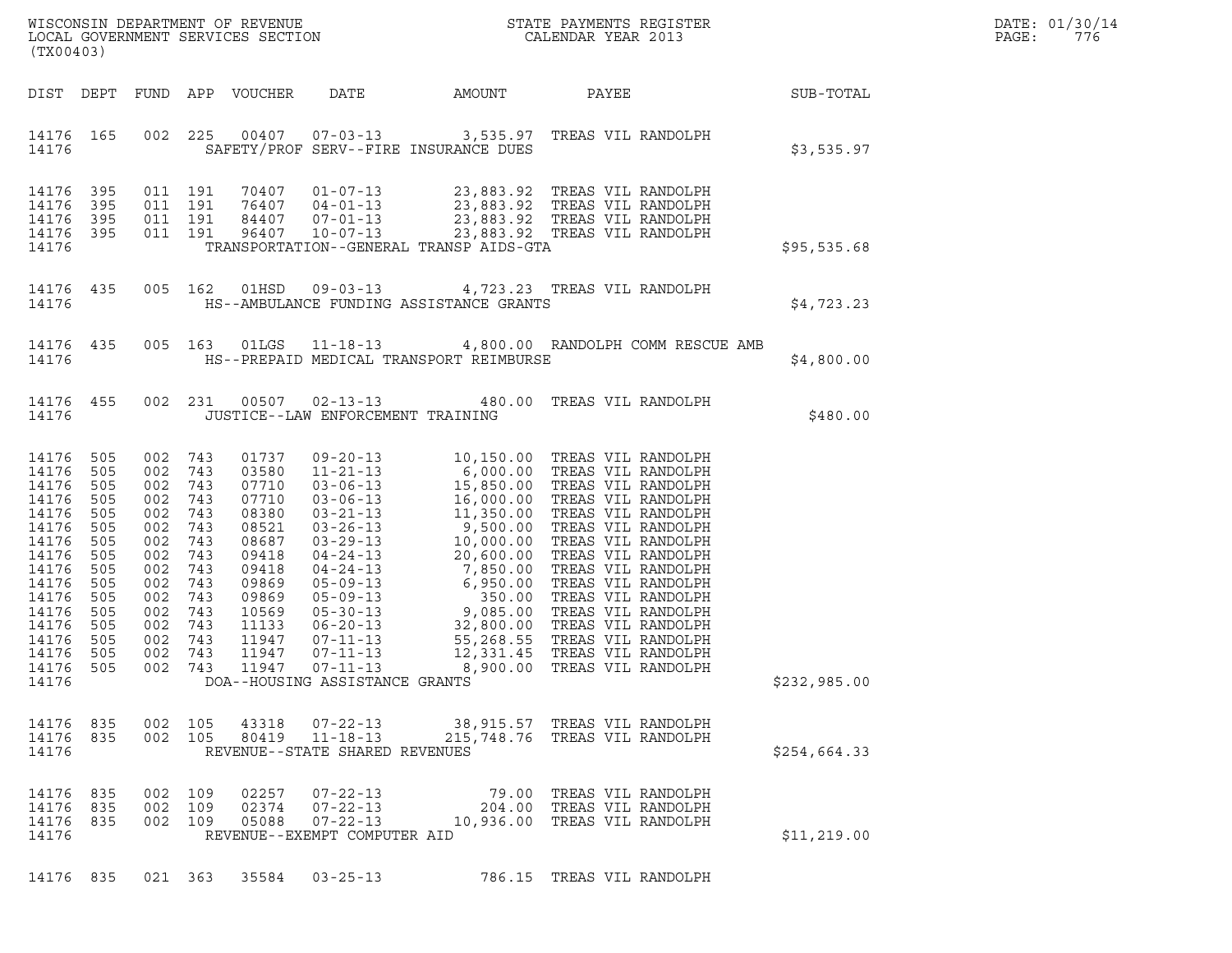| WISCONSIN DEPARTMENT OF REVENUE<br>LOCAL GOVERNMENT SERVICES SECTION<br>(TX00403) |                               |      |     |         |                           | STATE PAYMENTS REGISTER<br>CALENDAR YEAR 2013 |       |              | PAGE: | DATE: 01/30/14<br>777 |
|-----------------------------------------------------------------------------------|-------------------------------|------|-----|---------|---------------------------|-----------------------------------------------|-------|--------------|-------|-----------------------|
| DIST<br>DEPT                                                                      |                               | FUND | APP | VOUCHER | DATE                      | AMOUNT                                        | PAYEE | SUB-TOTAL    |       |                       |
| 14176                                                                             |                               |      |     |         | REVENUE--LOTTERY CREDIT - |                                               |       | \$786.15     |       |                       |
| 14176                                                                             | DISTRICT TOTAL APPROPRIATIONS |      |     |         |                           |                                               |       | \$608,729.36 |       |                       |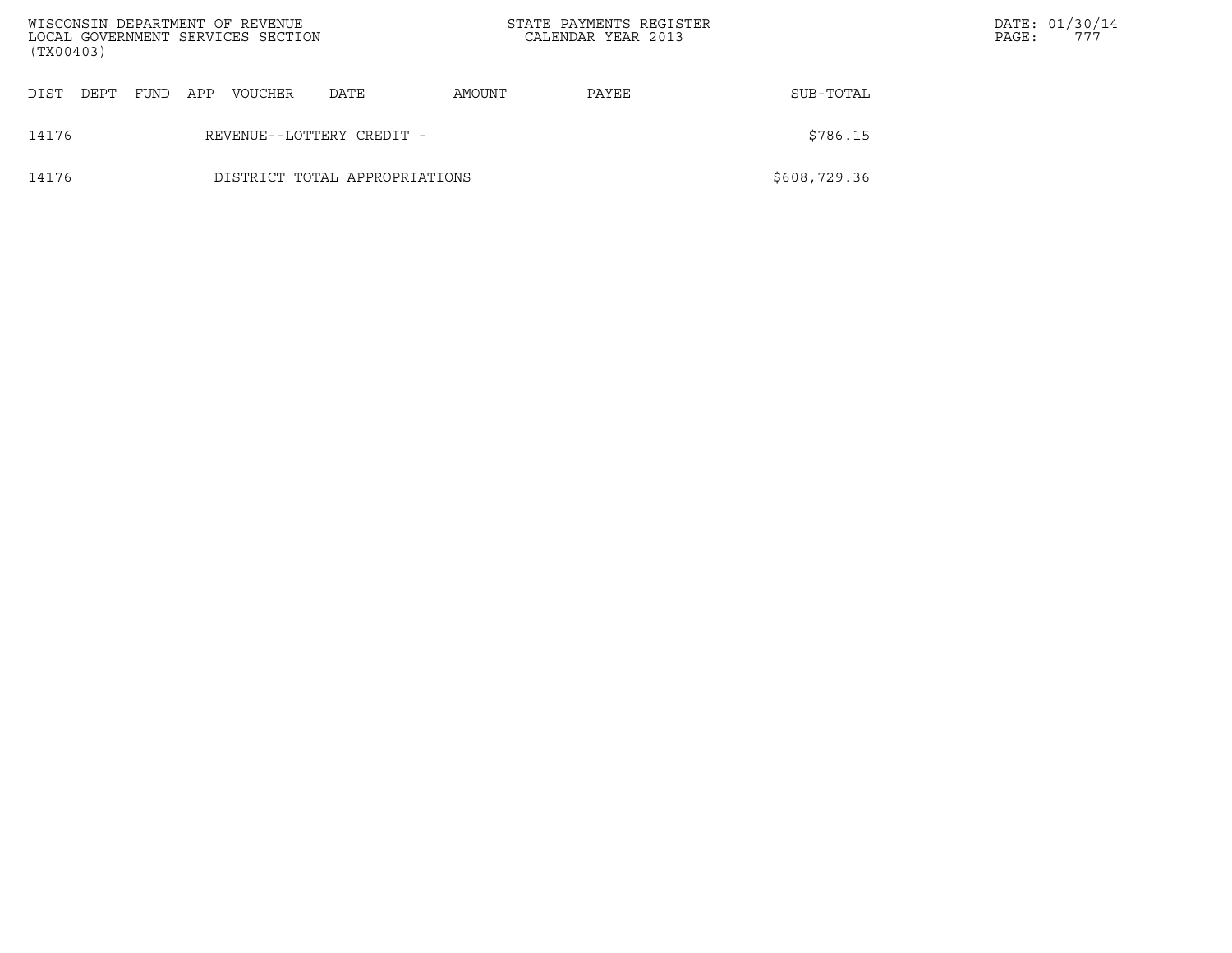| WISCONSIN DEPARTMENT OF REVENUE<br>LOCAL GOVERNMENT SERVICES SECTION | STATE PAYMENTS REGISTER<br>CALENDAR YEAR 2013 | DATE: 01/30/14<br>PAGE:<br>778 |
|----------------------------------------------------------------------|-----------------------------------------------|--------------------------------|

| (TX00403)                                                             |                          |                                                                                                                                                                                                                                                                            |              |
|-----------------------------------------------------------------------|--------------------------|----------------------------------------------------------------------------------------------------------------------------------------------------------------------------------------------------------------------------------------------------------------------------|--------------|
| DIST                                                                  |                          | DEPT FUND APP VOUCHER DATE<br>AMOUNT<br>PAYEE                                                                                                                                                                                                                              | SUB-TOTAL    |
| 14177 165<br>14177                                                    | 002                      | 225<br>SAFETY/PROF SERV--FIRE INSURANCE DUES                                                                                                                                                                                                                               | \$1, 217.83  |
| 14177 370<br>14177                                                    | 074                      | 670<br>40451  05-20-13  2,486.17  TREAS VIL REESEVILLE<br>NAT RESOURCES--RU RECYCLING GRANT                                                                                                                                                                                | \$2,486.17   |
| 395<br>14177<br>395<br>14177<br>14177<br>395<br>395<br>14177<br>14177 | 011<br>011<br>011<br>011 | 191<br>70408<br>$01 - 07 - 13$<br>6,630.57 VILLAGE OF REESEVILLE<br>6,630.57 VILLAGE OF REESEVILLE<br>6,630.57 VILLAGE OF REESEVILLE<br>6,630.58 VILLAGE OF BEESEVILLE<br>191<br>84408<br>191<br>$10 - 07 - 13$<br>191<br>96408<br>TRANSPORTATION--GENERAL TRANSP AIDS-GTA | \$26,522.29  |
| 14177 505<br>14177                                                    | 002                      | 05903  01-22-13  17,472.10  TREAS VIL REESEVILLE<br>743<br>DOA--HOUSING ASSISTANCE GRANTS                                                                                                                                                                                  | \$17,472.10  |
| 835<br>14177<br>835<br>14177<br>14177                                 | 002<br>002               | 105<br>43319  07-22-13  27,197.80  TREAS VIL REESEVILLE<br>80420  11-18-13  154,120.87  TREAS VIL REESEVILLE<br>105<br>REVENUE--STATE SHARED REVENUES                                                                                                                      | \$181,318.67 |
| 14177<br>835<br>835<br>14177<br>14177                                 | 002<br>002               | 109<br>109<br>REVENUE--EXEMPT COMPUTER AID                                                                                                                                                                                                                                 | \$178.00     |
| 14177<br>835<br>14177                                                 | 021                      | 4,409.95 TREAS VIL REESEVILLE<br>363 35585 03-25-13<br>REVENUE--LOTTERY CREDIT -                                                                                                                                                                                           | \$4,409.95   |
| 14177                                                                 |                          | DISTRICT TOTAL APPROPRIATIONS                                                                                                                                                                                                                                              | \$233,605.01 |

(TX00403)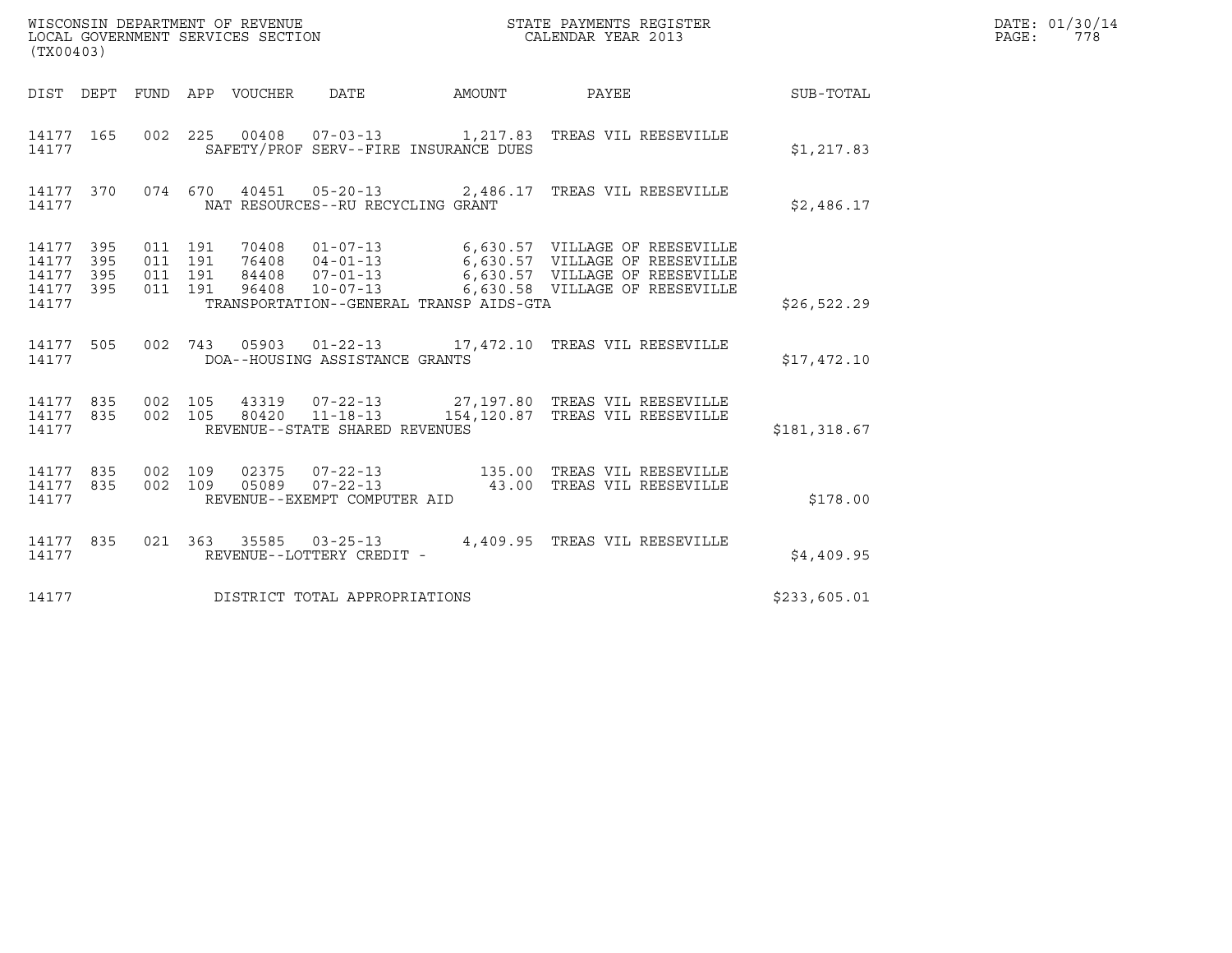| (TX00403)                                |     |                   |  |                                   |                                         |                                                                                                                                                                                                                                                                                                    |              | DATE: 01/30/14<br>$\mathtt{PAGE}$ :<br>779 |
|------------------------------------------|-----|-------------------|--|-----------------------------------|-----------------------------------------|----------------------------------------------------------------------------------------------------------------------------------------------------------------------------------------------------------------------------------------------------------------------------------------------------|--------------|--------------------------------------------|
|                                          |     |                   |  |                                   |                                         | DIST DEPT FUND APP VOUCHER DATE AMOUNT PAYEE SUB-TOTAL                                                                                                                                                                                                                                             |              |                                            |
| 14186                                    |     |                   |  |                                   | SAFETY/PROF SERV--FIRE INSURANCE DUES   | 14186 165 002 225 00409 07-03-13 1,996.22 TREAS VIL THERESA                                                                                                                                                                                                                                        | \$1,996.22   |                                            |
| 14186                                    |     |                   |  | NAT RESOURCES--RU RECYCLING GRANT |                                         | 14186 370 074 670 40452 05-20-13 3,317.01 TREAS VIL THERESA                                                                                                                                                                                                                                        | \$3,317.01   |                                            |
| 14186<br>14186 395<br>14186 395<br>14186 | 395 | 14186 395 011 191 |  |                                   | TRANSPORTATION--GENERAL TRANSP AIDS-GTA |                                                                                                                                                                                                                                                                                                    | \$42,872.29  |                                            |
| 14186                                    |     |                   |  |                                   | HS--PREPAID MEDICAL TRANSPORT REIMBURSE | 14186 435 005 163 01LGS 11-18-13 3,900.00 THERESA AMBULANCE SERVICE                                                                                                                                                                                                                                | \$3,900.00   |                                            |
| 14186                                    |     |                   |  | JUSTICE--LAW ENFORCEMENT TRAINING |                                         | $\begin{array}{cccccccc} 14186 & 455 & 002 & 231 & 00097 & 11-01-13 & & & 160.00 & \text{TREAS VIL THERESA} \\ 14186 & 455 & 002 & 231 & 00101 & 01-14-13 & & & 160.00 & \text{TREAS VIL THERESA} \\ 14186 & 455 & 002 & 231 & 00578 & 02-15-13 & & 320.00 & \text{TREAS VIL THERESA} \end{array}$ | \$640.00     |                                            |
| 14186                                    |     | 14186 835 002 105 |  | REVENUE--STATE SHARED REVENUES    |                                         | 43320  07-22-13  31,189.90  TREAS VIL THERESA<br>14186 835 002 105 80421 11-18-13 172,842.74 TREAS VIL THERESA                                                                                                                                                                                     | \$204,032.64 |                                            |
| 14186                                    |     |                   |  | REVENUE--EXEMPT COMPUTER AID      |                                         | 14186 835 002 109 02376 07-22-13 246.00 TREAS VIL THERESA<br>14186 835 002 109 05090 07-22-13 52.00 TREAS VIL THERESA                                                                                                                                                                              | \$298.00     |                                            |
|                                          |     |                   |  |                                   |                                         | $\begin{tabular}{lllllll} 14186 & 835 & 021 & 363 & 35586 & 03-25-13 & 12,833.18 & TREAS VIL THERESA \\ 14186 & REVENUE--LOTTERY CREDIT - \end{tabular}$                                                                                                                                           | \$12,833.18  |                                            |
| 14186                                    |     |                   |  | DISTRICT TOTAL APPROPRIATIONS     |                                         |                                                                                                                                                                                                                                                                                                    | \$269,889.34 |                                            |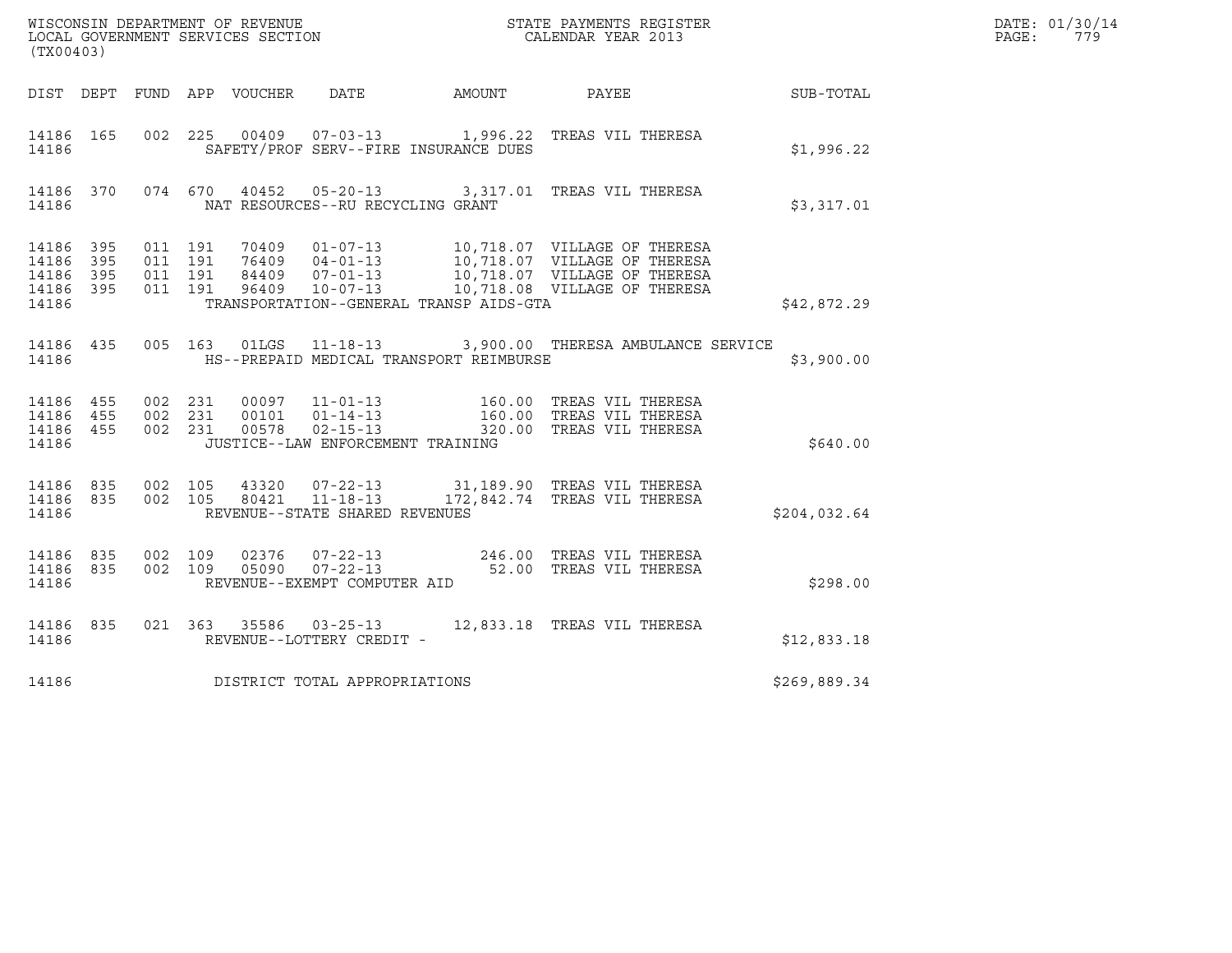| (TX00403)                                                                                                |                                                                           |                                                                                         |                                  | $\tt WISCONSIM DEPARTMENT OF REVENUE$ $\tt WISCONBINS REGISTER$<br>LOCAL GOVERNMENT SERVICES SECTION $\tt CALENDAR$<br>VEAR 2013 |                                                                                                              | DATE: 01/30/14<br>PAGE:<br>780                               |                                                                                                                                                                                                                                                                                                                                                     |               |  |
|----------------------------------------------------------------------------------------------------------|---------------------------------------------------------------------------|-----------------------------------------------------------------------------------------|----------------------------------|----------------------------------------------------------------------------------------------------------------------------------|--------------------------------------------------------------------------------------------------------------|--------------------------------------------------------------|-----------------------------------------------------------------------------------------------------------------------------------------------------------------------------------------------------------------------------------------------------------------------------------------------------------------------------------------------------|---------------|--|
|                                                                                                          | DIST DEPT                                                                 |                                                                                         |                                  | FUND APP VOUCHER                                                                                                                 | DATE                                                                                                         | AMOUNT                                                       | PAYEE                                                                                                                                                                                                                                                                                                                                               | SUB-TOTAL     |  |
| 14206 165<br>14206                                                                                       |                                                                           | 002                                                                                     | 225                              | 00410                                                                                                                            | $07 - 03 - 13$                                                                                               | SAFETY/PROF SERV--FIRE INSURANCE DUES                        | 40,072.15 TREAS CITY BEAVER DAM                                                                                                                                                                                                                                                                                                                     | \$40,072.15   |  |
| 14206 370<br>14206                                                                                       |                                                                           |                                                                                         | 074 670                          | 40453                                                                                                                            | NAT RESOURCES--RU RECYCLING GRANT                                                                            |                                                              | 05-20-13 53,268.51 TREAS CITY BEAVER DAM                                                                                                                                                                                                                                                                                                            | \$53,268.51   |  |
| 14206 370<br>14206                                                                                       |                                                                           |                                                                                         | 095 512                          | 01818                                                                                                                            | NAT RESOURCES--STEWARDSHIP 2000                                                                              |                                                              | 01-15-13 75,000.00 TREAS CITY BEAVER DAM                                                                                                                                                                                                                                                                                                            | \$75,000.00   |  |
| 14206<br>14206<br>14206<br>14206<br>14206                                                                | 395<br>395<br>395<br>395                                                  | 011 162<br>011 162<br>011 162                                                           | 011 162                          | 72018<br>78018<br>86018<br>98018                                                                                                 | $01 - 07 - 13$<br>$04 - 01 - 13$<br>$07 - 01 - 13$<br>$10 - 07 - 13$                                         | TRANSPORTATION--CONNECTING HIGHWAY AIDS                      | 11,779.58 CITY OF BEAVER DAM<br>11,779.58 CITY OF BEAVER DAM<br>11,779.58 CITY OF BEAVER DAM<br>11,779.58 CITY OF BEAVER DAM                                                                                                                                                                                                                        | \$47,118.32   |  |
| 14206<br>14206<br>14206<br>14206 395<br>14206                                                            | 395<br>395<br>395                                                         | 011 177<br>011 177<br>011 177                                                           | 011 177                          | 00011<br>80011<br>88011<br>92011                                                                                                 | $12 - 30 - 13$<br>$06 - 14 - 13$<br>$07 - 08 - 13$<br>$09 - 30 - 13$<br>TRANSPORTATION--TRANSIT AID          |                                                              | 37,675.00 CITY OF BEAVER DAM<br>62,792.00 CITY OF BEAVER DAM<br>62,792.00 CITY OF BEAVER DAM<br>62,792.00 CITY OF BEAVER DAM                                                                                                                                                                                                                        | \$226,051.00  |  |
| 14206<br>14206<br>14206<br>14206 395<br>14206                                                            | 395<br>395<br>395                                                         | 011 182<br>011 182<br>011 182                                                           | 011 182                          | 63025<br>65540<br>84920<br>91604                                                                                                 | $01 - 28 - 13$<br>$02 - 19 - 13$<br>$08 - 21 - 13$<br>$10 - 23 - 13$<br>TRANSPORTATION--TRANSIT AIDS-FEDERAL |                                                              | 81,964.00 TREAS CITY BEAVER DAM<br>82,576.00 TREAS CITY BEAVER DAM<br>181,389.00 TREAS CITY BEAVER DAM<br>83,535.00 TREAS CITY BEAVER DAM                                                                                                                                                                                                           | \$429, 464.00 |  |
| 14206<br>14206<br>14206<br>14206<br>14206<br>14206<br>14206<br>14206<br>14206<br>14206<br>14206<br>14206 | 395<br>395<br>395<br>395<br>395<br>395<br>395<br>395<br>395<br>395<br>395 | 011 185<br>011 185<br>011 185<br>011 185<br>011 185<br>011<br>011 185<br>011<br>011 185 | 011 185<br>185<br>185<br>011 185 | 63063<br>66210<br>69343<br>70832<br>70832<br>70832<br>70832<br>70832<br>73067<br>74394<br>76362                                  | $04 - 08 - 13$<br>$04 - 08 - 13$<br>$04 - 08 - 13$<br>$04 - 29 - 13$<br>$05 - 13 - 13$<br>$06 - 03 - 13$     | 414.92<br>1,335.00<br>TRANSPORTATION--HIGHWAY SAFETY-FEDERAL | 1,683.60 TREAS CITY BEAVER DAM<br>03-25-13 1,591.76 TREAS CITY BEAVER DAM<br>04-08-13 2,434.28 TREAS CITY BEAVER DAM<br>04-08-13 785 20 TREAS CITY BEAVER PEA<br>TREAS CITY BEAVER DAM<br>TREAS CITY BEAVER DAM<br>511.84 TREAS CITY BEAVER DAM<br>1,893.60 TREAS CITY BEAVER DAM<br>630.18 TREAS CITY BEAVER DAM<br>3,098.44 TREAS CITY BEAVER DAM | \$16, 279.12  |  |
| 14206<br>14206<br>14206<br>14206<br>14206                                                                | 395<br>395<br>395<br>395                                                  | 011 191<br>011 191                                                                      | 011 191<br>011 191               | 70410<br>76410<br>84410<br>96410                                                                                                 | $01 - 07 - 13$<br>$04 - 01 - 13$<br>$07 - 01 - 13$<br>$10 - 07 - 13$                                         | TRANSPORTATION--GENERAL TRANSP AIDS-GTA                      | 148,012.05 CITY OF BEAVER DAM<br>148,012.05 CITY OF BEAVER DAM<br>148,012.05 CITY OF BEAVER DAM<br>148,012.05 CITY OF BEAVER DAM                                                                                                                                                                                                                    | \$592,048.20  |  |
| 14206 395                                                                                                |                                                                           |                                                                                         | 011 278                          | 65131                                                                                                                            | $02 - 12 - 13$                                                                                               |                                                              | 35,005.36 TREAS CITY BEAVER DAM                                                                                                                                                                                                                                                                                                                     |               |  |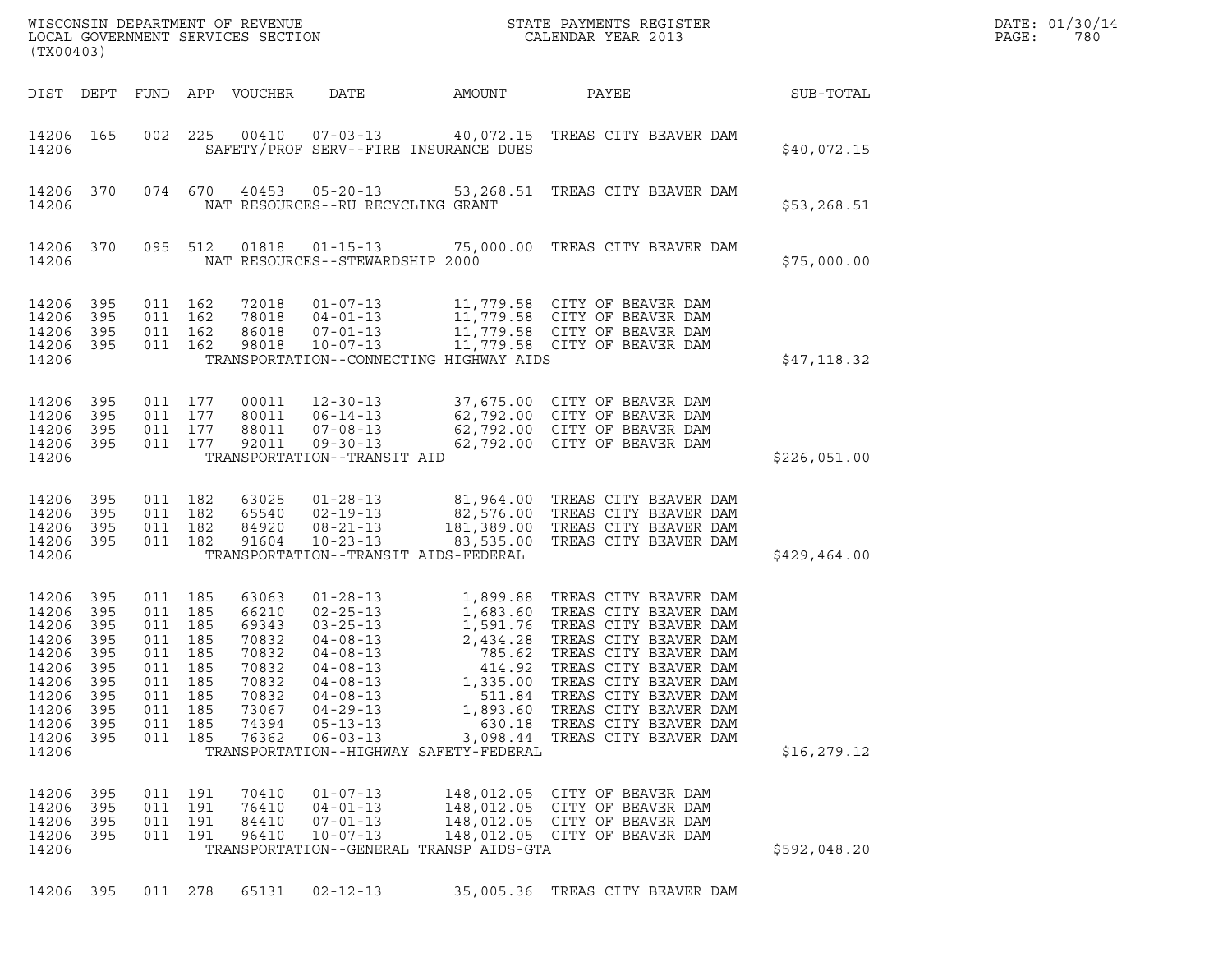| (TX00403)                                                                |                                        |                    |                                 |                                   |                                         |                                                                                                                                                                                                                                                                                                                                         |                | DATE: 01/30/14<br>$\mathtt{PAGE}$ :<br>781 |
|--------------------------------------------------------------------------|----------------------------------------|--------------------|---------------------------------|-----------------------------------|-----------------------------------------|-----------------------------------------------------------------------------------------------------------------------------------------------------------------------------------------------------------------------------------------------------------------------------------------------------------------------------------------|----------------|--------------------------------------------|
|                                                                          |                                        |                    | DIST DEPT FUND APP VOUCHER DATE |                                   |                                         | AMOUNT PAYEE SUB-TOTAL                                                                                                                                                                                                                                                                                                                  |                |                                            |
| 14206                                                                    |                                        |                    |                                 |                                   | TRANSPORTATION--LRIP/TRIP/MSIP GRANTS   |                                                                                                                                                                                                                                                                                                                                         | \$35,005.36    |                                            |
| 14206 435<br>14206                                                       |                                        |                    |                                 |                                   | HS--AMBULANCE FUNDING ASSISTANCE GRANTS | 005 162 01HSD 09-03-13 6,602.47 CITY BEAVER DAM                                                                                                                                                                                                                                                                                         | \$6,602.47     |                                            |
| 14206                                                                    |                                        |                    |                                 |                                   | HS--PREPAID MEDICAL TRANSPORT REIMBURSE | 14206 435 005 163 01LGS 11-18-13 37,900.00 BEAVER DAM FIRE DEPT                                                                                                                                                                                                                                                                         | \$37,900.00    |                                            |
| 14206                                                                    |                                        |                    |                                 | JUSTICE--LAW ENFORCEMENT TRAINING |                                         | 14206 455 002 231 00155 02-06-13 4,160.00 TREAS CITY BEAVER DAM                                                                                                                                                                                                                                                                         | \$4,160.00     |                                            |
| 14206<br>14206<br>14206<br>14206<br>14206<br>14206<br>14206 505<br>14206 | 505<br>505<br>505<br>505<br>505<br>505 |                    |                                 | DOA--HOUSING ASSISTANCE GRANTS    |                                         | $\begin{array}{cccccc} 002 & 745 & 01402 & 09-05-13 & 142,848.00 & \text{TREAS CITY BEAVER DAM} \\ 002 & 745 & 01579 & 09-11-13 & 20,000.00 & \text{TREAS CITY BEAVER DAM} \\ 002 & 745 & 02234 & 10-08-13 & 35,091.00 & \text{TREAS CITY BEAVER DAM} \\ 002 & 745 & 03633 & 11-25-13 & 197,558.00 & \text{TREAS CITY BEAVER DAM} \\ 0$ | \$862,334.00   |                                            |
| 14206 835 002 105<br>14206 835<br>14206                                  |                                        | 002 105            |                                 | REVENUE--STATE SHARED REVENUES    |                                         | 43321  07-22-13  518,003.32  TREAS CITY BEAVER DAM<br>80422  11-18-13  1,316,547.76  TREAS CITY BEAVER DAM                                                                                                                                                                                                                              | \$1,834,551.08 |                                            |
| 14206 835<br>14206 835<br>14206                                          |                                        | 002 109<br>002 109 |                                 | REVENUE--EXEMPT COMPUTER AID      |                                         | 02377  07-22-13  30,815.00 TREAS CITY BEAVER DAM<br>05091  07-22-13  21,742.00 TREAS CITY BEAVER DAM                                                                                                                                                                                                                                    | \$52,557.00    |                                            |
| 14206                                                                    |                                        |                    |                                 | DISTRICT TOTAL APPROPRIATIONS     |                                         |                                                                                                                                                                                                                                                                                                                                         | \$4,312,411.21 |                                            |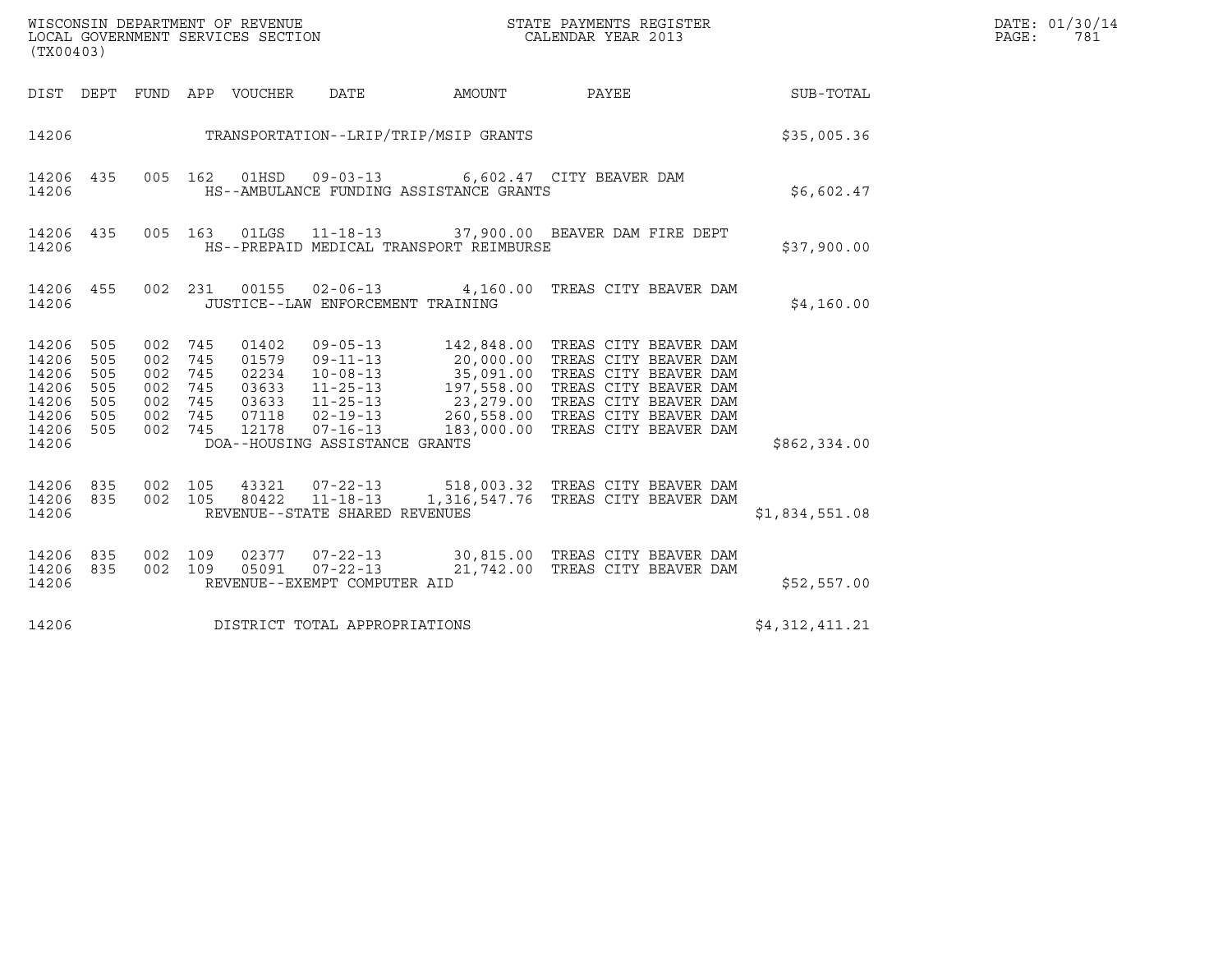| (TX00403)                                 |                          |                               |         |                                 |                                                                    |                                         |                                                                                                                                                                                                      |              | DATE: 01/30/14<br>PAGE:<br>782 |
|-------------------------------------------|--------------------------|-------------------------------|---------|---------------------------------|--------------------------------------------------------------------|-----------------------------------------|------------------------------------------------------------------------------------------------------------------------------------------------------------------------------------------------------|--------------|--------------------------------|
|                                           |                          |                               |         | DIST DEPT FUND APP VOUCHER DATE |                                                                    | AMOUNT PAYEE                            |                                                                                                                                                                                                      | SUB-TOTAL    |                                |
| 14226 165<br>14226                        |                          |                               |         |                                 |                                                                    | SAFETY/PROF SERV--FIRE INSURANCE DUES   | 002 225 00411 07-03-13 3,094.55 TREAS CITY FOX LAKE                                                                                                                                                  | \$3,094.55   |                                |
| 14226                                     |                          |                               |         |                                 | NAT RESOURCES--RU RECYCLING GRANT                                  |                                         | 14226 370 074 670 40454 05-20-13 8,082.93 TREAS CITY FOX LAKE                                                                                                                                        | \$8,082.93   |                                |
| 14226<br>14226<br>14226<br>14226<br>14226 | 395<br>395<br>395<br>395 | 011 191<br>011 191<br>011 191 | 011 191 |                                 |                                                                    | TRANSPORTATION--GENERAL TRANSP AIDS-GTA | 70411  01-07-13  18,727.22 TREAS CITY FOX LAKE<br>76411  04-01-13  18,727.22 TREAS CITY FOX LAKE<br>84411  07-01-13  18,727.22 TREAS CITY FOX LAKE<br>96411  10-07-13  18,727.22 TREAS CITY FOX LAKE | \$74,908.88  |                                |
| 14226 435<br>14226                        |                          |                               |         | 005 163 01LGS                   |                                                                    | HS--PREPAID MEDICAL TRANSPORT REIMBURSE | 11-18-13 2,600.00 CITY OF FOX LAKE FIRE DEPT                                                                                                                                                         | \$2,600.00   |                                |
| 14226 455<br>14226                        |                          |                               |         |                                 | 002 231 00277 02-08-13<br>JUSTICE--LAW ENFORCEMENT TRAINING        |                                         | 480.00 TREAS CITY FOX LAKE                                                                                                                                                                           | \$480.00     |                                |
| 14226<br>14226                            | 14226 835<br>835         | 002 105                       | 002 105 | 43322                           | $07 - 22 - 13$<br>80423 11-18-13<br>REVENUE--STATE SHARED REVENUES |                                         | 102,045.18 TREAS CITY FOX LAKE<br>360,474.95 TREAS CITY FOX LAKE                                                                                                                                     | \$462,520.13 |                                |
| 14226<br>14226 835<br>14226               | 835                      | 002 109                       | 002 109 | 05092                           | REVENUE--EXEMPT COMPUTER AID                                       |                                         | 02378  07-22-13  1,208.00 TREAS CITY FOX LAKE<br>07-22-13 4,372.00 TREAS CITY FOX LAKE                                                                                                               | \$5,580.00   |                                |
| 14226 835<br>14226                        |                          |                               |         |                                 | REVENUE--LOTTERY CREDIT -                                          |                                         |                                                                                                                                                                                                      | \$298.56     |                                |
| 14226                                     |                          |                               |         |                                 | DISTRICT TOTAL APPROPRIATIONS                                      |                                         |                                                                                                                                                                                                      | \$557,565.05 |                                |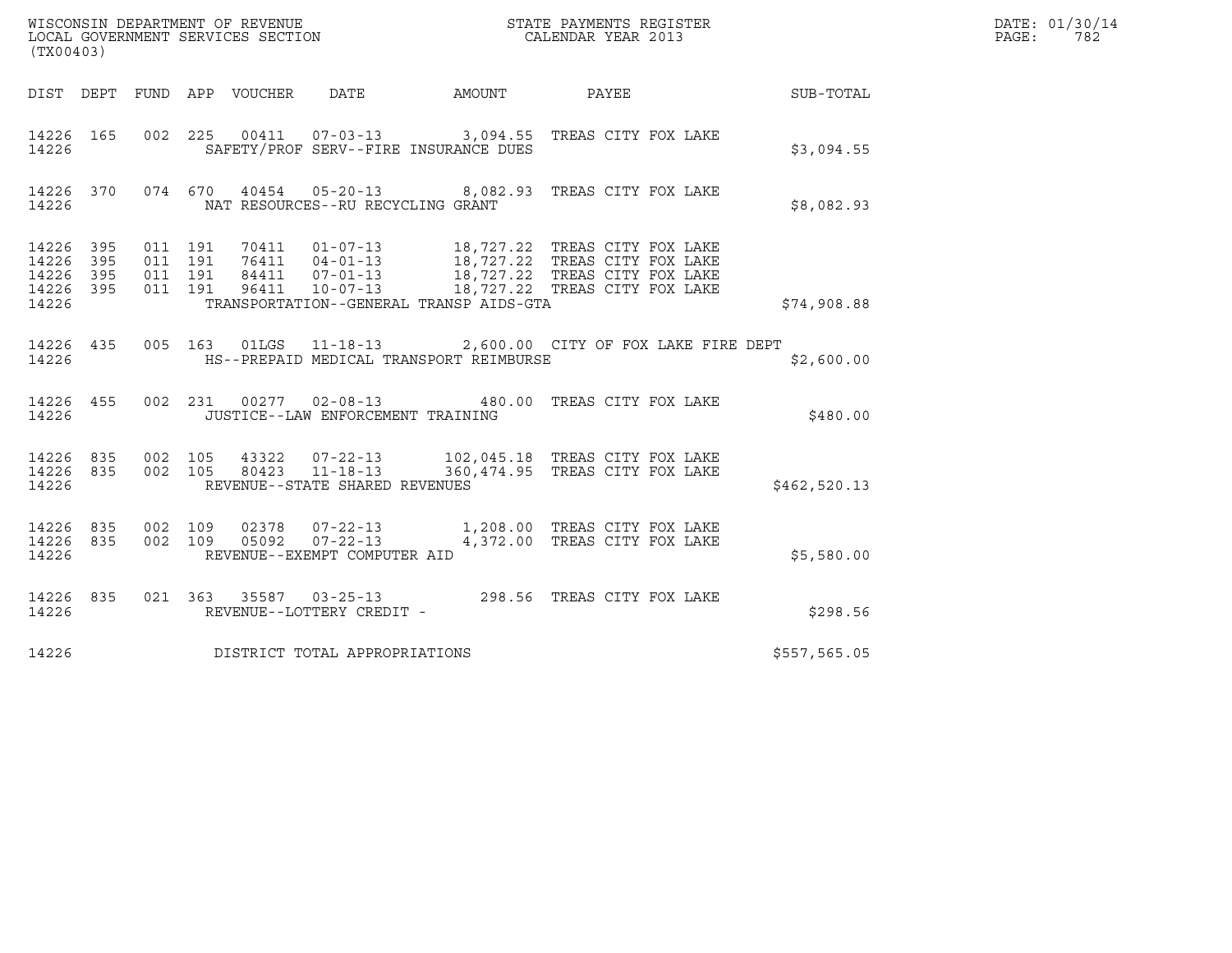|       | DATE: 01/30/14 |
|-------|----------------|
| PAGE: | 783            |

| (TX00403)                                     |                   |                                          |         | LOCAL GOVERNMENT SERVICES SECTION |                                                                  | ${\tt WISCONSIM\ DEPARTMENT\ OF\ REVENUE}\hbox{\tt REVIEW\hbox{\tt STATE\ PAYMENTS\ REGISTER}\noCALENDAR\ YEAR\ 2013}$                                                                                                                      |                                                                 |                  | DATE: 01/30/14<br>PAGE:<br>783 |
|-----------------------------------------------|-------------------|------------------------------------------|---------|-----------------------------------|------------------------------------------------------------------|---------------------------------------------------------------------------------------------------------------------------------------------------------------------------------------------------------------------------------------------|-----------------------------------------------------------------|------------------|--------------------------------|
|                                               |                   |                                          |         | DIST DEPT FUND APP VOUCHER        |                                                                  | DATE AMOUNT PAYEE                                                                                                                                                                                                                           |                                                                 | <b>SUB-TOTAL</b> |                                |
| 14236 165<br>14236                            |                   |                                          |         |                                   |                                                                  | 002 225 00412 07-03-13 7,903.51 TREAS CITY HORICON<br>SAFETY/PROF SERV--FIRE INSURANCE DUES                                                                                                                                                 |                                                                 | \$7,903.51       |                                |
| 14236 370 012 579<br>14236 370<br>14236       |                   |                                          |         |                                   |                                                                  | 012 579 18340 04-15-13 77.90 TREAS CITY HORICON<br>012 579 18340 04-15-13 150.45 TREAS CITY HORICON<br>NAT RESOURCES--AIDS IN LIEU OF TAXES                                                                                                 |                                                                 | \$228.35         |                                |
| 14236 370<br>14236                            |                   |                                          |         |                                   | NAT RESOURCES--RU RECYCLING GRANT                                | 074 670 40455 05-20-13 25,707.54 TREAS CITY HORICON                                                                                                                                                                                         |                                                                 | \$25,707.54      |                                |
| 14236<br>14236<br>14236<br>14236 395<br>14236 | 395<br>395<br>395 | 011 162<br>011 162<br>011 162<br>011 162 |         |                                   |                                                                  | 72019  01-07-13  6,128.94  TREAS CITY HORICON<br>78019  04-01-13  6,128.94  TREAS CITY HORICON<br>86019  07-01-13  6,128.94  TREAS CITY HORICON<br>98019  10-07-13  6,128.96  TREAS CITY HORICON<br>TRANSPORTATION--CONNECTING HIGHWAY AIDS |                                                                 | \$24,515.78      |                                |
| 14236 395<br>14236<br>14236<br>14236<br>14236 | 395<br>395<br>395 | 011 191<br>011 191<br>011 191            | 011 191 | 96412                             | $10 - 07 - 13$                                                   | 70412  01-07-13  54,700.59  TREAS CITY HORICON<br>76412  04-01-13  54,700.59  TREAS CITY HORICON<br>84412  07-01-13  54,700.59  TREAS CITY HORICON<br>TRANSPORTATION--GENERAL TRANSP AIDS-GTA                                               | 54,700.59 TREAS CITY HORICON                                    | \$218,802.36     |                                |
| 14236 435<br>14236                            |                   | 005 162                                  |         |                                   |                                                                  | 01HSD  09-03-13  4,934.41 TREAS CITY HORICON<br>HS--AMBULANCE FUNDING ASSISTANCE GRANTS                                                                                                                                                     |                                                                 | \$4,934.41       |                                |
| 14236 435<br>14236                            |                   |                                          |         | 005 163 01LGS                     |                                                                  | 11-18-13 5,500.00 TREAS CITY HORICON<br>HS--PREPAID MEDICAL TRANSPORT REIMBURSE                                                                                                                                                             |                                                                 | \$5,500.00       |                                |
| 14236 455<br>14236                            |                   |                                          |         | 002 231 00412                     | $02 - 12 - 13$<br>JUSTICE--LAW ENFORCEMENT TRAINING              |                                                                                                                                                                                                                                             | 960.00 TREAS CITY HORICON                                       | \$960.00         |                                |
| 14236 835<br>14236 835<br>14236               |                   | 002 105<br>002 105                       |         | 43323<br>80424                    | 07-22-13<br>$11 - 18 - 13$<br>REVENUE--STATE SHARED REVENUES     |                                                                                                                                                                                                                                             | 178,931.39 TREAS CITY HORICON<br>611, 621.62 TREAS CITY HORICON | \$790,553.01     |                                |
| 14236 835<br>14236 835<br>14236               |                   | 002 109<br>002 109                       |         | 02379<br>05094                    | $07 - 22 - 13$<br>$07 - 22 - 13$<br>REVENUE--EXEMPT COMPUTER AID |                                                                                                                                                                                                                                             | 7,171.00 TREAS CITY HORICON<br>1,474.00 TREAS CITY HORICON      | \$8,645.00       |                                |
| 14236 835<br>14236                            |                   |                                          |         | 002 501 00001                     | $02 - 01 - 13$                                                   | 1,194.52 TREAS CITY HORICON<br>DOA-PAYMENT FOR MUNICIPAL SERVICES AID                                                                                                                                                                       |                                                                 | \$1,194.52       |                                |

14236 855 011 461 01DOT 12-20-13 22,328.25 TREAS CITY HORICON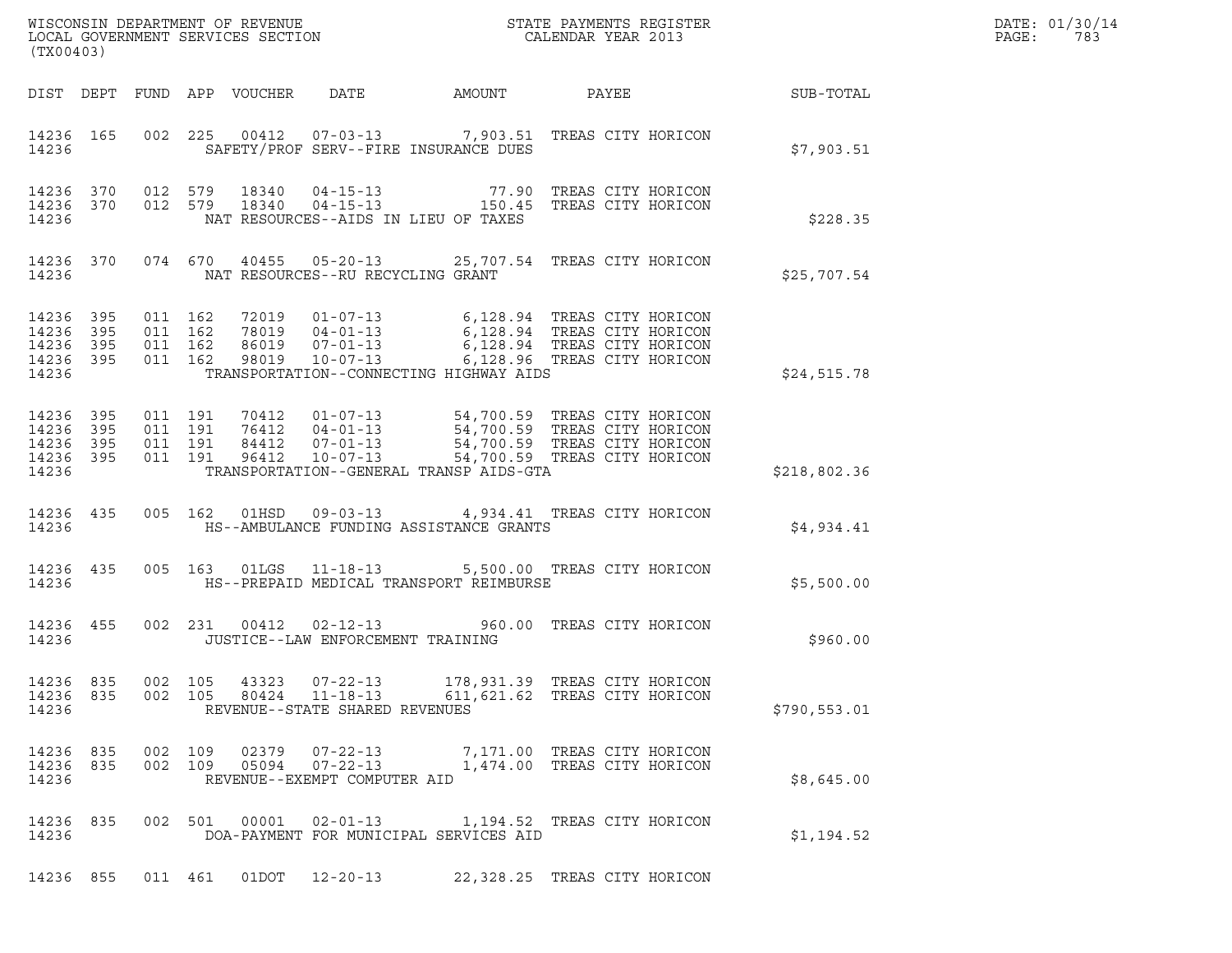| (TX00403) |      |      |     | WISCONSIN DEPARTMENT OF REVENUE<br>LOCAL GOVERNMENT SERVICES SECTION |                                         |        | STATE PAYMENTS REGISTER<br>CALENDAR YEAR 2013 |                | PAGE: | DATE: 01/30/14<br>784 |
|-----------|------|------|-----|----------------------------------------------------------------------|-----------------------------------------|--------|-----------------------------------------------|----------------|-------|-----------------------|
| DIST      | DEPT | FUND | APP | <b>VOUCHER</b>                                                       | DATE                                    | AMOUNT | PAYEE                                         | SUB-TOTAL      |       |                       |
| 14236     |      |      |     |                                                                      | REVENUE--RAIL TERMINAL TAX DISTRIBUTION |        |                                               | \$22,328.25    |       |                       |
| 14236     |      |      |     |                                                                      | DISTRICT TOTAL APPROPRIATIONS           |        |                                               | \$1,111,272.73 |       |                       |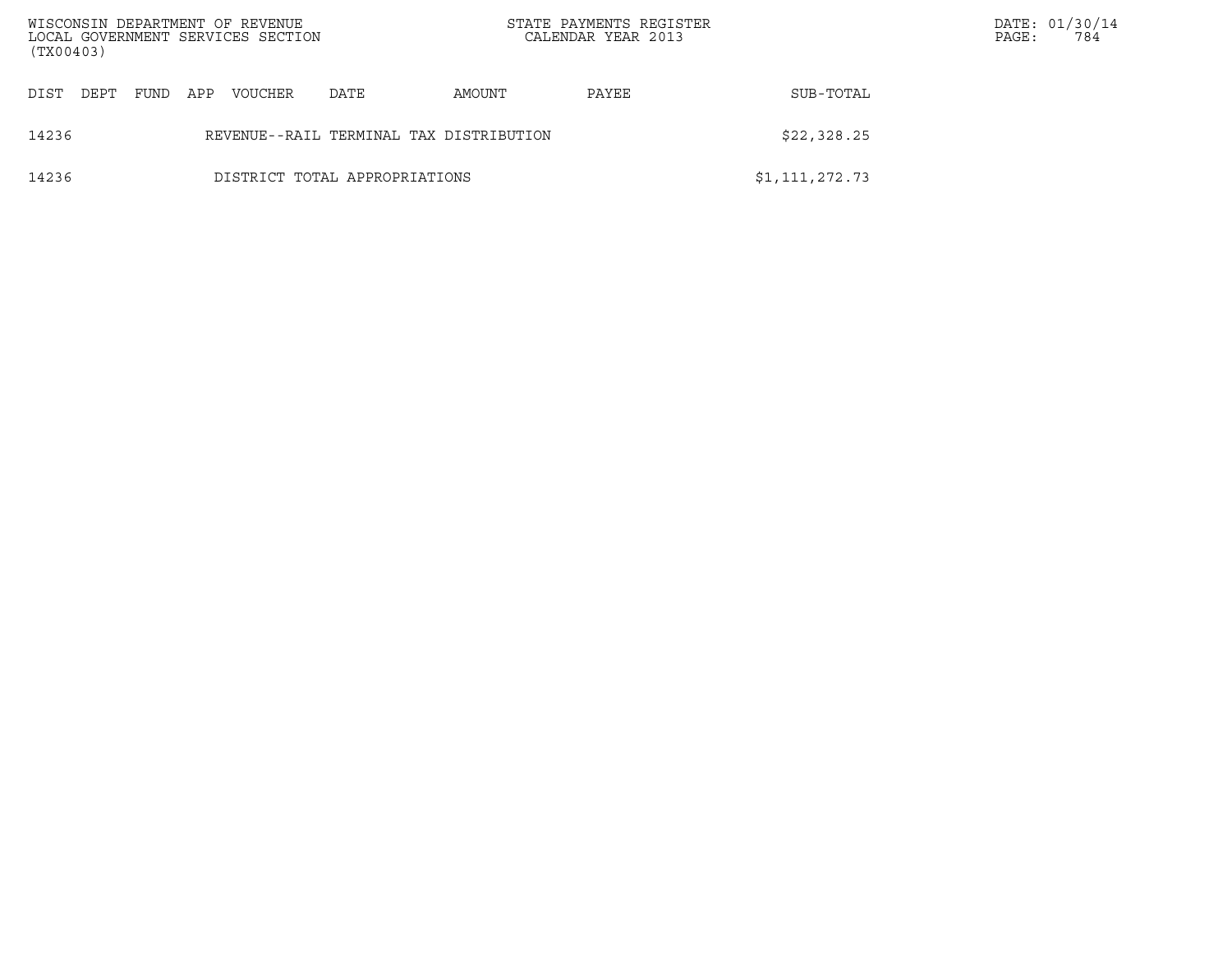| (TX00403)                                                 |           |                    |                    |       |                                                                    |                                                                                        |                                                                                                                                                                                      |                | DATE: 01/30/14<br>PAGE:<br>785 |
|-----------------------------------------------------------|-----------|--------------------|--------------------|-------|--------------------------------------------------------------------|----------------------------------------------------------------------------------------|--------------------------------------------------------------------------------------------------------------------------------------------------------------------------------------|----------------|--------------------------------|
|                                                           |           |                    |                    |       |                                                                    |                                                                                        |                                                                                                                                                                                      |                |                                |
| 14241 165<br>14241                                        |           |                    |                    |       | SAFETY/PROF SERV--FIRE INSURANCE DUES                              |                                                                                        | 002 225 00413 07-03-13 4,160.47 TREAS CITY JUNEAU                                                                                                                                    | \$4,160.47     |                                |
|                                                           |           |                    |                    |       |                                                                    |                                                                                        | 14241 370 002 503 15676 02-06-13 1,056.65 TREAS CITY JUNEAU<br>TOWN SHARE 327.39                                                                                                     |                |                                |
| 14241                                                     |           |                    |                    |       | NAT RESOURCES--AIDS IN LIEU OF TAXES                               |                                                                                        |                                                                                                                                                                                      | \$1,056.65     |                                |
| 14241                                                     | 14241 370 |                    |                    |       | NAT RESOURCES--RU RECYCLING GRANT                                  |                                                                                        | 074 670 40456 05-20-13 8,352.71 TREAS CITY JUNEAU                                                                                                                                    | \$8,352.71     |                                |
| 14241 395<br>14241 395<br>14241 395<br>14241 395<br>14241 |           | 011 191<br>011 191 | 011 191<br>011 191 |       |                                                                    | TRANSPORTATION--GENERAL TRANSP AIDS-GTA                                                | 70413  01-07-13  37,917.30  CITY OF JUNEAU<br>76413  04-01-13  37,917.30  CITY OF JUNEAU<br>84413  07-01-13  37,917.30  CITY OF JUNEAU<br>96413  10-07-13  37,917.31  CITY OF JUNEAU | \$151,669.21   |                                |
| 14241 395<br>14241                                        |           |                    |                    |       | TRANSPORTATION--LRIP/TRIP/MSIP GRANTS                              |                                                                                        | 011  278  91412  10-17-13  489,661.40  TREAS CITY JUNEAU                                                                                                                             | \$489,661.40   |                                |
| 14241 435<br>14241                                        |           |                    |                    |       |                                                                    | 005 162 01HSD 09-03-13 4,880.61 CITY JUNEAU<br>HS--AMBULANCE FUNDING ASSISTANCE GRANTS |                                                                                                                                                                                      | \$4,880.61     |                                |
| 14241 435<br>14241                                        |           |                    |                    |       |                                                                    | 005 163 01LGS 11-18-13 6,600.00 JUNEAU EMS<br>HS--PREPAID MEDICAL TRANSPORT REIMBURSE  |                                                                                                                                                                                      | \$6,600.00     |                                |
| 14241 455 002 231<br>14241 455<br>14241                   |           |                    | 002 231            |       | JUSTICE--LAW ENFORCEMENT TRAINING                                  |                                                                                        | 00109   11-01-13   160.00 TREAS CITY JUNEAU<br>00339   02-08-13   320.00 TREAS CITY JUNEAU                                                                                           | \$480.00       |                                |
| 14241 835<br>14241 835<br>14241                           |           | 002 105<br>002 105 |                    |       | 43324 07-22-13<br>80425 11-18-13<br>REVENUE--STATE SHARED REVENUES |                                                                                        | 111,752.43 TREAS CITY JUNEAU<br>626,662.53 TREAS CITY JUNEAU                                                                                                                         | \$738,414.96   |                                |
| 14241 835<br>14241 835<br>14241                           |           | 002 109<br>002 109 |                    | 02380 | 07-22-13<br>05095 07-22-13<br>REVENUE--EXEMPT COMPUTER AID         |                                                                                        | 8,363.00 TREAS CITY JUNEAU<br>2,358.00 TREAS CITY JUNEAU                                                                                                                             | \$10,721.00    |                                |
| 14241                                                     |           |                    |                    |       | DISTRICT TOTAL APPROPRIATIONS                                      |                                                                                        |                                                                                                                                                                                      | \$1,415,997.01 |                                |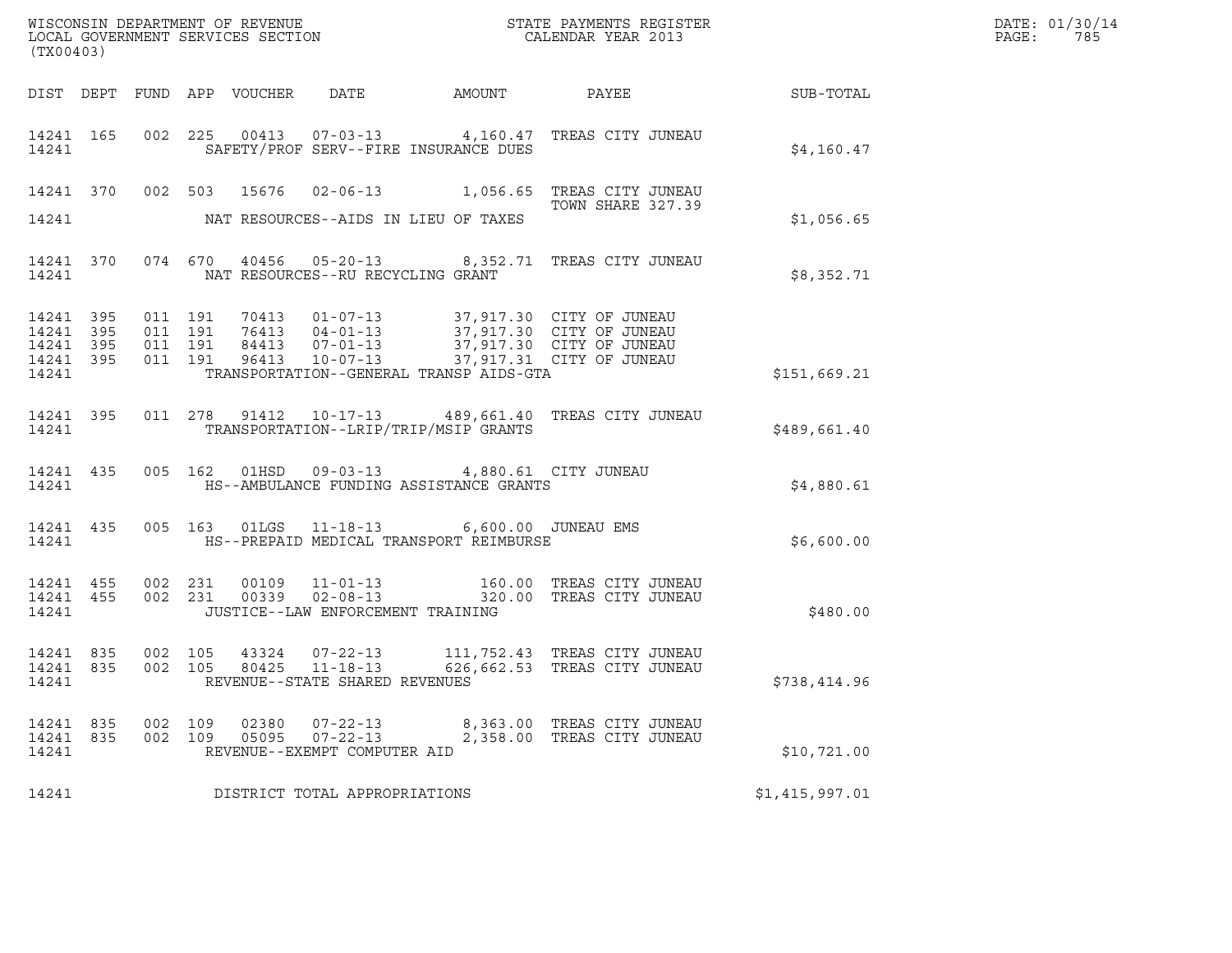| DATE: | 01/30/14 |
|-------|----------|
| PAGE: | 786      |

| (TX00403)                                                 |     |                                          |                                 |                                                                            |                                                                                                    |                                                                                                                                                                                              |                | DATE: 01/30/14<br>PAGE:<br>786 |
|-----------------------------------------------------------|-----|------------------------------------------|---------------------------------|----------------------------------------------------------------------------|----------------------------------------------------------------------------------------------------|----------------------------------------------------------------------------------------------------------------------------------------------------------------------------------------------|----------------|--------------------------------|
|                                                           |     |                                          | DIST DEPT FUND APP VOUCHER DATE |                                                                            | AMOUNT                                                                                             | PAYEE SUB-TOTAL                                                                                                                                                                              |                |                                |
| 14251 165<br>14251                                        |     |                                          |                                 |                                                                            | SAFETY/PROF SERV--FIRE INSURANCE DUES                                                              | 002 225 00414 07-03-13 12,743.12 TREAS CITY MAYVILLE                                                                                                                                         | \$12,743.12    |                                |
| 14251                                                     |     |                                          |                                 | NAT RESOURCES--RU RECYCLING GRANT                                          |                                                                                                    | 14251 370 074 670 40457 05-20-13 30,961.66 TREAS CITY MAYVILLE                                                                                                                               | \$30,961.66    |                                |
| 14251 395<br>14251<br>14251 395<br>14251 395<br>14251     | 395 | 011 162<br>011 162<br>011 162<br>011 162 |                                 |                                                                            | TRANSPORTATION--CONNECTING HIGHWAY AIDS                                                            | 72020  01-07-13  5,370.72  CITY OF MAYVILLE<br>78020  04-01-13  5,370.72  CITY OF MAYVILLE<br>86020  07-01-13  5,370.72  CITY OF MAYVILLE<br>98020  10-07-13  5,370.74  CITY OF MAYVILLE     | \$21,482.90    |                                |
| 14251 395<br>14251                                        |     |                                          |                                 |                                                                            | TRANSPORTATION--HIGHWAY SAFETY-FEDERAL                                                             | 011 185 68439 03-18-13 4,000.00 TREAS CITY MAYVILLE                                                                                                                                          | \$4,000.00     |                                |
| 14251 395<br>14251 395<br>14251 395<br>14251 395<br>14251 |     | 011 191<br>011 191<br>011 191<br>011 191 |                                 |                                                                            | TRANSPORTATION--GENERAL TRANSP AIDS-GTA                                                            | 70414  01-07-13  65,374.02  CITY OF MAYVILLE<br>76414  04-01-13  65,374.02  CITY OF MAYVILLE<br>84414  07-01-13  65,374.02  CITY OF MAYVILLE<br>96414  10-07-13  65,374.02  CITY OF MAYVILLE | \$261,496.08   |                                |
| 14251                                                     |     |                                          |                                 |                                                                            | 14251 435 005 162 01HSD 09-03-13 5,105.06 CITY MAYVILLE<br>HS--AMBULANCE FUNDING ASSISTANCE GRANTS |                                                                                                                                                                                              | \$5,105.06     |                                |
| 14251 435<br>14251                                        |     |                                          |                                 |                                                                            | HS--PREPAID MEDICAL TRANSPORT REIMBURSE                                                            | 005 163 01LGS 11-18-13 2,800.00 CITY OF MAYVILLE AMBULANCE                                                                                                                                   | \$2,800.00     |                                |
| 14251 455<br>14251                                        |     |                                          |                                 | JUSTICE--LAW ENFORCEMENT TRAINING                                          |                                                                                                    | 002 231 00398 02-11-13 1,120.00 TREAS CITY MAYVILLE                                                                                                                                          | \$1,120.00     |                                |
| 14251 835<br>14251 835<br>14251                           |     | 002 105                                  |                                 | 002 105 43325 07-22-13<br>80426 11-18-13<br>REVENUE--STATE SHARED REVENUES |                                                                                                    | 201,409.65 TREAS CITY MAYVILLE<br>663,843.38 TREAS CITY MAYVILLE                                                                                                                             | \$865,253.03   |                                |
| 14251 835<br>14251 835<br>14251                           |     | 002 109<br>002 109                       | 02381<br>05096                  | $07 - 22 - 13$<br>$07 - 22 - 13$<br>REVENUE--EXEMPT COMPUTER AID           |                                                                                                    | 14,725.00 TREAS CITY MAYVILLE<br>60.716.00 TREAS CITY MAYVILLE                                                                                                                               | \$75,441.00    |                                |
| 14251                                                     |     |                                          |                                 | DISTRICT TOTAL APPROPRIATIONS                                              |                                                                                                    |                                                                                                                                                                                              | \$1,280,402.85 |                                |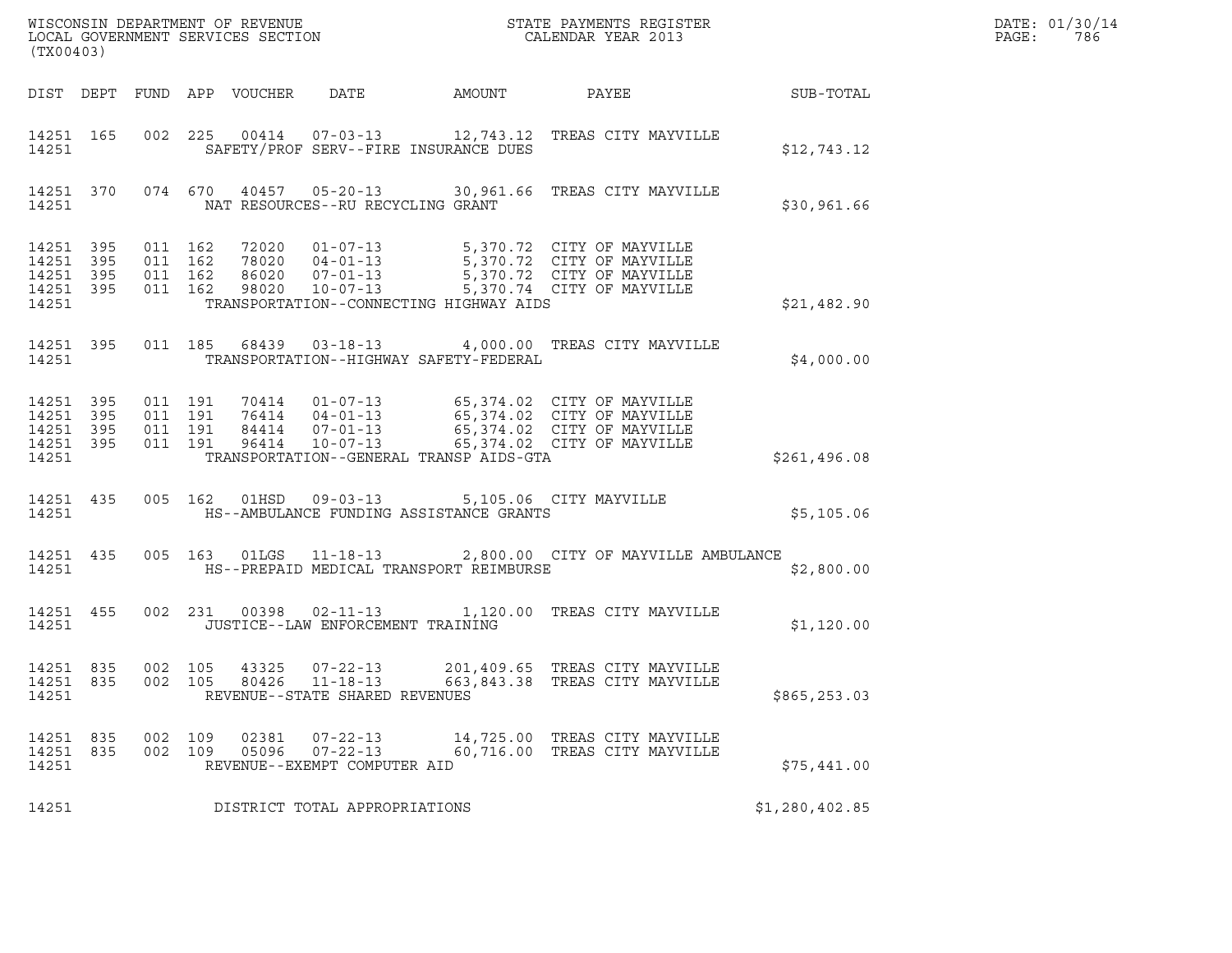| (TX00403)                                                 |           |         |                                          | WISCONSIN DEPARTMENT OF REVENUE<br>LOCAL GOVERNMENT SERVICES SECTION |                                                                      | STATE PAYMENTS REGISTER<br>CALENDAR YEAR 2013                                                                                                                                                           |                                        |              | DATE: 01/30/14<br>PAGE:<br>787 |
|-----------------------------------------------------------|-----------|---------|------------------------------------------|----------------------------------------------------------------------|----------------------------------------------------------------------|---------------------------------------------------------------------------------------------------------------------------------------------------------------------------------------------------------|----------------------------------------|--------------|--------------------------------|
|                                                           | DIST DEPT |         |                                          | FUND APP VOUCHER                                                     | DATE                                                                 | AMOUNT                                                                                                                                                                                                  | PAYEE                                  | SUB-TOTAL    |                                |
| 14292 165<br>14292                                        |           |         | 002 225                                  |                                                                      | $00415$ $07-03-13$                                                   | 15,620.43 TREAS CITY WAUPUN<br>SAFETY/PROF SERV--FIRE INSURANCE DUES                                                                                                                                    |                                        | \$15,620.43  |                                |
| 14292 370<br>14292                                        |           |         | 002 941                                  |                                                                      |                                                                      | 01108  12-06-13  45,000.00  TREAS CITY WAUPUN<br>NAT RESOURCES-GENERAL OPERATIONS-FEDERAL                                                                                                               |                                        | \$45,000.00  |                                |
| 14292 370<br>14292                                        |           |         | 074 670                                  |                                                                      | NAT RESOURCES--RU RECYCLING GRANT                                    | 40458  05-20-13  50,216.90  TREAS CITY WAUPUN                                                                                                                                                           |                                        | \$50,216.90  |                                |
| 14292 370<br>14292 370<br>14292                           |           | 095 512 | 095 512                                  | 01105                                                                | NAT RESOURCES--STEWARDSHIP 2000                                      | 12-06-13 110,400.00 TREAS CITY WAUPUN<br>01105 12-06-13 95,295.00 TREAS CITY WAUPUN                                                                                                                     |                                        | \$205,695.00 |                                |
| 14292 395<br>14292 395<br>14292 395<br>14292 395<br>14292 |           | 011 162 | 011 162<br>011 162<br>011 162            | 72021<br>78021<br>86021<br>98021                                     |                                                                      | 01-07-13 20,213.21 TREAS CITY WAUPUN<br>04-01-13 20,213.21 TREAS CITY WAUPUN<br>07-01-13 20,213.21 TREAS CITY WAUPUN<br>10-07-13 20,213.21 TREAS CITY WAUPUN<br>TRANSPORTATION--CONNECTING HIGHWAY AIDS |                                        | \$80,852.84  |                                |
| 14292 395<br>14292<br>14292 395<br>14292 395<br>14292     | 395       | 011 177 | 011 177<br>011 177<br>011 177            | 00012<br>80012<br>88012<br>92012                                     | TRANSPORTATION--TRANSIT AID                                          | 12-30-13<br>06-14-13<br>07-08-13<br>07-08-13<br>5,428.00 TREAS CITY WAUPUN<br>09-30-13<br>5,428.00 TREAS CITY WAUPUN                                                                                    |                                        | \$19,541.00  |                                |
| 14292 395<br>14292 395<br>14292 395<br>14292 395<br>14292 |           |         | 011 182<br>011 182<br>011 182<br>011 182 | 65984<br>69311<br>84922<br>93252                                     | $02 - 22 - 13$<br>$03 - 25 - 13$<br>$08 - 21 - 13$<br>$11 - 06 - 13$ | 10,745.00 TREAS CITY WAUPUN<br>4,301.00 TREAS CITY WAUPUN<br>20,849.00<br>11,045.00<br>TRANSPORTATION--TRANSIT AIDS-FEDERAL                                                                             | TREAS CITY WAUPUN<br>TREAS CITY WAUPUN | \$46,940.00  |                                |
| 14292 395<br>14292 395<br>14292 395<br>14292 395<br>14292 |           |         | 011 191<br>011 191<br>011 191<br>011 191 | 70415<br>76415<br>84415<br>96415                                     | $01 - 07 - 13$<br>$04 - 01 - 13$<br>07-01-13<br>$10 - 07 - 13$       | 112,512.99 TREAS CITY WAUPUN<br>112,512.99 TREAS CITY WAUPUN<br>112,512.99 TREAS CITY WAUPUN<br>112,513.00 TREAS CITY WAUPUN<br>TRANSPORTATION--GENERAL TRANSP AIDS-GTA                                 |                                        | \$450,051.97 |                                |
| 14292 455<br>14292                                        |           |         |                                          |                                                                      | 002 231 00631 02-19-13<br>JUSTICE--LAW ENFORCEMENT TRAINING          |                                                                                                                                                                                                         | 2,400.00 TREAS CITY WAUPUN             | \$2,400.00   |                                |
| 14292 505<br>14292                                        |           |         |                                          |                                                                      | 002 650 05914 01-16-13                                               | DOA--JUSTICE-ASSISTANCE-FEDERAL ARRA FDS                                                                                                                                                                | 5,295.00 TREAS CITY WAUPUN             | \$5,295.00   |                                |
| 14292 835                                                 |           |         |                                          |                                                                      | 002 105 43326 07-22-13                                               | 426,993.05 TREAS CITY WAUPUN                                                                                                                                                                            |                                        |              |                                |